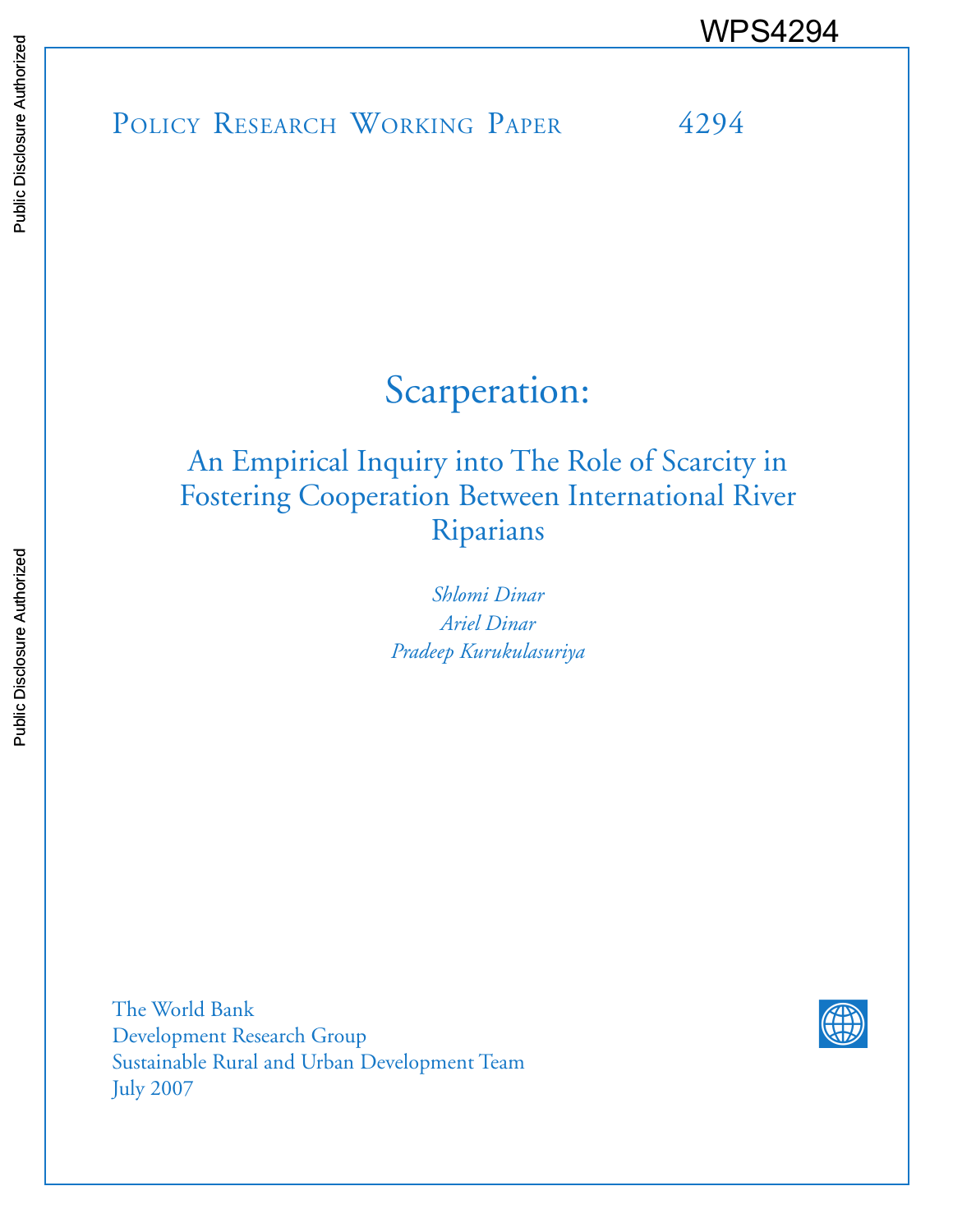## **Abstract**

The environment and security literature has argued that freshwater scarcity often leads to inter-state conflict, and possibly acute violence. The contention, however, ignores the long history of hydro-political cooperation exemplified by hundreds of documented agreements. Building on a theory that considers the relationship between scarcity and hydro-political cooperation, this paper empirically investigates why treaties are negotiated for some rivers and between some riparians, and not others. The paper suggests that long-term water scarcity has a significant influence on levels of

cooperation. Additional variables considered include trade, level of governance among the riparian states, and the geography of the river. Findings confirm that cooperation and scarcity embody a concave (inverted U curve) relationship. Governance has a positive impact on cooperation. In addition, riparians may either arrange the use of their scarce water resources via a treaty or trade (and indirectly exchange [virtual] water). Scarcity, governance, and trade were found to be most salient in explaining levels of cooperation while geography is significant in some of the estimates.

*The Policy Research Working Paper Series disseminates the findings of work in progress to encourage the exchange of ideas about development*  issues. An objective of the series is to get the findings out quickly, even if the presentations are less than fully polished. The papers carry the *names of the authors and should be cited accordingly. The findings, interpretations, and conclusions expressed in this paper are entirely those of the authors. They do not necessarily represent the views of the International Bank for Reconstruction and Development/World Bank and its affiliated organizations, or those of the Executive Directors of the World Bank or the governments they represent.*

This paper—a product of the Sustainable Rural and Urban Development Team, Development Research Group—is part of a larger effort in the group to mainstream climate change research. Copies of the paper are available free from the World Bank, 1818 H Street NW, Washington, DC 20433. Please contact Pauline Kokila, room MC3-446, telephone 202-473- 3716, fax 202-522-1151, email address pkokila@worldbank.org. Policy Research Working Papers are also posted on the Web at http://econ.worldbank.org. The authors may be contacted at dinars@fiu.edu or adinar@worldbank.org. July 2007. (42 pages)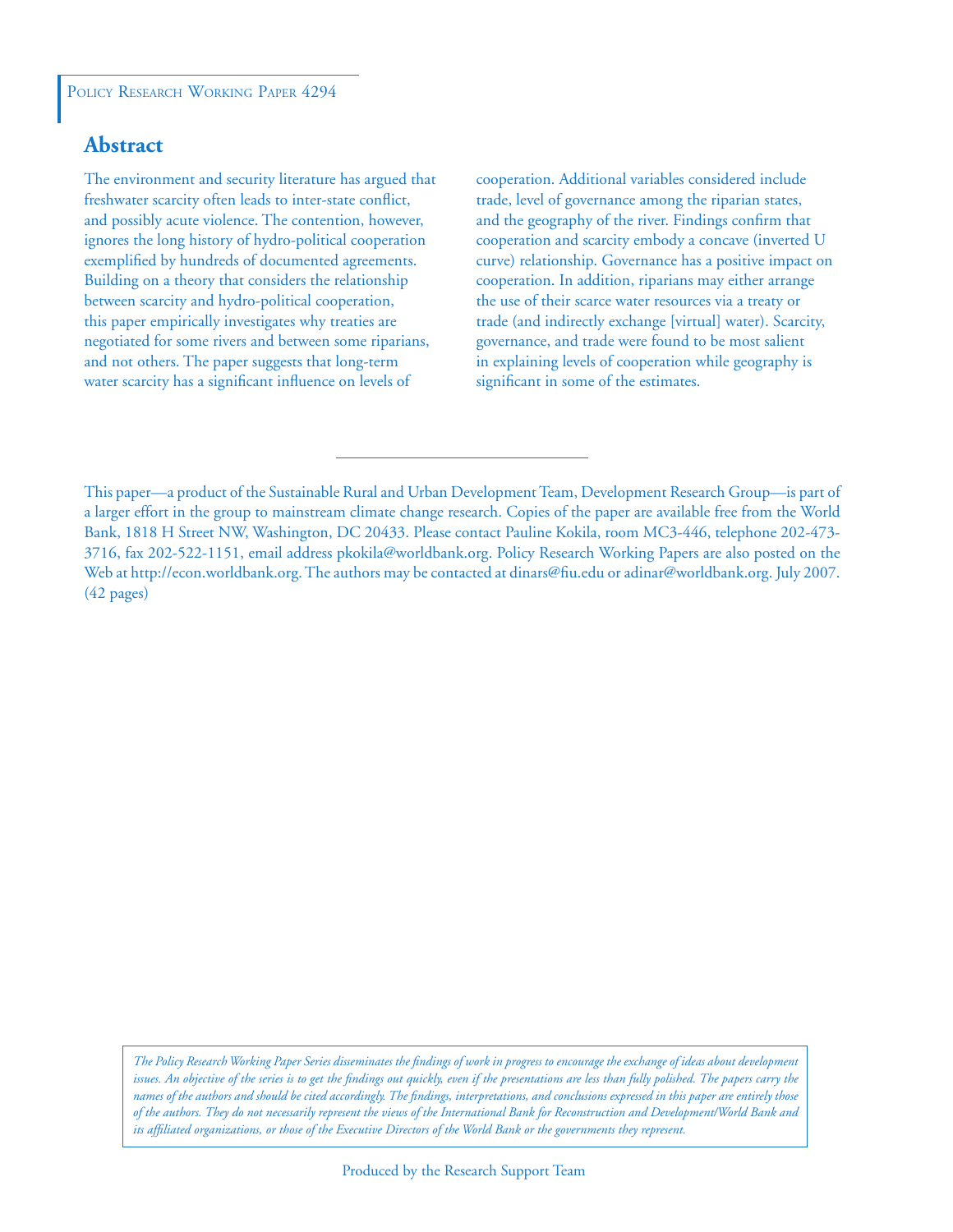## **SCARPERATION:**

## **AN EMPIRICAL INQUIRY INTO THE ROLE OF SCARCITY IN FOSTERING COOPERATION BETWEEN INTERNATIONAL RIVER RIPARIANS**

Shlomi Dinar\* Ariel Dinar\*\* and Pradeep Kurukulasuriya\*\*\*

\*Corresponding author. Florida International University, Department of International Relations and Geography, 3000 NE 151st Street, Academic 1 Building, 323A, North Miami, FL 33181 (o) 305 919-4839, (em) [dinars@fiu.edu](mailto:dinars@fiu.edu). \*\*World Bank, Development Research Group and Johns Hopkins University School of Advanced International Studies, Washington DC. \*\*\*Yale University School of Forestry and Environmental Sciences. Earlier versions of this paper were presented at the 2005 International Study Association Convention, Honolulu, Hawaii and in an AERE session at the 2007 ASSA winter meeting, Chicago, Illinois. We would like to thank Tony Allan, Barbara Connolly, Mark Giordano, Solomon Polachek, Rafael Reuveny, and Aaron Wolf for their invaluable comments. The views expressed in this paper are those of the authors and should not be attributed to the Word Bank.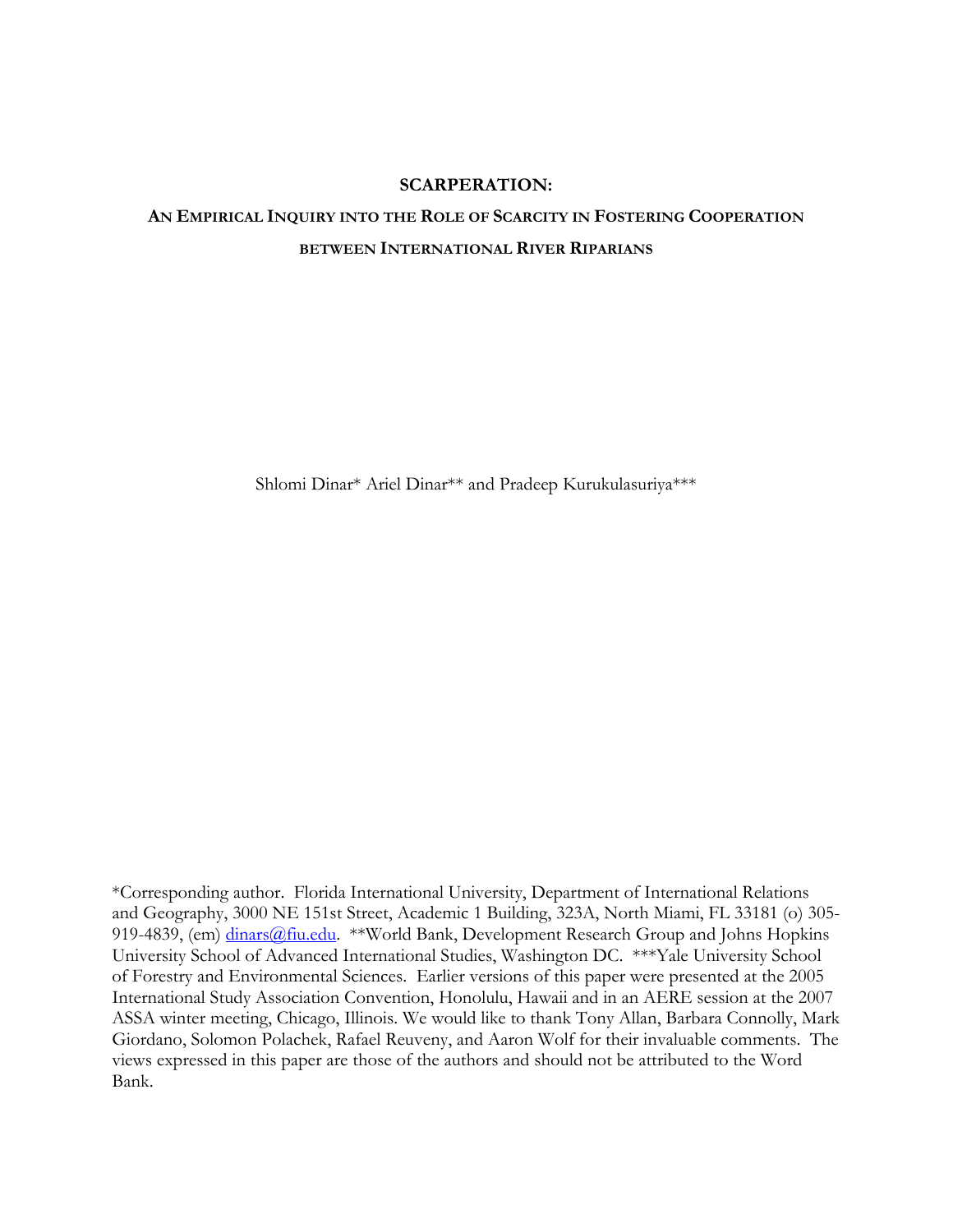$\frac{1}{2}$  ,  $\frac{1}{2}$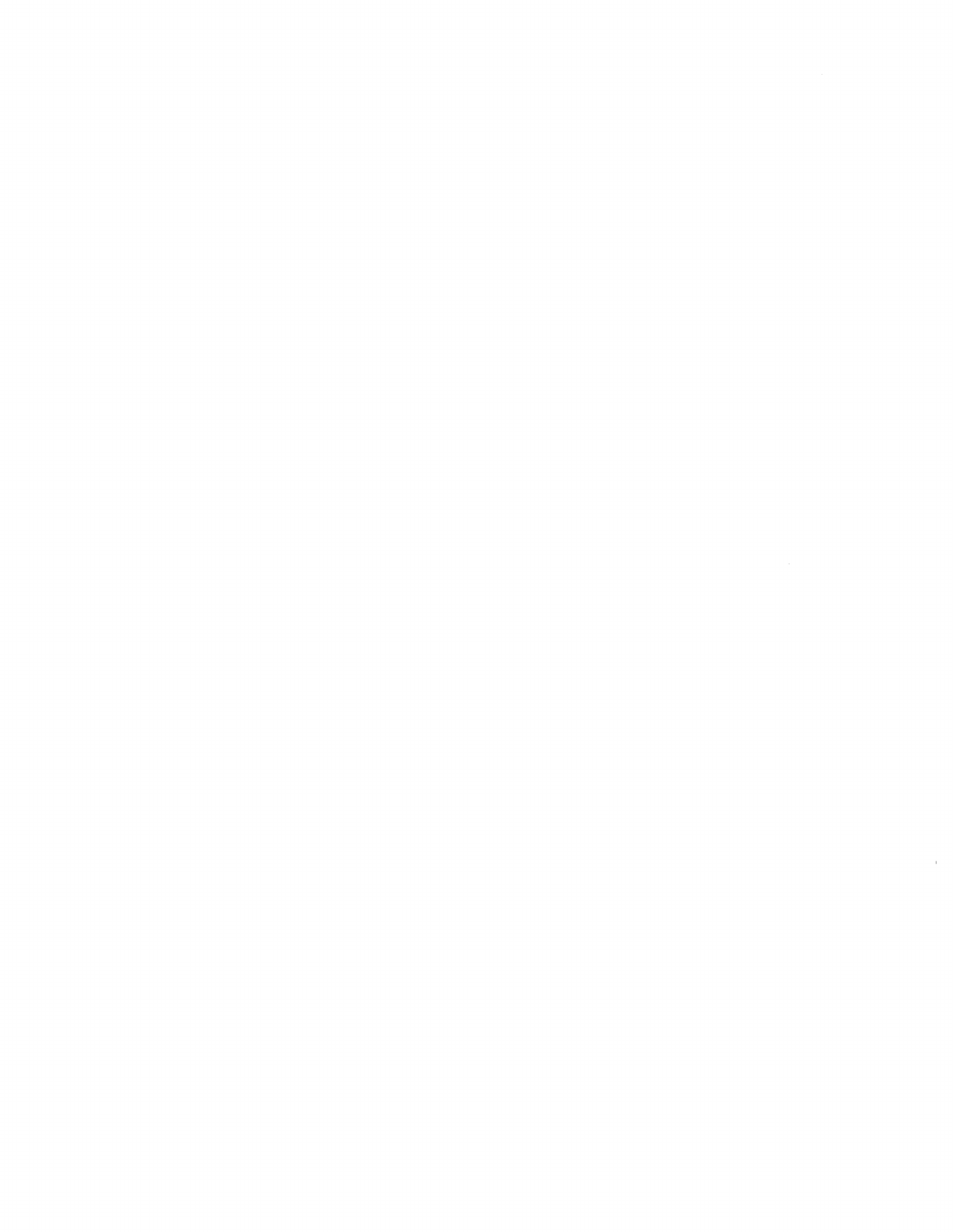## **INTRODUCTION**

Among the trans-boundary environmental problems that can be empirically analyzed, freshwater is unique in that like problems occur throughout the world. Similarly, there are a large number of river basins that can be studied. To be sure, the details are unique to each river basin problem yet similarities are sufficient to make comparisons. When rivers and other bodies of water transverse or divide countries, transboundary externalities often culminate in inter-state conflict. However, conflict almost always provides the impetus for cooperation and cooperation is most regularly codified in international treaties (Wolf and Hamner 2000:66; Deudney 1999:207). Therefore, commons regimes, corresponding to the many freshwater problems, can be analyzed and compared empirically. The aim of this paper is to answer one fundamental question: Why are agreements negot[i](#page-44-0)ated between some states,<sup>i</sup> or river riparians, and not others, and what affects the level of cooperation measured by these agreements?

 The motivation for the above query, and the empirical investigation, stem from the common claim that water scarcity is likely to lead to inter-state conflict, and possibly violence.<sup>[ii](#page-44-1)</sup> More importantly, building on a theory that considers the relationship between scarcity and cooperation, this investigation strives to show that it is the 'critical need' for a given transboundary resource, and the dispute that may ensue, that provides the impetus for inter-state cooperation codified in international water agreements.

The history of hydro-political cooperation is rich in documented international water agreements. The empirical investigation proposed here considers 271 treaties negotiated between riparian states between the years 1850 and 2002 (Dinar S. 2007). The agreement texts are obtained from various depositories.<sup>[iii](#page-44-1)</sup> In total 226 r[iv](#page-44-1)ers shared by two states are investigated<sup>iv</sup> Thus, the available sample pertaining to an extensive number of international rivers, some governed by treaties while others are not, makes the inference of various hypotheses, across a large number of observations, possible. The bilateral focus of this paper facilitates a methodologically simpler analysis, compared to, say, a multilateral focus, at least as a first attempt in understanding this complex issue. Future research will build on this model and investigate rivers shared by more than two riparians.

Several past works are relevant for this particular study. Espey and Towfique (2004) and Song and Whittington (2004), for example, are also interested in the emergence of water agreements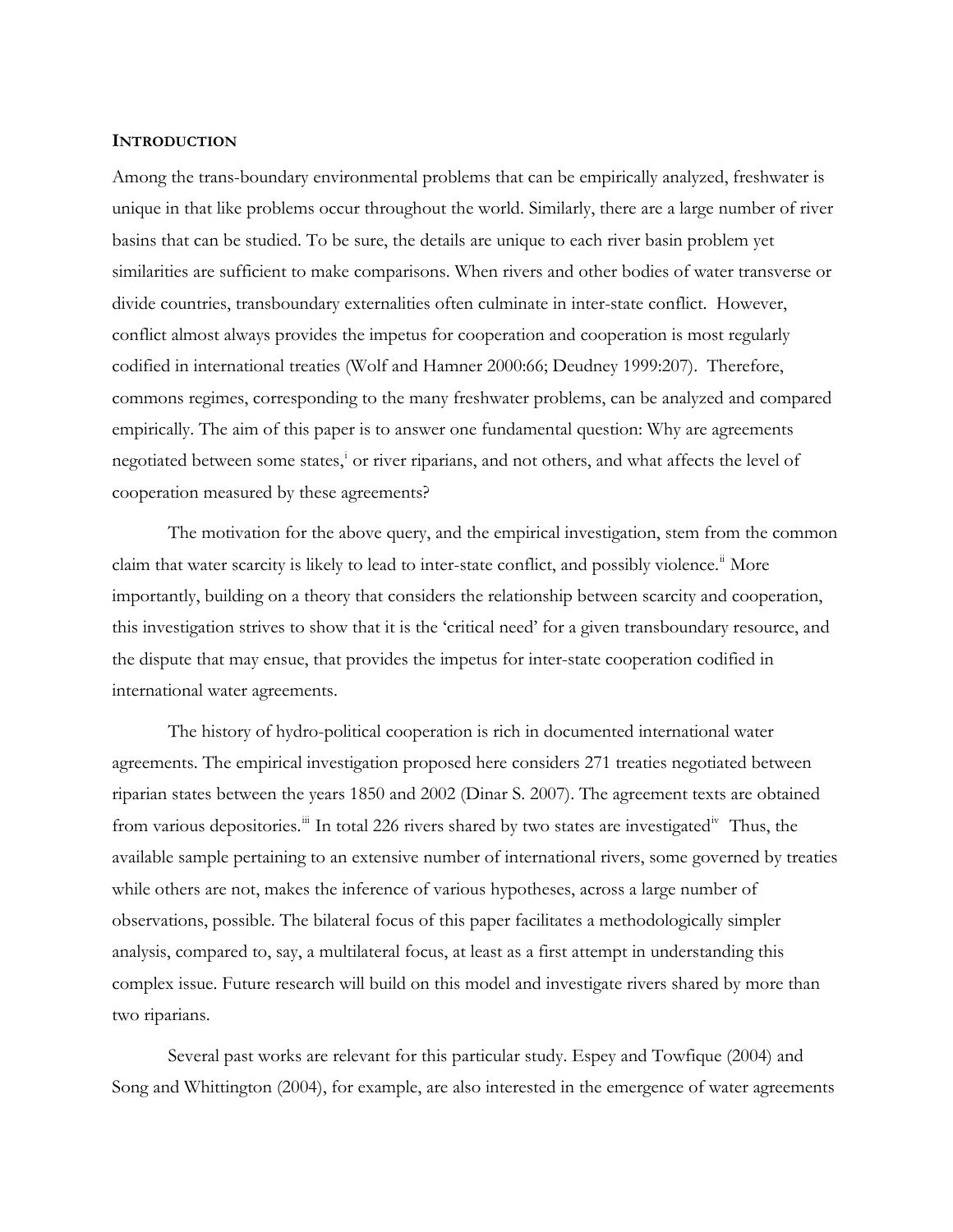between riparians yet do not consider scarcity as an independent variable. Other empirical studies consider scarcity as a variable in their respective models, but do not use it to explain treaty formation per se or solely focus on conflict intensity between states.<sup>[v](#page-44-1)</sup> Although our study continues in the empirical spirit of these works, it is different in the data it brings to bare, the methodology used, and most importantly the analytical framework and hypotheses developed to explain treaty formation and the extent of cooperation. Specifically, this study is not only interested in the emergence of international freshwater treaties (that is treaty/no treaty patterns) but also in the type of agreement (e.g., the issue area negotiated) and the level of cooperation that emerges. In addition, this paper directly tests the relationship between treaty formation and scarcity.

The following two sections develop the analytical framework. The main contention is that resource scarcity, while a source of conflict, is also the impetus for cooperation between states. Additional variables are also discussed for their importance in explaining cooperation. We build on the rich economic and international relations literature that introduces trade as a facilitator for further cooperation. In addition, we incorporate a measure of the river basin's governance level and the geography of the river as additional explanatory variables, as was suggested in several previous works (e.g., Kilgoer and Dinar 2001; Dinar S. 2006b). These sections are followed by an analytical framework applied to the treaty data. Section four presents the data and the empirical specifications of the various variables used in the analysis. While we develop a general analytical framework, only water quantity/allocation related agreements are considered in the empirical analysis. Other scarcity issues (e.g., hydropower, pollution and flood-control) will be investigated in later research. Section five presents the results while section six concludes with policy implications and thoughts for further research.

## **THE THEORETICAL MODEL**

## **Scarcity, Conflict and Cooperation**

The environment and security literature largely contends that water scarcity is the basic motivation for conflict and ultimately violence between states. Given that water is crucial for basic survival, irreplaceable, transcends international borders, and scarce, it follows that states will conflict over the resource or even take up arms to defend access to the shared river (Homer-Dixon 1999:80; Falkenmark 1992:279-293). Hensel, Mitchell, and Sowers further argue that resource poor areas, as opposed to resource rich areas, create environments where the creation of institutions to manage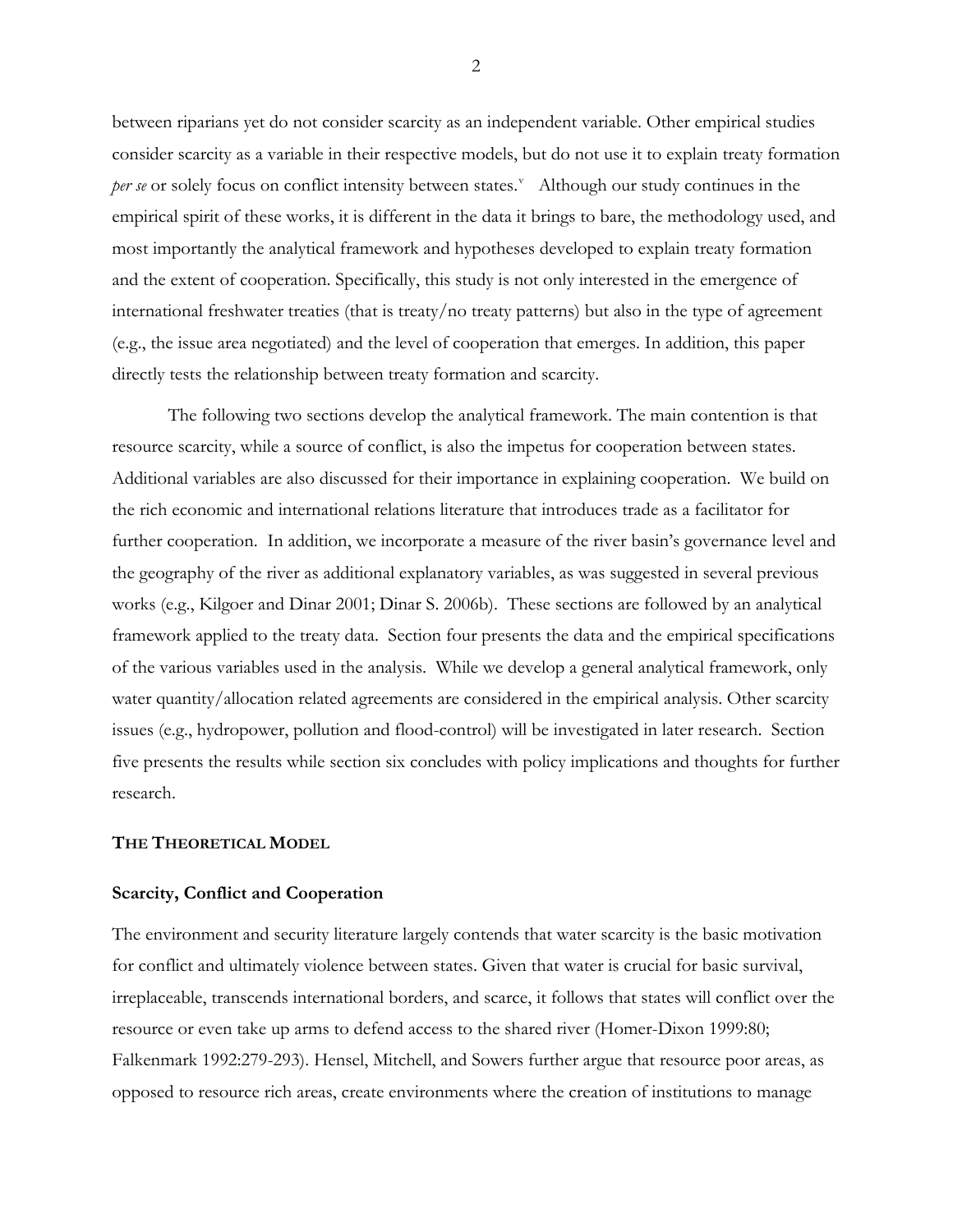conflict will be lacking and/or ineffective (2006:3, 6 and 26-27). While the relationship between scarcity and conflict is often described as linear, Giordano, Giordano, and Wolf (2005) have modified this association. Arguing in terms of degree of resource abundance and conflict in general, the authors claim that conflict is least likely when the resources do not exist or exist in low quantities. Likewise when the resource is overly abundant the probability of conflict is reduced. As resource availability rises, the potential payoff from conflict rises and with it the probability of conflict. Reframed, the authors would contend that inter-state conflict is most likely when the resource is moderately scarce. [vi](#page-44-1)

 The above inventory describing why water scarcity is a likely source of conflict and may depress the formation of cooperative institutions, however, can likewise be associated with cooperation and the formation of international agreements. As Elhance contends, the hydrology of an international river basin links all the riparian states sharing it in a complex network of environmental, economic, political and security interdependencies. As such, it creates the potential for interstate conflict as well as opportunities for cooperation (Elhance 1999:13). In our empirical investigation, the cooperative side of the hydro-political coin is empirically scrutinized.

 Since water is crucial for the economic and political well-being of a state, has no substitute, places parties in a web of security interdependencies, and is sparse, it follows that parties will attempt to cooperate and eventually negotiate an agreement so as to efficiently exploit this indispensable resource (Deudney 1991:10; Brock 1992:99; Dokken 1997). Scarcity, therefore, also provides the basic impetus for cooperation between states. In an attempt to empirically explain the patterns of cooperation and international water agreements, scarcity must be considered as the necessary independent variable. Dinar, S. (2006a) has coined such a relationship *scarperation.*

Dinar S. (2006a) has argued that the *scarperation* relationship is concave. That is, cooperation levels are low when scarcity is low, or non-existent. The likelihood of cooperation, in turn, increases with rising scarcity levels, but as scarcity increases beyond a certain level, the incentive for cooperation diminishes. For example, if two states have similar levels of 'water quantity' scarcity, either very low or high, then they are less likely to cooperate because the main impetus for cooperation is lacking (both enjoy an abundance of water) or the countries simply can't help each other (both suffer from a high level of water scarcity), respectively.<sup>[vii](#page-44-1)</sup>

The above assumes that scarcity is experienced by both parties. However, cooperation may ensue when only one party experiences relative water scarcity while the other party does not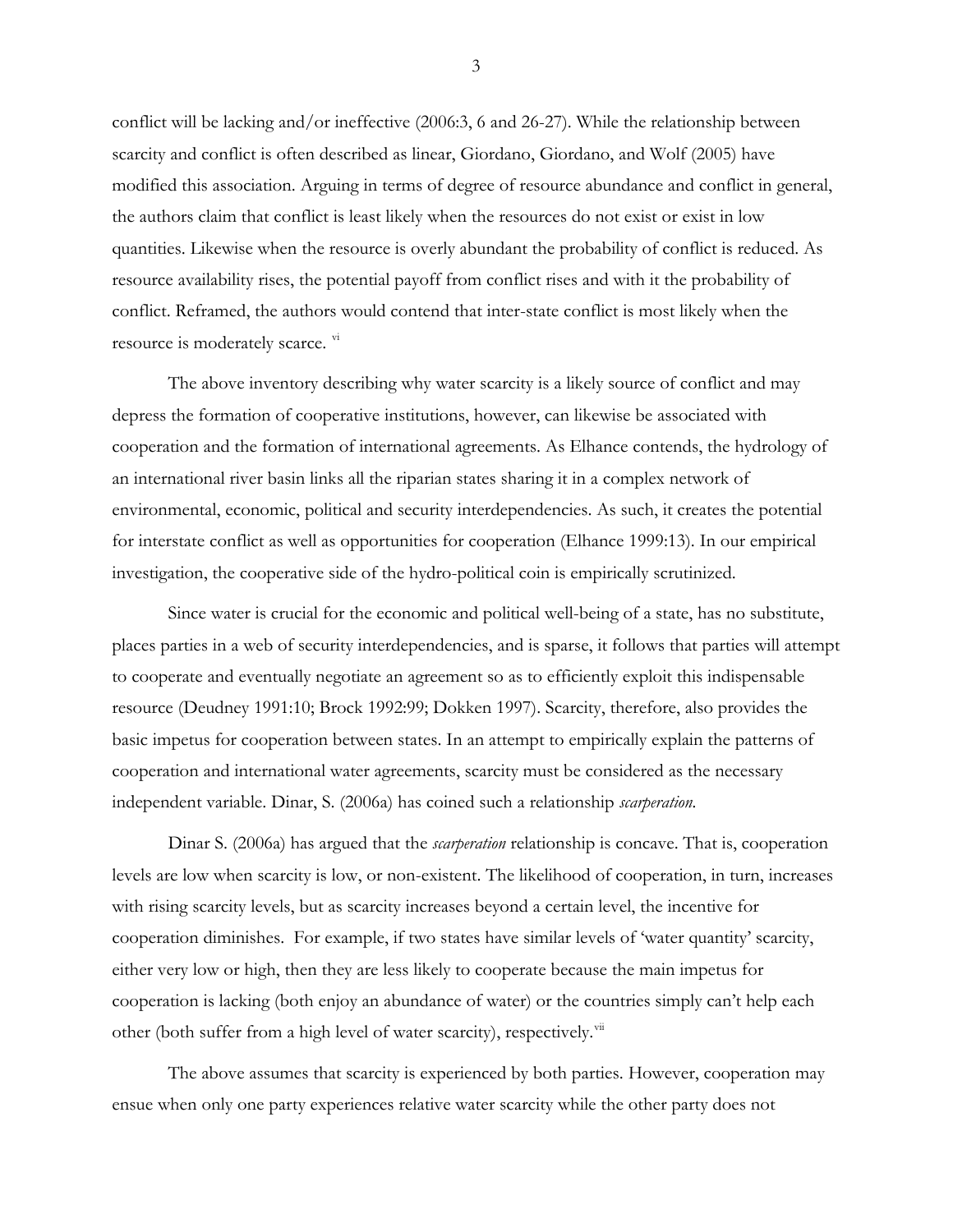experience scarcity for any other issue, for that point in time. Cooperation takes place when the interested riparian provides some sort of incentive, such as side-payments or linking of an issue unrelated to the water issue, to the other riparian to foster cooperation (LeMaquand 1977:10 and 119; Dinar S. 2006b)

While scarcity is a necessary condition for cooperation it is not a sufficient condition for explaining the emergence of treaties. Take, for example, river basins, which exhibit scarcity but evince no formal cooperation at all.<sup>[viii](#page-44-1)</sup> Additional explanations, therefore, become relevant. We consider several variables, based on previous work on international cooperation.

## **Domestic Institutions-Governance**

When considering international cooperation, in general, and international water treaties, in particular, domestic institutions may play a major role in either facilitating or inhibiting cooperation when scarcity is evinced. Political, legal, and economic institutions often sustain the functioning of the state both domestically and internationally. They reflect not only on the state's concern for the environment but also its ability to enter into, and honor, an agreement, which may require financial investments and costs (Congleton 1992:412-413). The political stability of a given state is, therefore, one principal mode in which to judge the viability of its domestic institutions, its general inclination to negotiate an agreement and its capacity to honor that treaty.

Unstable countries have less institutional capacity to honor agreements and other countries, more politically stable, may in turn have little interest in cooperative ventures with such countries. Similarly, investments are not secure and property rights poorly defined in unstable countries characterized by political turmoil (Deacon 1994). Participating in an agreement requires both competence and stability inherent in a particular polity, which will in turn be able to honor the signed accord (Young 1989:365; Young 1982:287). Similarly, international water agreements that entail investment in large projects require that the infrastructure envisioned is secured. In both cases, a state characterized by weaker institutions may be unable to go forward with a water agreement that requires action on its part. Neither will another riparian, more stable perhaps, trust it with the responsibility entailed.

#### **Overall State Relations: Trade and Diplomatic Relations**

The extent of trade between states, the scope of their diplomatic relations and other engaging activities (e.g. cultural and academic exchanges) between countries provide an appropriate measure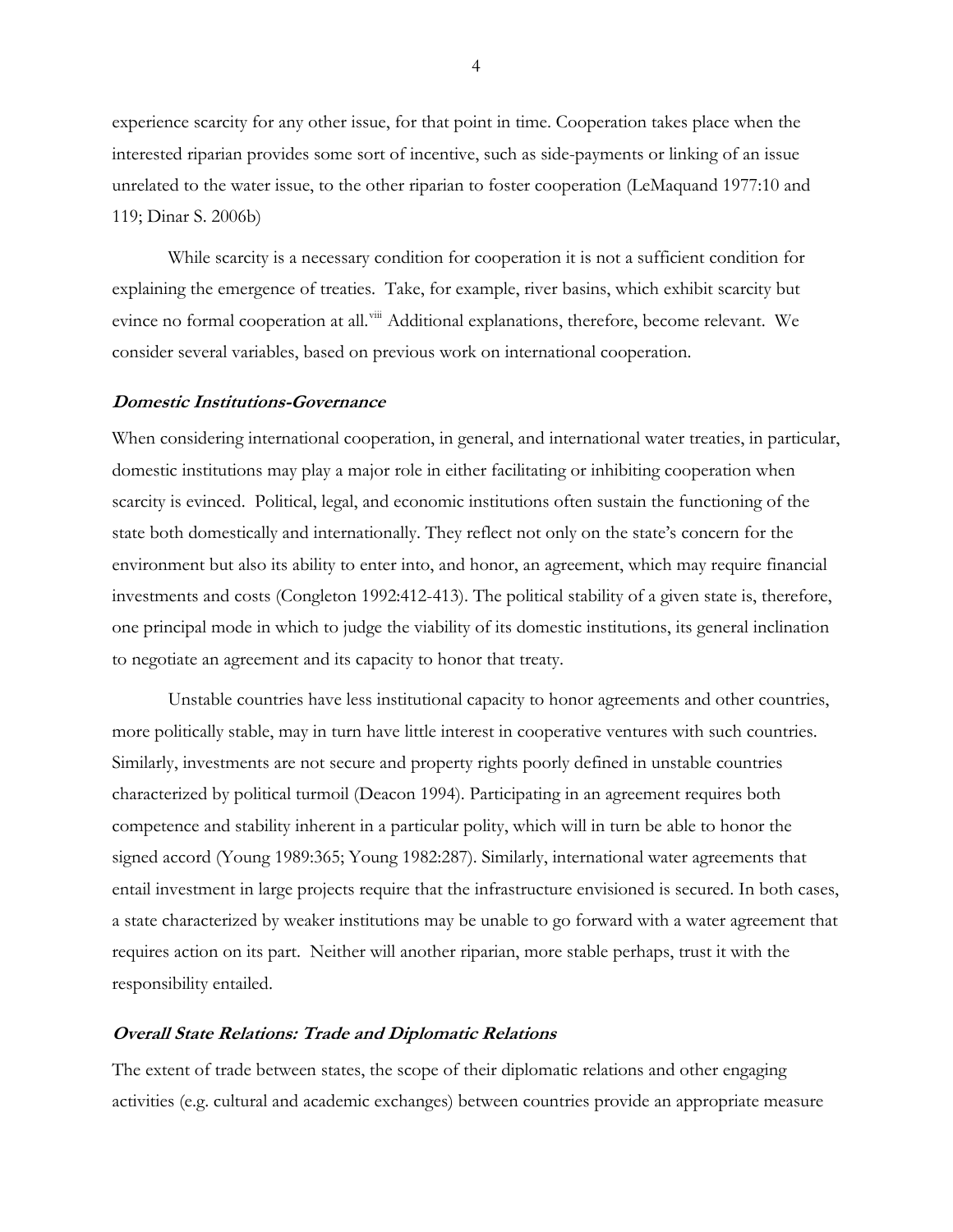of their overall relations. Such variables may also indicate a history of inter-state conflict or cooperation, diminishing or enhancing prospects for treaty likelihood.<sup>[ix](#page-44-1)</sup> This paper only considers the extent of inter-state trade given the availability of robust historical trade data.

In an effort to assess the link between trade, conflict and cooperation, the literature has been quite mixed. On the one hand, has been the general claim that increased trade between states should reduce incidents of militarized conflict between them and promote peace (Kant {1795} 1970; Polachek 1980; Arad and Hirsch 1981, 1983; Russett and Oneal 2001). The fear of losing gains from trade deters conflict. Along the same lines it has been argued that nations with cooperative political relations will engage in more trade, while conflictive nations are expected to trade less (Savage and Deutsch 1960; Nagy 1983; Pollins 1989). On the other hand has been the conjecture that high interstate trade, interdependence, and conflict are positively related (Waltz 1979). Higher interdependence increases frictions among the countries, and therefore may lead to conflict. Barbieri (2002:121), for example, finds that the higher the interdependence, and trade, between states the higher the likelihood of militarized conflict.

In the context of their general corollaries, both the trade-conflict and trade–peace camps have also provided useful conjectures that are quite analogous. Specifically, authors have asserted that increased inter-state trade indicates not only a history of cooperation between states (and interest in maintaining good relations) but also aids states in achieving negotiated settlements (Polachek 1980; Polachek 1997; Stein 2003; Polachek, Seiglie, and Xiang 2005; Pollins 1989; Barbieri 2002:121). Trade, it seems, also acts as a contract enforcing mechanism. Stein (2003), who argues that trade increases the likelihood of disputes between states, also claims that it provides states with an opportunity to resolve them at a lower level of interstate conflict. In essence, the coercive potential of trade reduces conflict, the occurrence of political crisis, and the need for militarized actions.

The above examination of the literature leads us to suppose that overall inter-state relations, measured by the extent of trade among them, is an appropriate measure for assessing the likelihood of environmental treaty negotiations (Neumayer 2002). Specifically, treaty likelihood will be enhanced, in the case of good, or strong, relations among states, or will be diminished in the case of poor, or weak, relations among states (Sigman 2004).

In the particular case of freshwater, another argument may be introduced regarding the relationship between trade and treaty formation—that of virtual water (Allan 1993, 1998, 2000,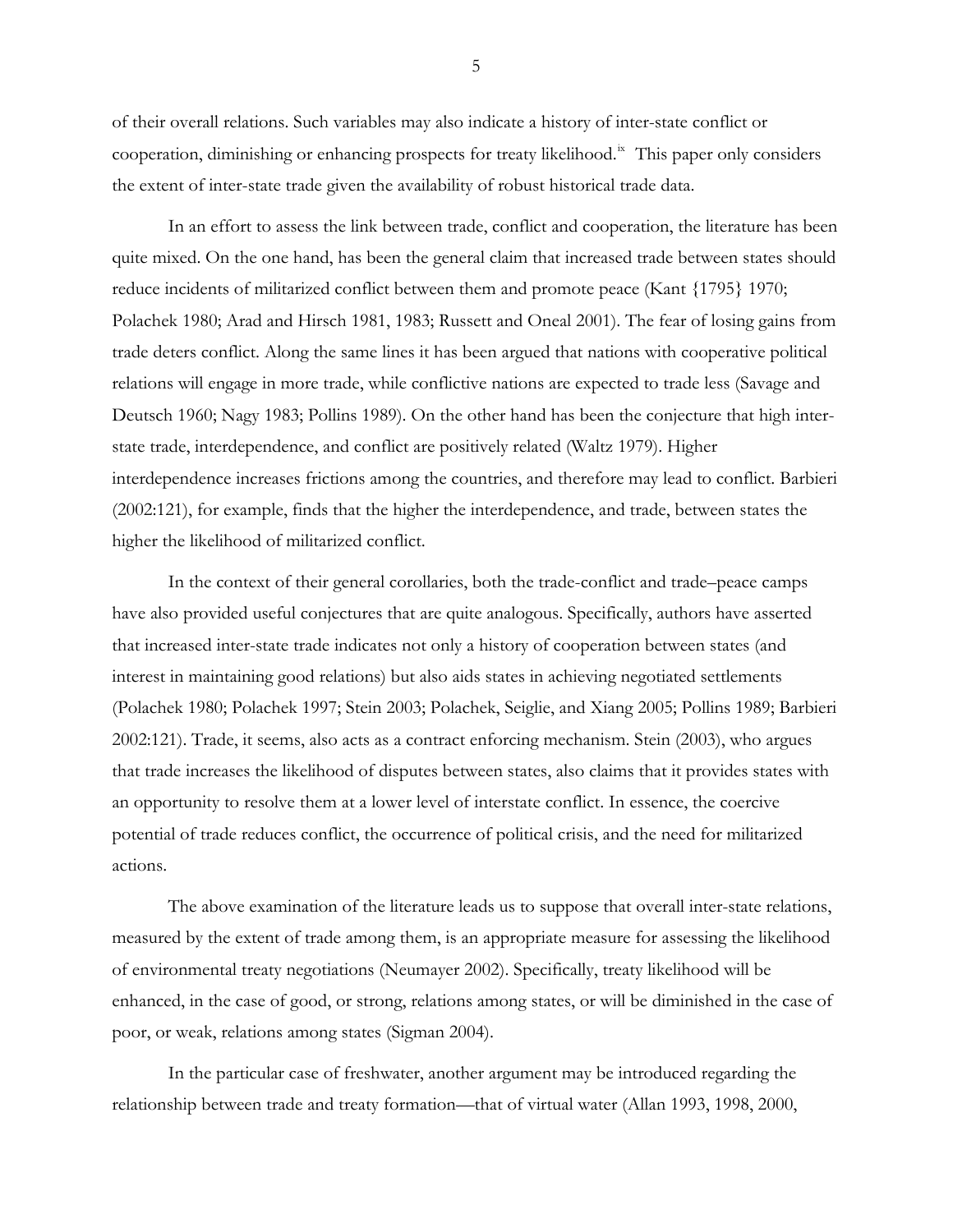2002; Hoekstra and Hung 2005). 'Virtual water' is essentially the water used in the production process of goods and services, utilized by the riparian countries or imported/exported. For example, Hoekstra and Hung (2005:45) estimate that "…13% of the water used for crop production in the world is not used for domestic consumption but for export (in virtual form).". Similar findings exist for other water-using goods and services (electronics, cars). In particular, by trading (e.g., importing and exporting virtual water) countries may reduce the pressure on their scarce water resources.

Taking into consideration the aforementioned point, riparian states sharing scarce water resources may address their water scarcity problem by relying on import or export of virtual water via traded goods. It is likely that the greater the trade between the riparian states, or the higher the trade level with the world,<sup>[x](#page-44-1)</sup> the less likely it is that scarcity in water resources will require a formal negotiated agreement over a shared river's water. Therefore, we also expect a negative sign for the trade variable with respect to the treaty variables. We do not rule out a-priori a concave or convex behavior. Our paper does not include specific quantification of virtual water in trade flows. This could be considered in future research.

## **Geography**

While scarcity provides the main motivation for cooperation it may also be facilitated or impeded by geographical considerations. In fact, the physical geography of the river defines the possibilities for *where*, *how*, and *when* the multiple uses of its water can be developed and utilized by riparian states (Elhance 1999:15).

Several studies have hypothesized about the relationship between the geographical configuration of a river and the likelihood of conflict and cooperation. Using various case studies, LeMarquand has explained that conflict is more likely in upstream/downstream situations where the upstream country may use the river to the detriment of the downstream country. Conversely, there is significant incentive for cooperation when the river creates the border between the riparians—the incentive to reach agreement is to avoid the "tragedy of the commons" (LeMarquand 1977:9 and 10). Toset et. al (2000) have come to a similar conclusion based on three river types: an "upstream/downstream" relationship, a "mixed" relationship and "river boundary" relationship. Above all, they find that the "upstream/downstream" relationship is indeed the most conflict-prone type (2000:989-990).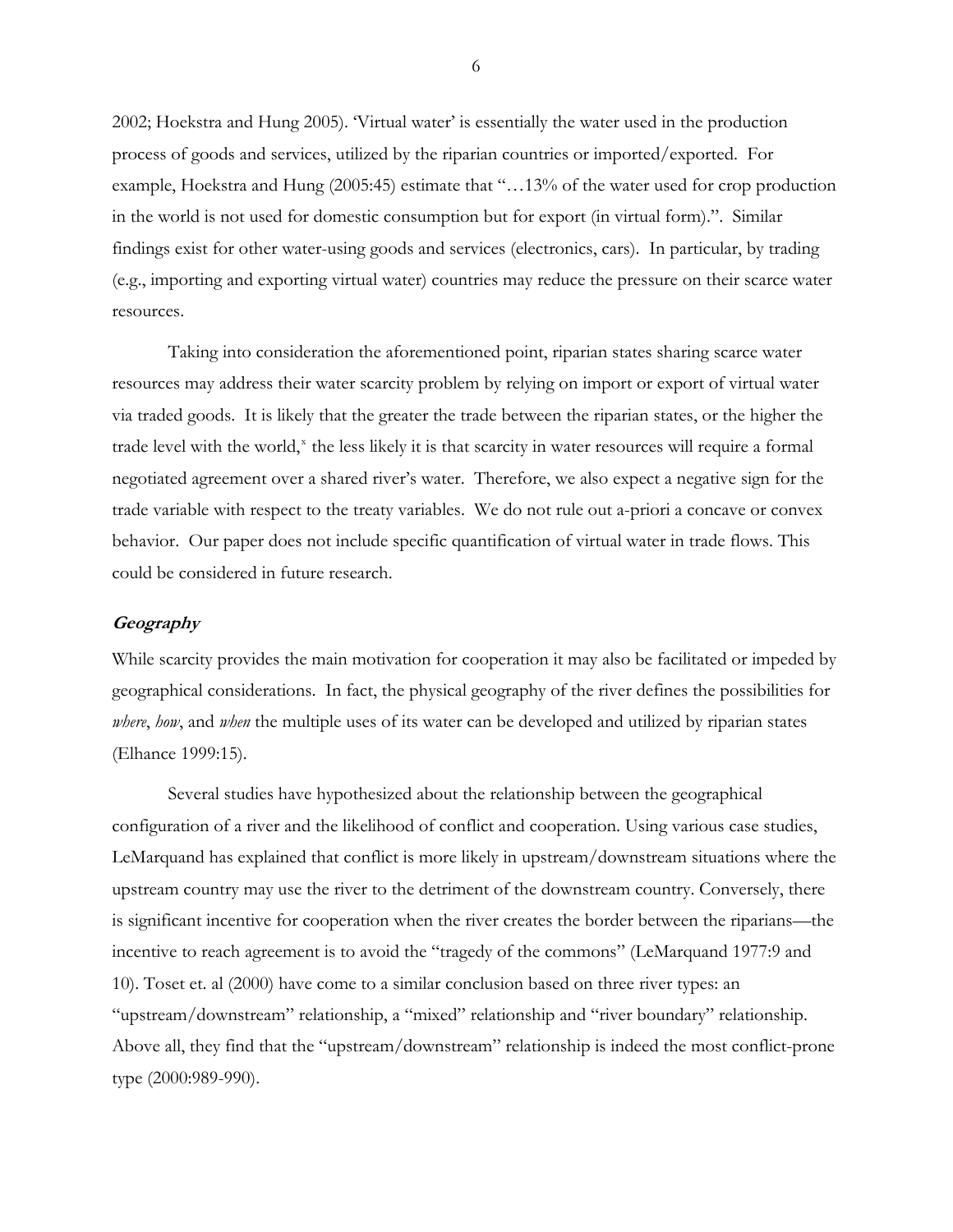Complementing the above studies, Dinar S. (2007) empirically considers how different geographical types of rivers help shape commons regimes (i.e. the substance and content of an agreement). While Dinar S. considers 13 geographical configurations, two extreme configurations constitute the main thrust of his theory, the "through-border" and the "border-creator". His main goal is to test the effects of these geographies at opposite extremes.

Using the geographical terminology introduced by Dinar S. it is likely that the asymmetrical relationship embedded in the "through-border" configuration implies not only a higher likelihood of conflict but also fewer treaties negotiated. By extension, the symmetry embedded in the "bordercreator" configuration assumes that cooperation will be much easier to sustain and agreements are more likely to be negotiated. However, an opposite scenario may also result. Given the reciprocal nature of the "border-creator" configuration and given that the externality is at least partially internalized, states might voluntarily abate pollution, for example, and informal cooperation would replace formal cooperation, such as treaties. Similarly, agreements may be more likely in the "through-border" configuration precisely because conflict is probable and conflict is costly to both riparians. In this case, states will have greater need to constrain each other's actions through agreements. Plainly, whether a treaty is more likely for one configuration than another is an empirical question, which we examine below.

## **Additional variables**

While our model identifies a number of key variables for explaining cooperation and the emergence of international water agreements, additional variables have been cited by other studies. Nonetheless, we exclude them from our model as explained below.

Some authors, for example, have argued that the type of political regime of a given country should also be a factor in explaining cooperation. Based on the democratic peace theory (Russet 1993), scholars have argued that competition for resources between democracies often leads to increased cooperation rather than armed conflict (Gleditsch 1997:91). Yet water agreements have clearly been negotiated between democratic pairs, non-democratic pairs, and dyads including a democracy and non-democracy<sup>[xi](#page-44-1)</sup>. Therefore the ability of the government to enter into and follow through with an agreement seems more suitable to explain the emergence of international water agreements.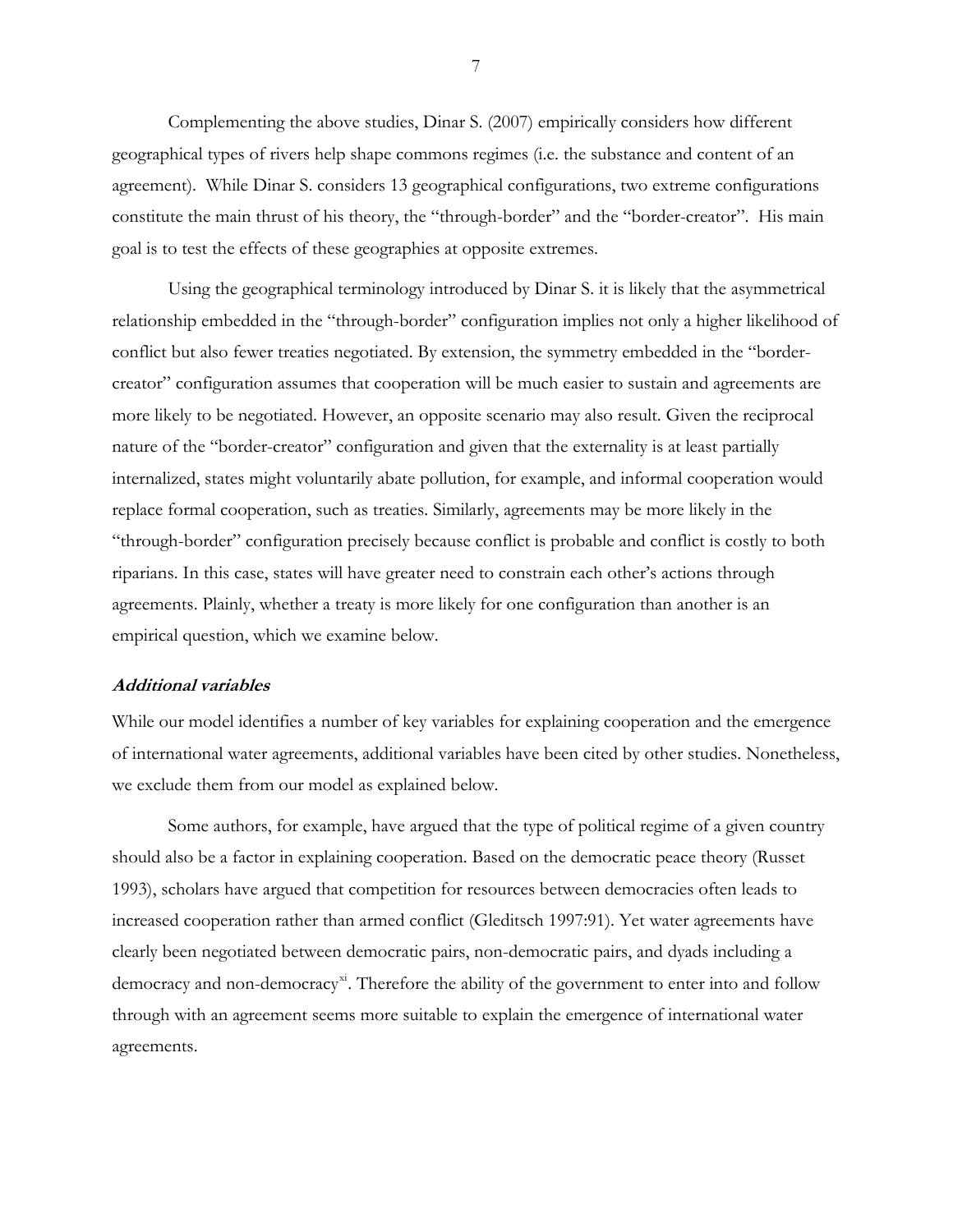Scholars have also contended that power asymmetries may also play a role in facilitating cooperation. Linking the prowess of a particular riparian with its geographical position, Lowi (1993), for example, has argued that cooperation is likely to take place only when the most powerful country is located in the downstream position (rather than the upstream location where it can operate essentially unilaterally) and if the hegemon's relationship to the water resources is one of critical need. The downstream hegemon, therefore, compels the weaker upstream state to agree to a basin wide regime. While the theory is compelling, it is important to note that studies have already questioned the utility of force in the realm of hydro-politics, making the use of power, often military in nature problematic and even irrelevant (Wolf 1998). Nonetheless, even when the downstream riparian is the hegemon examples can be cited where that hegemon acts in a rather benign nature and cooperation is not coerced as implied by Lowi's theory. In addition, cases where the upstream state is also the hegemon and cooperates willingly with an otherwise weaker downstream state can likewise be cited. Finally, cases where the riparians are considered symmetric can also be referenced.<sup>[xii](#page-44-1)</sup> Since riparians of different power capabilities negotiate environmental regimes (Barrett 2003; Young 1989:353), overall power asymmetry does not seem to be an important variable explaining the emergence of international water agreements.

## **SPECIFICATIONS, EMPIRICAL FRAMEWORK, AND TESTABLE HYPOTHESES**

The underlying empirical assumption in our analytical framework is that scarcity issues are not shortterm phenomena. For example, although in some cases disasters caused by floods or droughts may encourage states to engage in joint efforts, we claim that it is the long-term scarcities that lead to enduring cooperation, codified in an agreement, between river riparians.

We should also note that scarcity at the national level and scarcity at the basin level may very well constitute different measures. However, some scarcity issues such as water quantity may be related to national scarcity measures, given that water may be transferred via canals and pipelines to regions, outside the particular basin, suffering from scarcity.<sup>[xiii](#page-44-1)</sup> Thus, water scarcity at the national level may also affect a particular river basin.

Introducing notation, we assume that long-term cooperation among riparian states is expressed through treaties. Therefore, the general way of presenting our analytical framework is by the following relationship:

 $[1]$   $C = f(S; X)$ .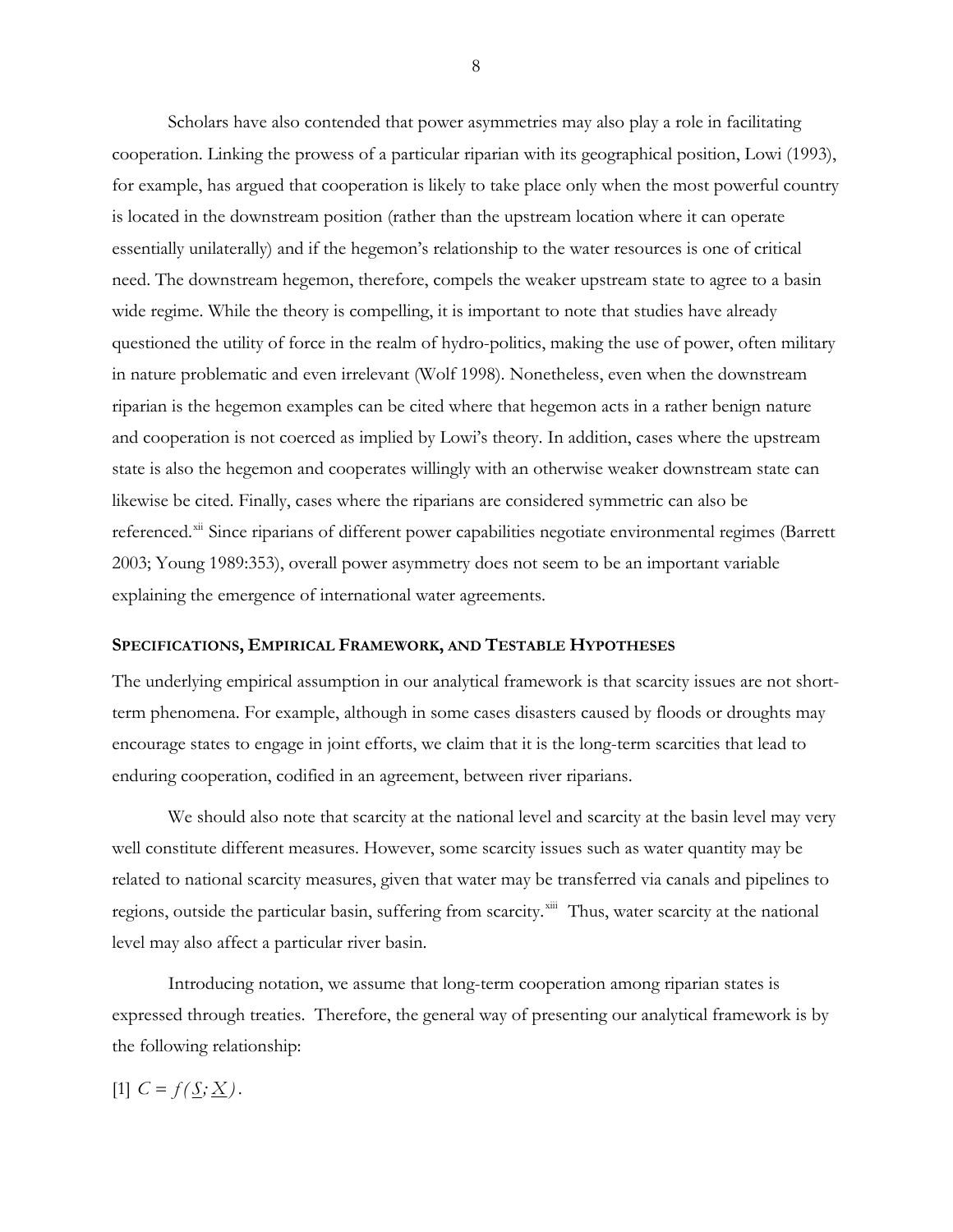That is, cooperation, measured through treaty relations, is a function of a vector of resource scarcity levels  $(\underline{S})$  and of other variables  $(\underline{X})$ , some of which are of mutual interest to the two riparian states and can be linked to the variables in  $S$ . The vector  $X$  includes state governance, the states' overall relations, and physical geographical considerations.

The general presentation of the inverted U curve *scarperation* hypothesis requires  $\frac{1}{2} \ge 0$ ∂ ∂ *S*  $\frac{C}{2} \ge 0$  and  $\frac{1}{2} \leq 0$ 2 ≤ ∂ ∂ *S*  $\frac{C}{\sigma^2} \le 0$ , where *S* is scarcity. In the next section we provide several alternative empirical specifications for *C* and *S*.

## **Applying the Framework**

For the case of a bilateral river, let *j* be the index representing the river, with  $j = 1, ..., J$ ; *i* be the index representing riparian state, with  $i = 1,2$ ; and  $k_i^j$  be the index representing the issue of concern to state *i*, in river *j*,  $k_i^j = 1,..., K_i^j$ . For a given river, *j*, for each state *i*=1,2 there could be several scarcity issues of concern. *i*  $k_i^j = 1, ..., K$ 

Some scarcity issues could be more severe than others. Therefore, we hypothesize that all else being equal, the higher the level of scarcity of issue  $k_i^j$  state *i* may more likely be interested in signing a treaty with the other riparian state in order to solve that issue, and vice versa, subject to the inverted U curve scarcity-cooperation hypothesis.

The unit of observation in our analytical framework is the river. Cooperation between the two riparian states takes place if a treaty (or treaties) exist(s).<sup>[xiv](#page-44-1)</sup> A treaty in our framework is defined as a set of rules and arrangements through which the riparian states cope with the scarcity issue(s) of concern and allocate costs and benefits among themselves. Although the focus of the empirical investigation in this paper is only on water quantity scarcity, we present an analytical framework that allows more than one scarcity issue to be considered. As will be explained later, scarcity issues are interrelated and their resolution may affect each other.

The notation that describes a treaty is:

$$
T_i^j = \left\{ R(k_i^j), k_i^j = 1, ..., K_i^j, i = 1, 2 \right\}
$$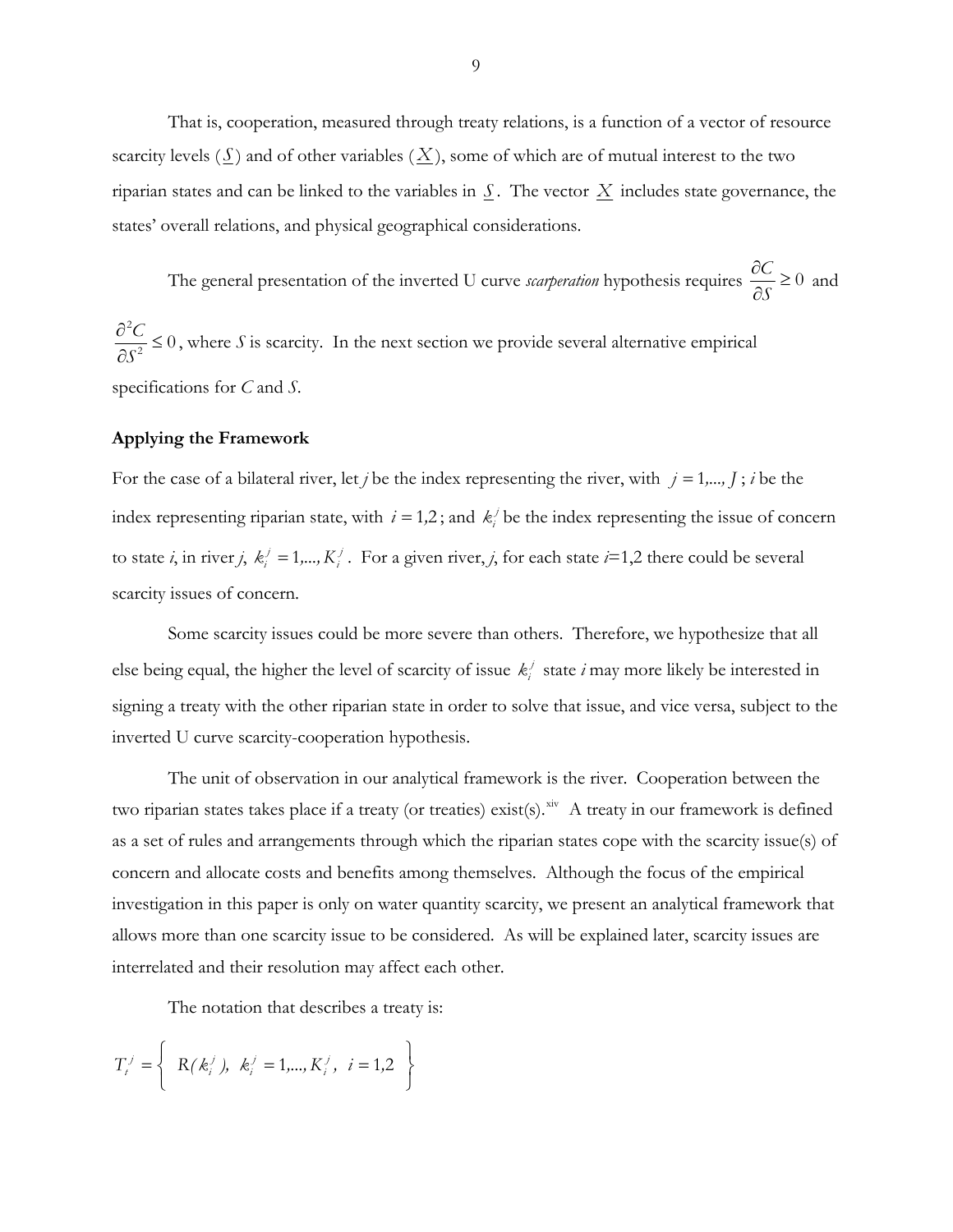where  $T_t^j$  is the treaty that was signed in year *t* between the riparian states to river *j*, and *R* is the set of rules agreed upon in addressing scarcity issue  $k_i^j$ .

## **Measuring Treaty Cooperation**

Several proposed expressions for *C* will be based on a cooperation relationship explaining treaty formation. Our first cooperation expression, *P*(*Cj* ) in [2], assesses the likelihood of a treaty on any of the scarcity issues in the basin, regardless of the issue, of the riparian state that faces scarcity, or of the period that the treaty was signed.

$$
[2] \ P(C_j) = \begin{cases} 1 \text{ if at least one treaty exists on any scarcity issue } k_i^j, & k_i^j = 1, \dots, K_i^j \\ 0 \text{ if not ready exist on any scarcity issue } k_i^j, & k_i^j = 1, \dots, K_i^j \end{cases} \quad i = 1, 2 \ \forall j = 1, \dots, J
$$

A second cooperation expression, *N*(*Cj* ) in [3], is a simple arithmetic count of the number of treaties signed between the two riparian states on any scarcity issue over the years.

[3] 
$$
N(C_j) = \sum_i T_i^j \quad \forall j = 1,..., J
$$

Finally,  $A(C)$  in [4], distinguishes among the scarcity issues by assigning weights to each issue, using a principal component procedure. Based on the weighted value of cooperation, which is the result of the principal component analysis, a value is attached to the level of cooperation. In fact,  $A(C)$  is estimated in a two stage procedure. First, the principal component analysis is performed on the 'number of issues addressed in each treaty' matrix to produce the weights, and then, the weights are used to calculate one value,  $A(C)$ , for each river. In this paper, however, we focus on water allocation issues only.

$$
[4] A(C_j) = \alpha_k^j \sum_i k_i^{j,i} \quad \forall j = 1,...,J
$$

where  $\alpha_k^j$  is the coefficient estimated in the principal component analysis. Note that we use the index *t* only in expression [4], since we did not distinguish between years of treaty signature in expressions [2] and [3].

We continue with the empirical specifications of the scarcity issues. Several relationships are suggested, following the discussion in the analytical framework section. We start with a definition of the vector *S*.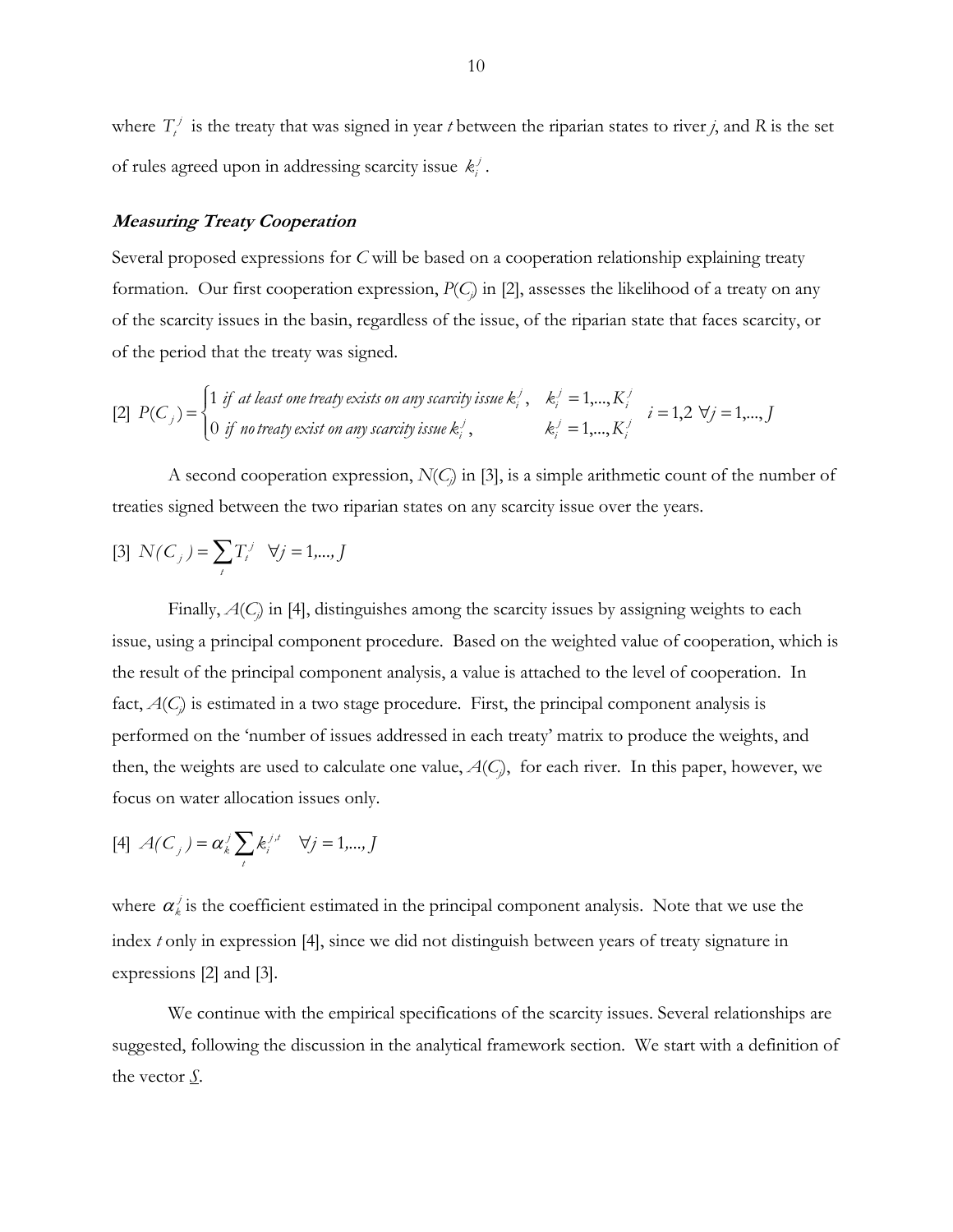$$
\begin{bmatrix} 5 \end{bmatrix} \underline{S}^{A} = \left\{ S_{k_{1}^{j}=1}^{j1}, S_{k_{1}^{j}=2}^{j1}, \ldots, S_{k_{1}^{j}=K_{1}^{j}}^{j1}, S_{k_{2}^{j}=1}^{j2}, S_{k_{2}^{j}=2}^{j2}, \ldots, S_{k_{2}^{j}=K_{2}^{j}}^{j2} \right\}
$$

where  $S_{i,j}^{ji}$  is the scarcity level of issue  $k_i^j$  in river *j* of state *i*. The values of  $S_{k_i}^{ji}$  will be specified in the next section. The definition of  $S<sup>A</sup>$  uses the actual values of each individual scarcity issue in each  $S_{k_i^j}$  is the scarcity level of issue  $k_i^j$  in river *j* of state *i*. The values of  $S_{k_i}^{j_i}$ state on each river.

According to [5] when both countries face high scarcity in a particular issue the likelihood for cooperation will be higher than when only one state faces high scarcity, but that likelihood diminishes as scarcity levels increase, as was indicated in the Theory of Scarperation section.

$$
\frac{\partial C}{\partial S_{\underset{k}{i=b}}^{ji}} \ge 0, \quad \frac{\partial^2 C}{\partial \left(S_{\underset{k}{i}=b}^{ji}\right)^2} \le 0 \quad j=1,\dots,J \quad i=1,2.
$$

Another way to express the scarcity levels in the basin is by calculating the absolute difference in the scarcity level of a particular issue between the two riparian states. The expression of  $\mathcal{S}^D$  in [6] is the set of all absolute differences in scarcity levels for the river riparian countries.

$$
\begin{aligned}\n\text{[6]} \ \ \underline{S}^D = \left\{ \ \ \left| S_{k_1^j=1}^{j1} - S_{k_2^j=1}^{j2} \right|, \left| S_{k_1^j=2}^{j1} - S_{k_2^j=2}^{j2} \right|, \dots, \left| S_{k_1^j=K_1^j}^{j1} - S_{k_2^j=K_2^j}^{j2} \right| \ \ \right\}.\n\end{aligned}
$$

According to [6] the higher the difference in scarcity value between the two countries for a particular issue the higher the likelihood of cooperation will be, but that likelihood diminishes as scarcity levels increase.

$$
\frac{\partial C}{\partial \left|S_{k_i'-h}^{j^1}-S_{k_2'-h}^{j^2}\right|} \geq 0, \quad \frac{\partial^2 C}{\partial \left|\left|S_{k_i'-h}^{j^1}-S_{k_2'-h}^{j^2}\right|\right|^2} \leq 0 \quad j=1,...,J \quad h=1,...,K_i^j.
$$

 The empirical specification of the relationship to be estimated will include combinations of [2], [3], [4] and [5], [6], and additional variables to be included in *X*.

## **DATA AND EMPIRICAL SPECIFICATIONS**

In this section we provide the empirical specification of the variables we use and explain how they were collected and constructed. We also justify the functional forms of the equations used for estimating the hypothesized relationship.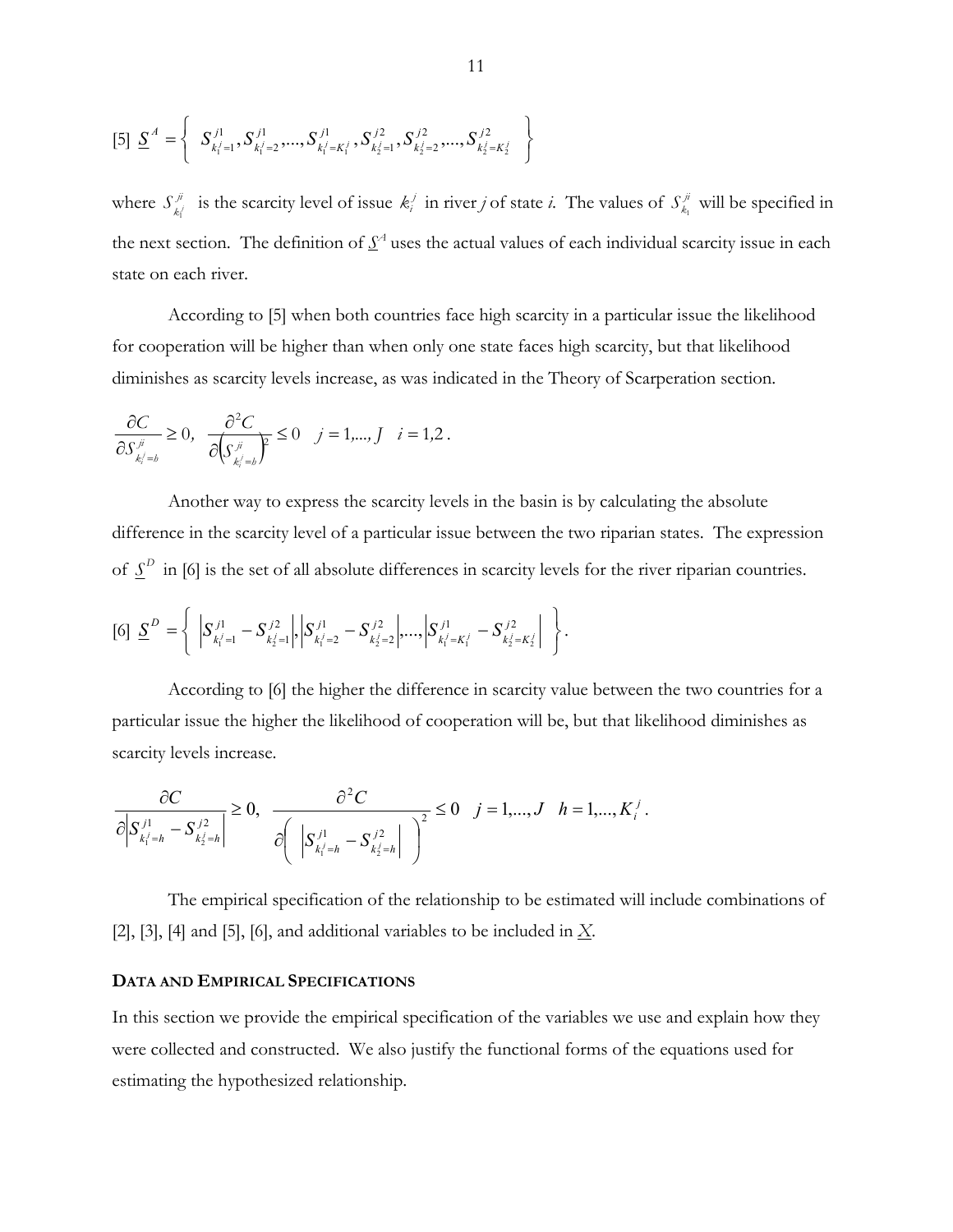## **Treaty Data**

As mentioned earlier, the treaty dataset is based on Dinar S. (2007) and includes 226 country dyad observations. Eighty-six of the corresponding rivers are not governed by treaties while 140 are, providing a diverse pool of observations to examine the *scarperation* contention. Three hundred and eleven treaties were identified and analyzed for their content. Of these, 40 provide only periodical re-affirmation of previous treaties and do not introduce new agreements. These treaties were removed from the analysis, leaving the dataset with 271 treaties.

Treaty cooperation variables are described in our analysis as: (1) *Treaty/no-treaty* (a dichotomous variable indicating whether or not there is (are) an existing treaty (treaties)—1, or not—0); (2) *Number of treaties* signed between the river riparians (an integer ranging between 0-N that measures the number of treaties on that river); and (3) *Share of water allocation issues* in treaties (while each treaty may address several scarcity issues--water allocation, hydropower generation, pollution control, flood protection, and general issues--in this paper we measure the share that the water allocation issue commands among the sum of issues addressed in all the treaties). $\frac{x}{x}$ 

## **Water Scarcity**

As explained earlier, our empirical application utilizes physical water scarcity measures based on national level data.<sup>[xvi](#page-44-1)</sup> We use the index of water per capita as the basis for calculating water scarcity. In this index we capture both the actual scarcity and the perceived scarcity. Decision makers in a particular state consider not only the level of water availability per capita at present, but also future values, calculated based on population growth predictions. We estimate a hyperbolic water scarcity function for the period 1955-2050. Using data on water availability per capita from Population Action International (1993, 1995, 2004), for 1955, 1975, 1990, 2000, and predictions based on medium population growth rates (United Nations 2000) for 2025 and 2050.<sup>[xvii](#page-44-1)</sup> For each state we estimated the following water scarcity function:

## $W = \alpha \cdot t^{\beta}$

where *W* is the available annual water per capita (cubic meters/year),  $\alpha$  is an estimated intercept, *t* is year, and  $\beta$  is an estimated coefficient of decrease in water per capita over time. We argue that  $\beta$  < 0, means that the function *W* decreases over time (mainly due to population growth), and that the larger the  $|\beta|$  the higher the scarcity level the state faces. To demonstrate the possible severity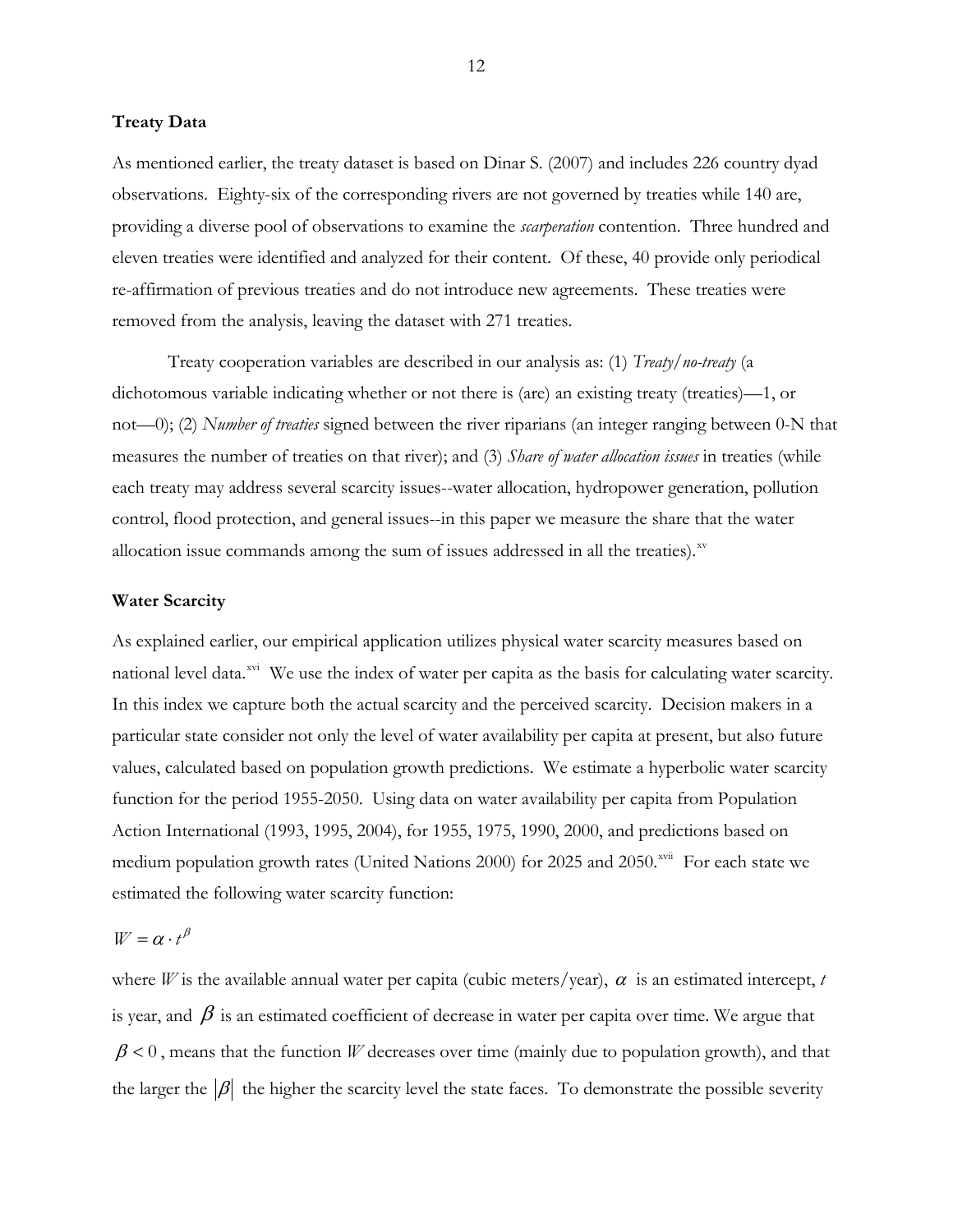in water scarcity across countries, Figure 1 presents the reduction in water per capita for Angola and for Austria (estimated  $\beta$  values are –49.12 and –2.49, respectively). Since our data on population includes both actual population for  $t \leq 2000$  and forecasted levels of population for  $2000 < t \le 2050$  the estimated scarcity level is both actual and perceived.

Values of  $\alpha$  for countries sharing the same river are highly correlated and the same is true for the  $\beta$  values of river riparians. Therefore, we created principal component variables for various dataset specifications that include the information on the intercept  $(\alpha)$ —*Water scarcity intercept* and on the slope  $(\beta)$ —*Water scarcity slope*. These variables incorporate the values of the intercept and the slope, respectively, of the two river riparians (Table 1). The hill shape behavior of the scarcity variables is captured via positive and negative signs for the linear and quadratic terms of *Water scarcity intercept* and negatives signs for the linear and quadratic terms of *Water scarcity slope*.

## **Governance**

We include variables in the analysis that measures the viability of institutions and governance in the countries that share the river so as to obtain a measure of domestic stability. We use a 7-year (1998- 2004) average of the Corruption Perception Index (Transparency International, 2004). The notable features of this variable is that it is based on perceptional data in each of the river riparians, and uses a long-term average of each governance level measured as governance of country 1 and governance of country 2. A similar approach has been suggested in Kaufmann et al., (1999). We used two specifications for the governance variable. The first, *River riparians governance*, is a simple summation of the value assigned to each riparian, country 1 governance and country 2 governance. Since both of these variables range from 1 to 10, the values of *River riparians governance* range between 1 and 20, with higher values indicating better governance. The second governance variable introduces in the equation each country's governance, *Country 1 governance*, *Country 2 governance*, and includes also an interaction term, *Country 1 governance*×*Country 2 governance* (appears as *Country 1*×*Country 2*).

#### **Trade**

We obtained two separate trade datasets. The first is the Direction of Trade Statistics (DOTS) Database IMFDOT that includes trade information for 184 countries for the period 1950-2004, in current US\$. The second dataset is the United Nations Statistics Department (UNSD) dataset COMTRADE that includes information for 207 countries for the period 1962-2004 in current US\$.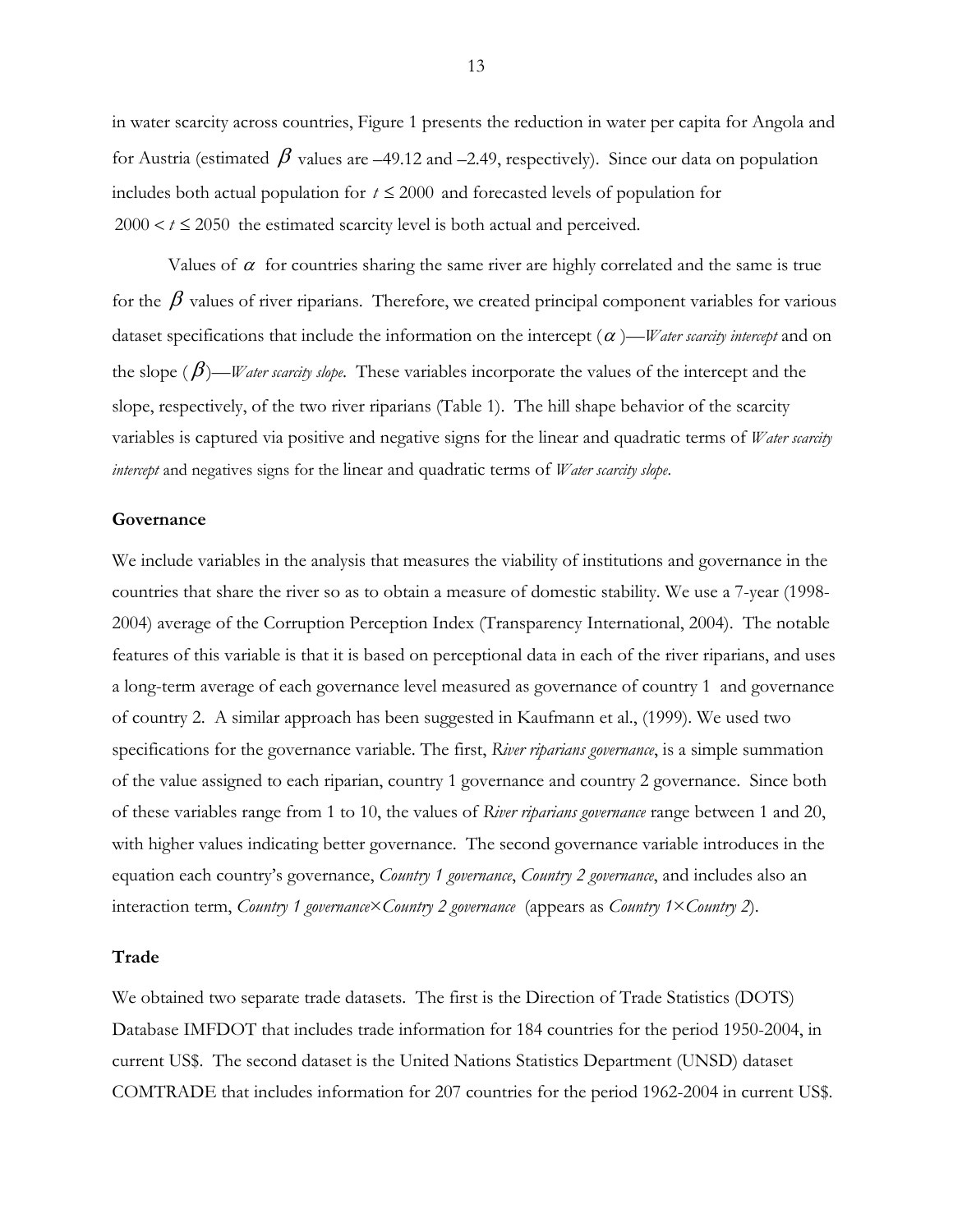Sources of data feeding into the IMFDOT and into the COMTRADE datasets are different and as such, differences in annual trade values can be expected. Such differences have been observed (IMF, 1999: Table 2), although differences do not exceed 10%. We constructed separate trade variables based on both the IMF and UN datasets. We converted the trade values in these two datasets into constant US\$ of 1999 (for IMFDOT) and of 2002 (for COMTRADE). We then used annual country-level GDP data from the GGDC&CB (2005) dataset, which is expressed in 1999 and 2002 US\$ to construct our trade variables. Missing trade values in particular years were ignored because our trade variables are calculated as long-term averages.

The following definitions apply for the two trade variables we constructed: Let  $i=1$  and  $i=2$ be two riparian states sharing a river. Let  $IMP_{12t}$  be import of 1 from 2 in year  $t$ ,  $[= EXP_{21t}]$ ;  $EXP_{12t}$  be export of 1 to 2 in year *t*.  $[=IMP_{21t}]$ ;  $IMP_{1wt}$  be import of 1 from w in year *t*;  $IMP_{2wt}$  be import of 2 from *w* in year *t*;  $EXP_{1wt}$  be export of 1 to *w* in year *t*;  $EXP_{2wt}$  be export of 2 to *w* in year *t*;  $GDP_{1t}$  be gross domestic product of country 1 in year *t*,  $GDP_{2t}$  be gross domestic product of country 2 in year *t*; and *w* be rest of the world (not including 1 and 2).

We first constructed two annual trade variables for each trade dataset. The first variable (*TRD*1) expresses total trade between 1 and 2 as a fraction of the countries' GDP, expressing the economic importance of trade to the riparians (Sigman 2004). The second variable (*TRD*2) measures trade between 1 and 2 as a fraction of their trade with the rest of the world, expressing their dependence on each other (Reuveny and Kang 1996).

In this framework, we adopt the significant finding by Arora and Athanasios (2005) that the relatively important trading partners tend not to change much over time. This finding is very important in the case of international water treaty formation because long-term impact variables such as scarcity, governance, and trade play in the relationship between the riparian countries, justifying use of long-term values.

 The two trade variables that we apply to the two trade data sets are presented in equations [7] and [8].

[7] 
$$
TRD1^{12} = \frac{\sum_{t=1}^{T} (IMP_{12t} + EXP_{12t})}{\sum_{t=1}^{T} (GDP_{1t} + GDP_{2t})}
$$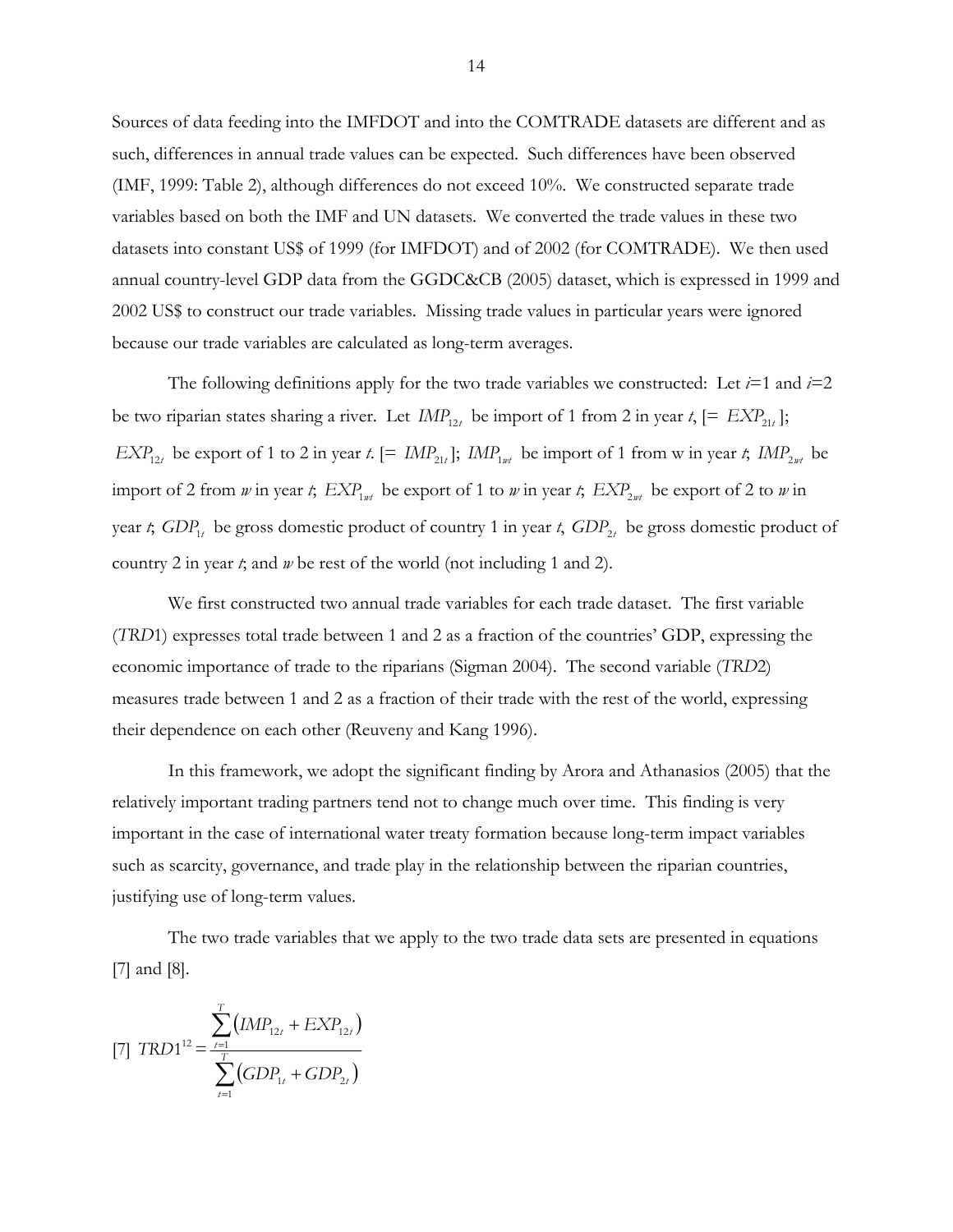$$
[8] TRD212 = \frac{\sum_{t=1}^{T} (IMP_{12t} + EXP_{12t})}{\sum_{t=1}^{T} (IMP_{1wt} + IMP_{2wt} + EXP_{1wt} + EXP_{2wt})}
$$

where,  $IMP_{12t}$  +  $EXP_{12t}$  is the total annual volume of trade between every two countries 1 and 2. Both *TRD*1 and *TRD*2 are fractions, with 0 ≤ *TRD*1, *TRD*2 < 1. We will refer to TRD1 as *Trade importance* and to TRD2 as *Trade dependency*. The data sets will be identified in parentheses to the right of the name of the variable.

Since our unit of observation is the river, we construct the trade variable for the entire dyad (the two riparians). As was indicated in our analytical framework, one riparian may be more interested in signing a treaty than the other. However, the outcome (as we measure it) does not reveal which riparian initiated the water treaty and, thus, our trade variables measure the dyadic trade volume rather than that of each riparian state.

## **Geography**

The 13 geography configurations were re-categorized into three groups, capturing the rivers that fall under the through-border geography and the rivers that fall under the border-creator geography. The remaining rivers that fall under the other 11 configurations were included under *other* geography, whereby this category served as a benchmark. The reasons for this regrouping are as follows: (1) the distorted distribution of the 13 categories doesn't allow the estimated regression model to be fully ranked, and (2) we are mostly interested in the impact of the two extreme geographies that have been identified by Dinar S. (2007, 2006b) and their ability to explain interactions between riparian states. The two dummies that are included in the regressions are *Through-border*, and *Border-creator* , for the through-border and border-creator configurations, respectively.

## **FUNCTIONAL FORMS AND ESTIMATION ISSUES**

The empirical specifications of the various expressions to be estimated<sup>[xviii](#page-44-1)</sup> are as follows:

 $Treaty/no-treaty = f1(.)$ *Number of treaties* =f2(.) *Share of water allocation issues* =f3(.)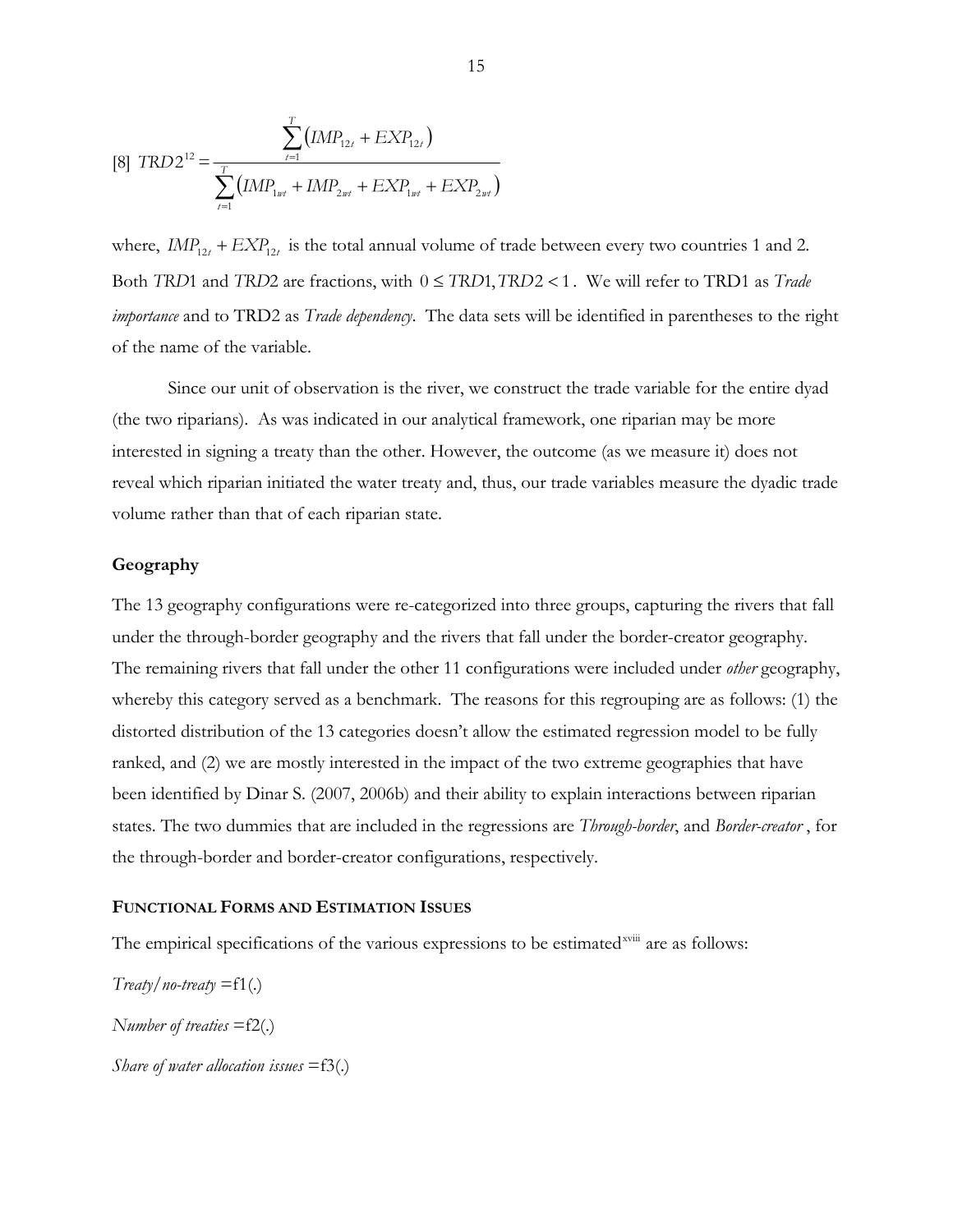The expression (.) includes a subset of the following independent variables: *Water scarcity intercept*, *Water scarcity slope*, *River riparians governance*, *Through-border dummy*, *Border-creator dummy*, *Trade importance* (UN), *Trade importance* (IMF), *Trade dependency* (UN), *Trade dependency* (IMF).

 In addition, several of the estimated relationships were regressed over different data subsets. Three subsets were identified: the full dataset, the subset that includes rivers with treaties only, and the subset that includes rivers with treaties with water allocation issues only. Different estimation procedures were applied to different combinations of dependent variables and the data set used for the estimation.<sup>[xix](#page-44-1)</sup> The rationale for the various regressions and estimation procedures are as follows. In cases where the dependent variable is a dichotomous choice  $(1/0)$  we employ a maximumlikelihood logit model. The function guarantees probabilities in the (0,1) range. The logit form also gives a plausible shape for the marginal effects. That is, for a continuous variable  $X_k$ , at relatively high values, a marginal change will create a relatively smaller change in the probability of success  $(Y=1)$ . In some cases, we also rely on a generalized linear model (GLM) procedure, which fits models, using Newton-Raphson (maximum likelihood) optimization. The GLM procedure is preferred over a conventional Ordinary Least Squares (OLS) approach when the dependent variable of interest may have a non-continuous distribution, and thus, the predicted values should also follow the respective distribution. Any other predicted values are not logically possible, as the effect of the predictors on the dependent variable may not be linear. The generalized linear model is used to predict responses both for dependent variables with discrete distributions and for dependent variables which are nonlinearly related to the predictors. We also use a POISSON procedure in the case of the full data set to capture the non-continuous distribution of the dependent variable. The results are presented with indication of the data sets to which they refer.

To sum, our general basin-level treaty cooperation model takes the form:

[9] *Water*  $Treaty$   $Cooperation = h(Scarity, Governmente, Gegraphy, Trade) + \varepsilon$ ,

where  $\varepsilon$  is the error term and each variable is represented by the various measurements discussed above.

 We cannot avoid addressing possible endogeneity related to modeling the relationship between trade and cooperation (Timpone 2003). One concern is that both trade and cooperation, among the river basin riparians, might be endogenously determined in an interdependent relationship and thus, if specified in a single equation, may lead to a biased estimation. By taking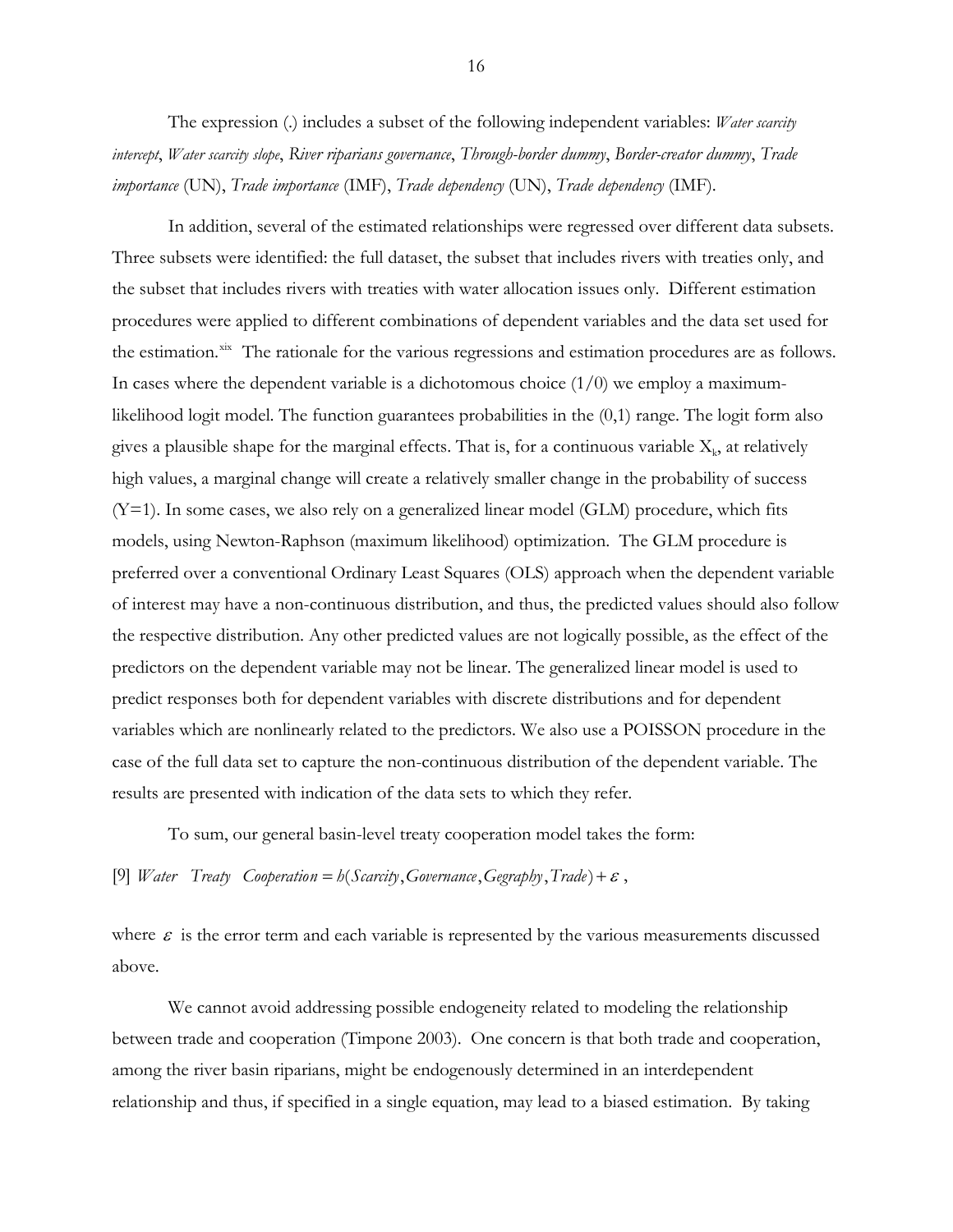trade as a long-term activity among the riparians, our theory suggests that trade is determined outside of the model and is uncorrelated with the error term of the equation. Therefore, we can use trade as an independent variable in our single model estimates.

### **RESULTS**

We start with the principal component analysis followed by some general trends and distribution patterns. We then move to reporting on the econometric results.

## **Principal Component Analysis Results**

The results of the principal component analysis are presented in Table 1. Several dependent and independent variables were created, using (1) the entire dataset, (2) observations with a treaty only, and (3) observations with a water allocation treaty only. The eigenvectors of the first principal components, used in the creation of the principal component variables, are presented in the table.<sup>[xx](#page-44-1)</sup> These eigenvectors explain between 0.84 and 0.89 percent of the standardized variance among the variables. The *Water scarcity intercept* and *Water scarcity slope* variables are used in our econometric estimates to measure water scarcity at the river level.

## **General Descriptive Results**

There are 13 geographical configurations representing the set of 226 rivers (based on Dinar S. 2007).<sup>[xxi](#page-44-1)</sup> The 226 bilateral rivers in the dataset were categorized, for the purpose of our analysis, into three geography types: through-border, border-creator, and others, comprising 44, 7, and 49 percent of the observations, respectively (Table 2).

Simple analyses of treaty distribution provide compelling results. As Table 3 indicates, the number of treaties per river varies between 1 and 10. Records of treaty signature dates provide very useful information regarding the distribution of the treaties over time. Table 4 reveals that between 25 and 75 percent of the treaties in the dataset were signed between 1850-1950 and 1951-2002, respectively. Using our notion of treaty as a measure of cooperation, these results suggest that more cooperation is apparent in recent years.<sup>[xxii](#page-44-1)</sup>

The treaty content descriptive analysis, vis-à-vis water allocation, hydropower, pollution control, flood protection, and general issues (such as statements reconfirming the good intent of the riparians, setting a basin committee, etc…) also provides useful lessons. While treaties could address a multiple set of issues, we find that 67 percent of the treaties are single-issue ones. Table 5 presents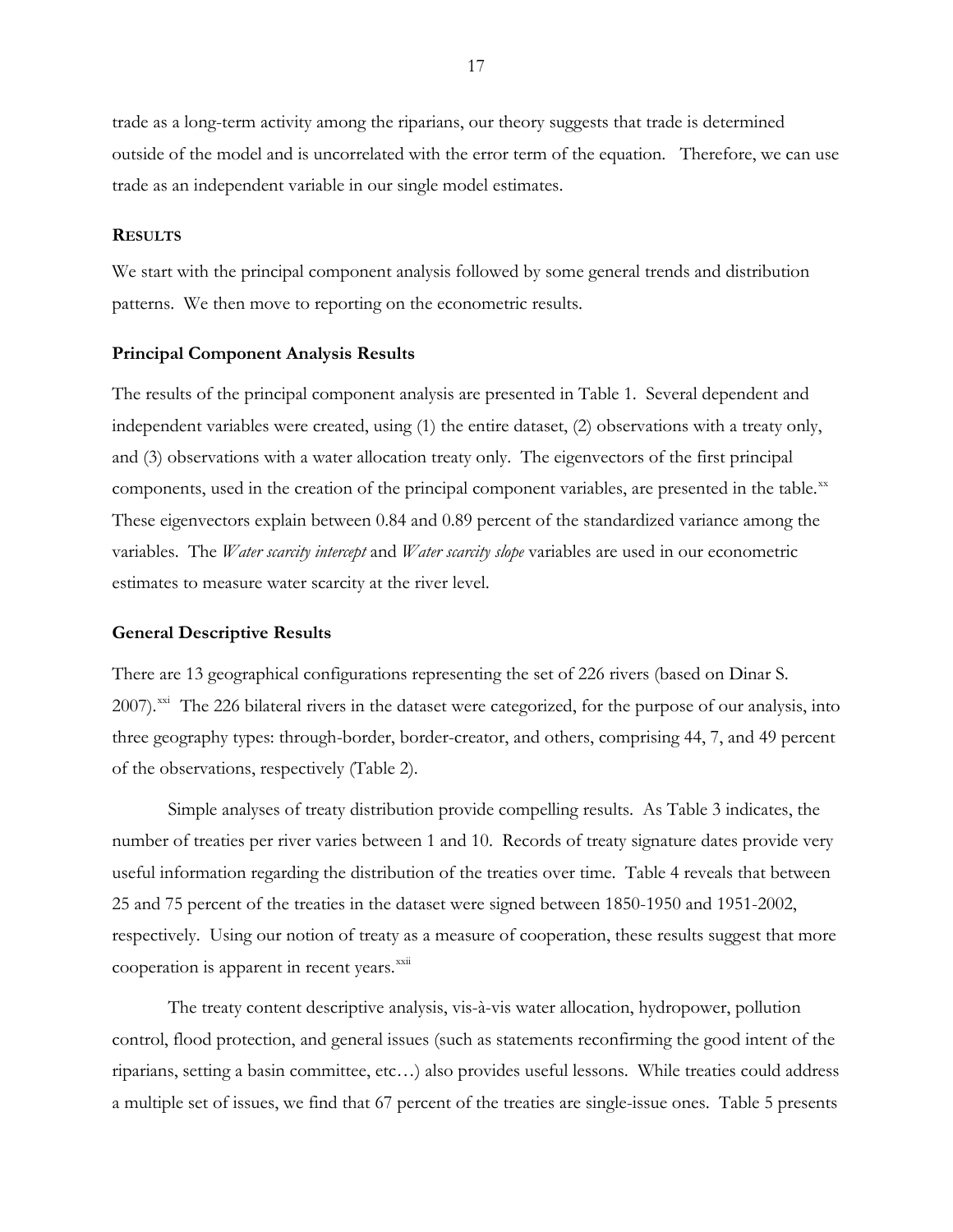the distribution of these issues in the dataset. However, it is also apparent that more treaties address multiple issues in recent years (since 1951).

The distribution of the issues agreed in the treaties by year also provides useful information. As noted in Table 6, more pollution control and flood protection issues are addressed in treaties in the past 25 years while more water allocation and hydropower production issues were addressed in treaties in the first 50 years covered by our dataset.

## **Results of the Econometric Analyses**

The descriptive statistics of the various variables is presented in the Appendix. In general, cooperation, measured both by the number of treaties signed among the two riparian states, and by the principal component variable that integrates the shares of issues in the treaties is well explained by water scarcity, trade and governance regimes of the riparian states. Our estimates of likelihood of treaty formation (*Treaty/no-treaty*) did not yield compelling results and therefore are not presented.

The geography variables, *Through-border* and *Border-creator*, were not always significant, so that they cannot robustly support the hypothesis that river geographies lead to different levels of cooperation. This is in line with our claim that the effects of geography on treaty cooperation may be ambiguous. However, as explained in Dinar S. (2006b, 2007), geography may not explain the level of cooperation but rather it is essential to understanding cooperation patterns and, most importantly, the allocation of costs and benefits among the riparian states.

 The statistical results are robust in the sense that various estimation procedures applied to different datasets suggest similar value ranges, significance levels, and signs for the coefficients. The results are stable for all three subsets of the basins (all basins, basins with treaties only, and basins with water allocation treaties only). They are especially similar in terms of values, signs and significance for the governance variables and the trade variables. The results are also quite alike for trade variables derived from the IMF and UN datasets, with slightly better performance for those based on the IMF dataset. In addition, the results are comparable for the two scarcity variables, both in terms of signs and level of significance of the estimated coefficients in the various estimated equations. Finally, the results are quite analogous in terms of significance and signs for the various functional forms used. Our estimates explain 13-40 percent of the variation in cooperation levels and all have significant fit or pseudo fit test values.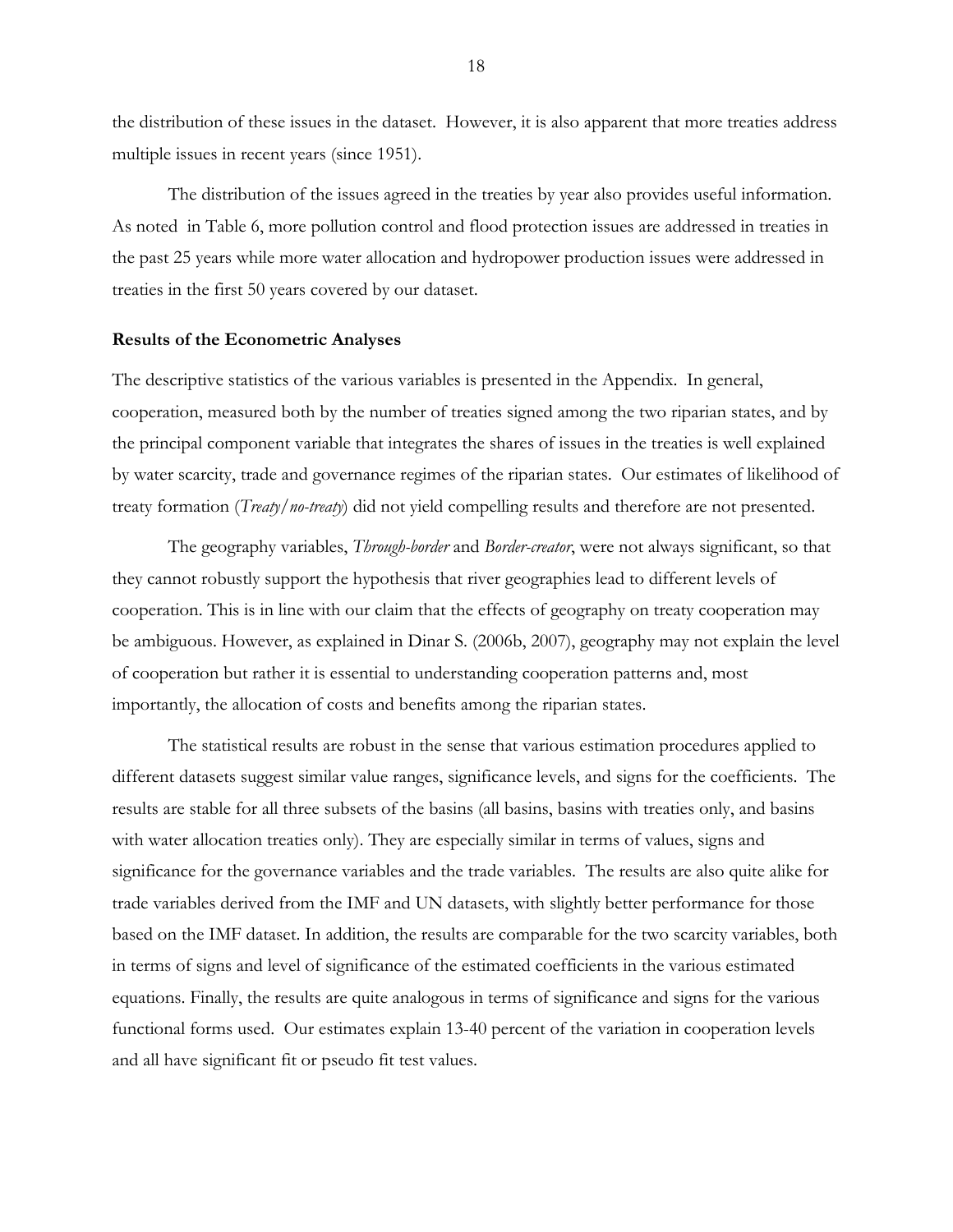Table 7 presents results from a set of regressions based on application of the GLM and POISSON procedures that examine the relationship between the number of treaties in a river and the several independent variables identified in our empirical specification section. Observations used for this analysis include rivers with and without treaties. In this case a GLM and Poisson regression procedures are applied as the dependent variable (*Number of treaties*) assumes a discrete values 0, 1,…, 10 of treaties (Maddala 1983). The results strongly suggest that the relationship between scarcity and cooperation takes the shape of an inverted U curve, that governance in the basin countries is an important factor, that trade and treaty cooperation are complementary, and that geography is not conclusive in explaining differences in level of cooperation, as only the *Through-border* geography has several significant coefficients. Since the IMF-based and the UN-based trade variables provide similar results, we present selected regressions for various specifications of IMF and for UN trade variables.

Table 8 presents results from a set of regressions based on application of the OLS procedure that examines the relationship between the number of treaties in a river and the several independent variables identified in our empirical specification section. Observations used for this analysis include rivers with treaties only. All variables are with expected signs, and among the geography variables the *Through-border* is significant in only one equation.

Table 9 presents results from an analysis of those observations where only rivers with water allocation treaties are included. We used two sets of dependent variables: *Number of treaties*, and *Share of water allocation issues*. A GLM estimation procedure was applied to regressions with *Number of treaties* as a dependent variable, and an OLS estimation procedure was applied to regressions with *Share of water allocation issues* as a dependent variable. The estimated coefficients are significant, and all the variables of interest had the expected signs. The results suggest that water scarcity and trade are the major explanatory variables of cooperation between basin riparian states. In the case of regression (3) the *Through-border* was found to be significant in explaining lower levels of cooperation compared to the other geographies. However it is significant only in the OLS equation. Although this paper argued that the results stemming from the geography variable may be ambiguous, the findings here may indicate that given the reciprocal nature of the *Border-creator* configuration, states might voluntarily abate pollution and informal cooperation would replace formal cooperation.

 The two scarcity variables that were used— *Water scarcity intercept* and *Water scarcity slope* (with the variations related to the various data sets), support our hypotheses regarding the *scarperation*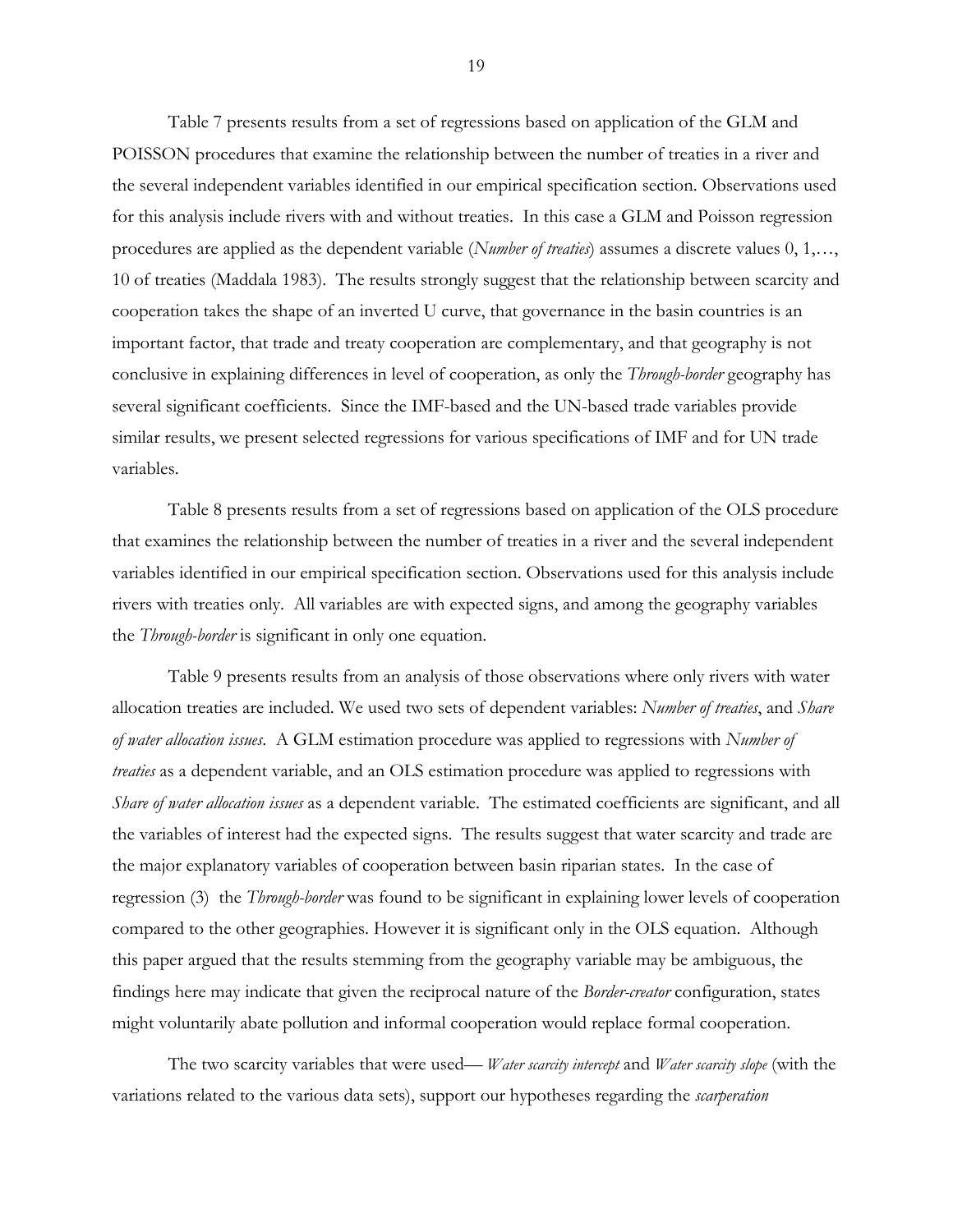relationship. The first relates scarcity to the intercept of the water availability per capita of river riparians. Hence, higher values express lower scarcity levels. The second relates scarcity to the reduction in annual water availability as measured by the slope of the water scarcity of river riparians. Hence, higher absolute values indicate higher levels of scarcity. We calculated the level of maximum cooperation, using the results in Tables 7 and 8. In the case of *Water scarcity slope*, maximum cooperation occurs where the value of annual reduction in available water per capita is around –22. In the case of *Water scarcity intercept*, maximum cooperation occurs where the value of the intercept of available water per capita is around 190. These results suggest some policy implications discussed in the conclusion. The estimated coefficients of equations with the *Water scarcity slope* are not presented due to space considerations.

 The trade variables are consistently stable in the majority of the estimates. For example, the linear estimates of *Trade dependency* and *Trade dependency* (IMF) suggests a reduction range of between 0.12 to 1.8 treaties per river, on average, with increase in trade share within the ranges observed in the sample. The quadratic estimates of *Trade dependency* (UN) and *Trade dependency* (IMF) are quite similar. Maximum treaty cooperation is observed for both trade variables at around 0.10-0.12 and then declines as trade share increases. Observing the range of the trade variables in the Appendix suggests that the negative tradeoff between trade and treaty substitution holds for between 30-60 percent of the range of the trade variables (beyond the value of 0.10-0.12), which again supports our model of substitution between the two types of cooperation—treaty-based cooperation and tradebased cooperation. Schneider and Schulze (2003:12) define a linear relationship as "unconditional impact" and a quadratic relationship as "conditional impact" of interdependency level (e.g., trade) on conflict level among two nations.

## **CONCLUSION**

Water scarcity has been argued and shown to be a major factor explaining cooperation among two riparian states sharing a river. Our proposed models, applying the theory of *scarperation* to the overall dataset of documented international rivers and various bilateral treaty datasets explain up to 40 percent of the variation in cooperation among the basin riparian states, depending on the way cooperation is measured. The scarcity variables are significant and their signs support our hypotheses regarding the inverted U curve scarcity-cooperation relationship.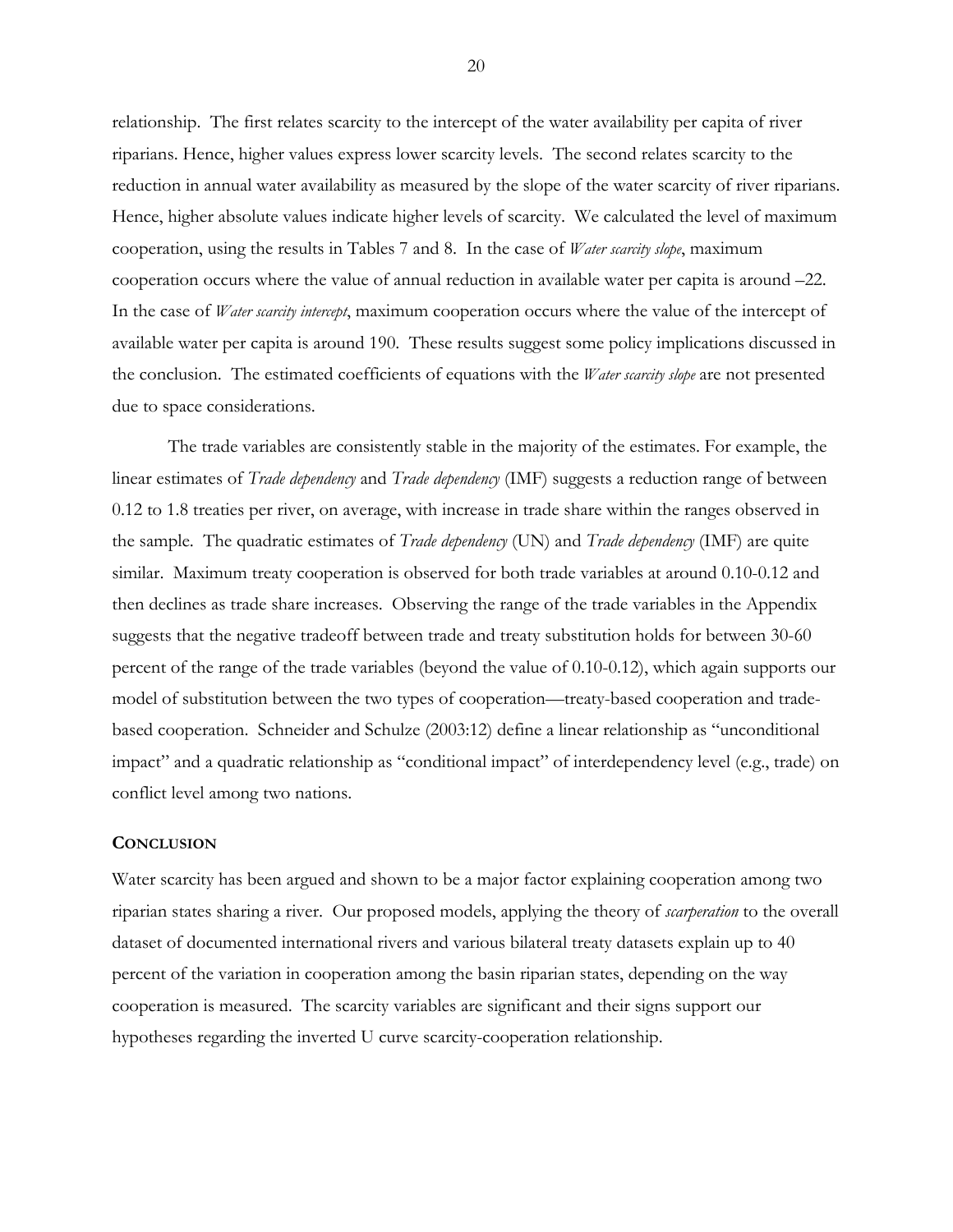Trade is an important determinant of cooperation. Riparians, facing scarcity, may either arrange the use of their scarce water resources via a treaty or trade (and indirectly exchange [virtual] water). The trade variables turned out to be among the most significant ones in our analyses.

Governance levels in the basin are also significant in explaining levels of cooperation. The conclusion from our research is that better overall governance levels and domestic institutional stability for the two riparian states increases cooperation levels.

The role of geography is either insignificant or ambiguous in most estimated relationships. Geography may, therefore, not be important in explaining the level of cooperation. However, as Dinar S. (2006b, 2007) has shown, geography may be important in explaining treaty design and the allocation of costs and benefits.

 Some of the descriptive results also provide useful information for international bodies dealing with water-related conflicts. We found that there is a trend of an increased number of treaties signed in recent years. This is contrary to the popular and alarmist belief that water scarcity is likely to lead to conflict and even wars. Moreover, trends in treaty composition over time suggest that the treaties in recent years are more likely to address more issues than the treaties that have been signed in earlier years of the dataset. These scarcity issues include hydropower, pollution control, and flood protection.

Another important trend we observed in the treaty content is a change from a focus on water allocation and hydropower to issues of pollution and flood control. Does this mean a change in the nature of scarcity, or change in values riparian states assign to different scarcity issues? Understanding these trends will be the subject of future research.

Finally, and as can be ascertained from the Appendix, it is apparent that the mean levels of scarcity in our basin sample are already beyond the values leading to maximum cooperation. These results suggest that states, regional and international institutions need to be able to foster new ideas for initiating cooperation. Such initiatives may include: issue-linkage, side-payment transfers, and attractive investment arrangements.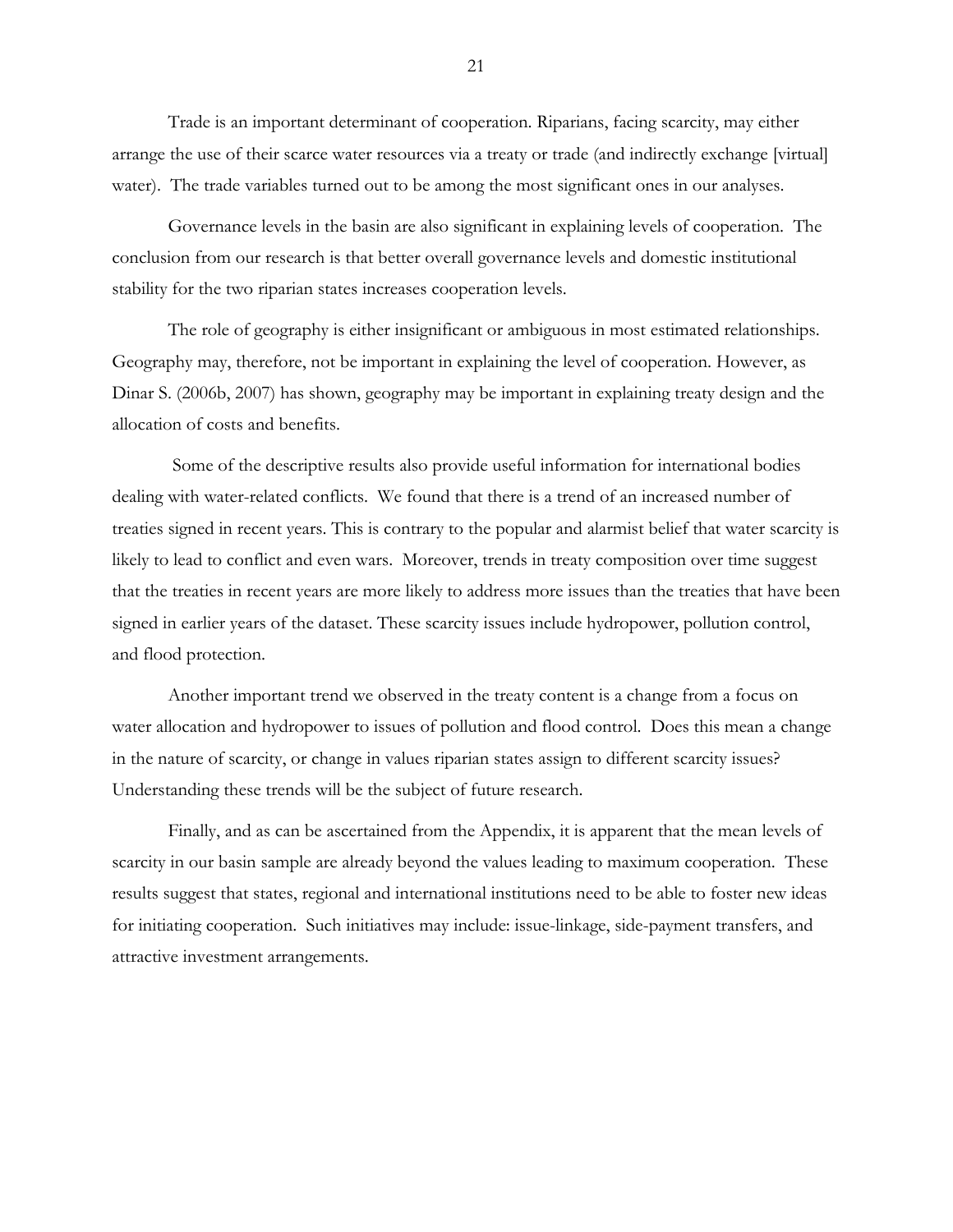## **REFERENCES**

- Groningen Growth and Development Centre and The Conference Board (GGDC&CB), *Total Economy Database*. August 2005. Retrieved from [http://www.ggdc.net.](http://www.ggdc.net/)
- Allan, J. A. 1996. The political economy of water: reasons for optimism but long term caution. In *Water, Peace and the Middle East: Negotiating Resources in the Jordan Basin*, edited by J.A. Allan with J.H. Court. London: I.B. Tauris Publishers.
- Allan, J.A. 1993. Fortunately there are Substitutes for Water Otherwise our Hydro-political Futures would be Impossible. In *Priorities for Water Resources Allocation and Management*, In: Proceedings of the Natural Resources and Engineering Advisers Conference, Southampton July 1992:13- 26. Prepared and produced for the Overseas Development Administration by the Natural Resources Institute,. London: Overseas Development Administration (ODA).
- Allan, J.A. 1998. Virtual Water: A Strategic Resource: Global Solutions to Regional Deficits. *Groundwater* 36:546.
- Allan, J. A. 2000. *The Middle East Water Question: Hydropolitics and the Global Economy*. London: I.B. Tauris.
- Allan, J. A. 2002. Hydro-Peace in the Middle East: Why No Water Wars? *SAIS Review* 22:255-272.
- Arad, R. and S. Hirsch. 1981. Peacemaking and Vested Interests: International Economic Transaction. *International Studies Quarterly* 25:439-468.
- Arad, R. and S. Hirsch. 1983. *The Economics of Peacemaking: Focus on the Egyptian-Israeli Situation*. New York: St. Martin's Press.
- Vivek, A., and A. Vamvakidis. 2005. Economic Spillovers. *Finance and Development*, September:48-50.
- Barbieri, K. 2002. *The Liberal Illusion: Does Trade Promote Peace?* Ann Arbor: The University of Michigan Press.
- Barrett, S. 2003. *Environment and Statecraft: The Strategy of Environmental Treaty-Making*. Oxford: Oxford University Press.
- Brock, L. 1992. Security Through Defending the Environment: An Illusion? In *New Agendas for Peace Research: Conflict and Security Reexamined*, edited by E. Boulding. Boulder: Lynne Rienner.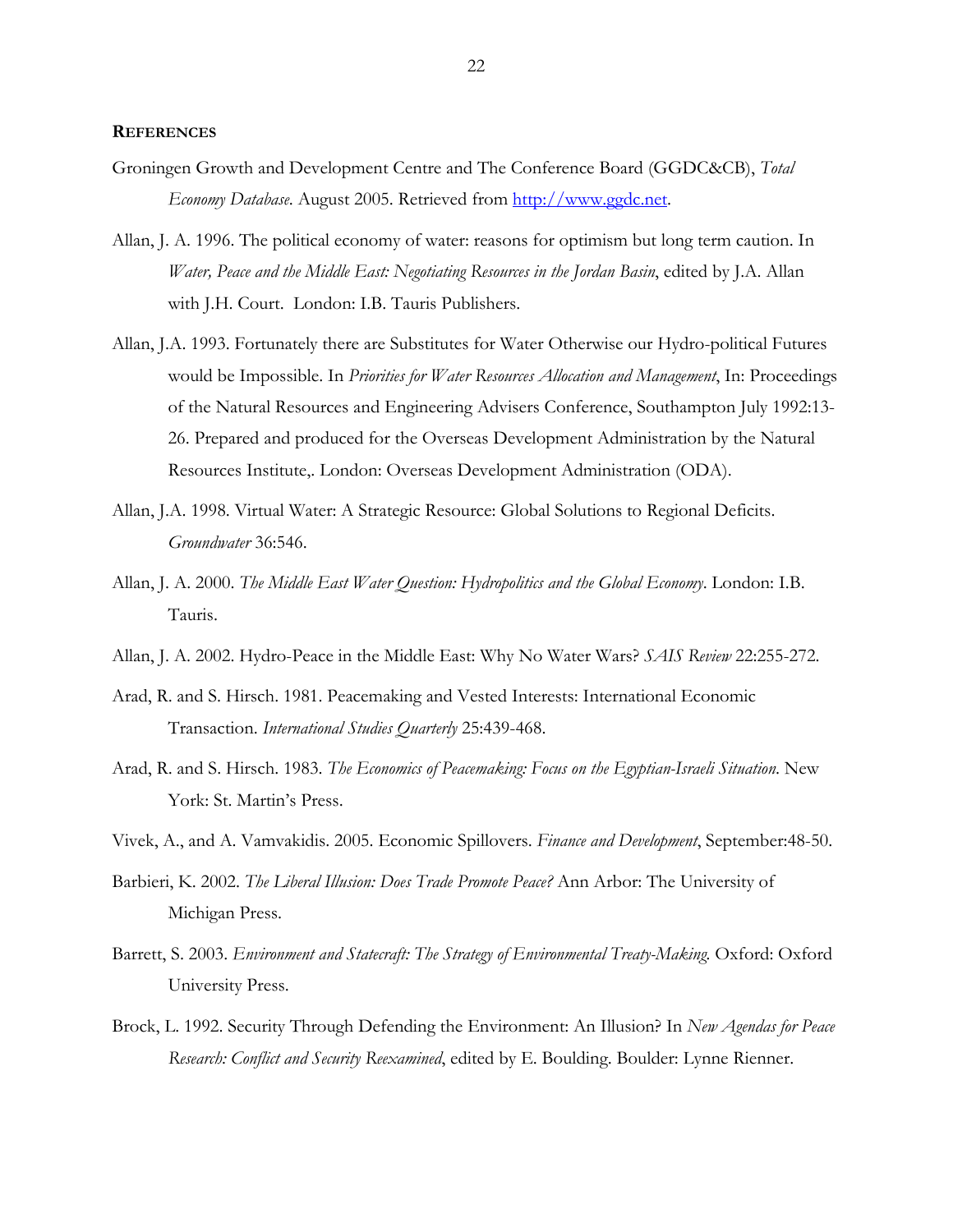- Congleton, R. 1992. Political Institutions and Pollution Control. *The Review of Economics and Statistics*, 74:412-421.
- Cooley, J. 1984. The War Over Water. *Foreign Policy* 54:3-26.
- Deacon, R. 1994. Deforestation and the Rule of Law in a Cross-Section of Countries. *Land Economics*, 70:414-430.
- Deudney, D. 1991. Environment and Security. *Bulletin of Atomic Scientists* 47:23-28.
- Deudney, D. 1999. Environmental Security: A Critique. In *Contested Grounds: Security and Conflict in the New Environmental Politics*, edited by D.l Deudney and R. Matthew. Albany: State University of New York Press
- Dinar, S. 2006a. Scarperation: A Theory of Scarcity and Cooperation Over Transboundary Rivers. *Department of International Relations and Geography, Florida International University*, *Working Paper*, Miami, Florida.
- Dinar, S. 2006b. Assessing Side-Payments and Cost-Sharing Patterns in International Water Agreements: The Geographic and Economic Connection. *Political Geography*, 25:412-437.
- Dinar, S. 2007. *International Water Treaties: Negotiation and Cooperation along Transboundary Rivers*. London: Routledge.
- Dokken, K. 1997. Environmental Conflict and International Integration. In *Conflict and the Environment*, edited by N.P. Gleditsch. Dordect: Kluwer Academic Publishers.
- Eckstein, H. and T.R. Gurr. 1975. *Patterns of Authority: A Structural Basis for Political Inquiry*. New York: Wiley.
- Elhance, A. 1999. *Hydropolitics in the 3rd World: Conflict and Cooperation in International River Basins*. Washington, D.C.: United States Institute of Peace Press.
- Espey, M. and B. Towfique. 2004. International Bilateral Water Treaty Formation. *Water Resources Research*, 40, W05S05, doi:10.1029/2003WR002534.
- Falkenmark, M. 1992. Water Scarcity Generates Environmental Stress and Potential Conflicts. In *Water, Development, and the Environment*, edited by W. James, and J. Niemczynowicz. Boca Raton: Lewis Publishers.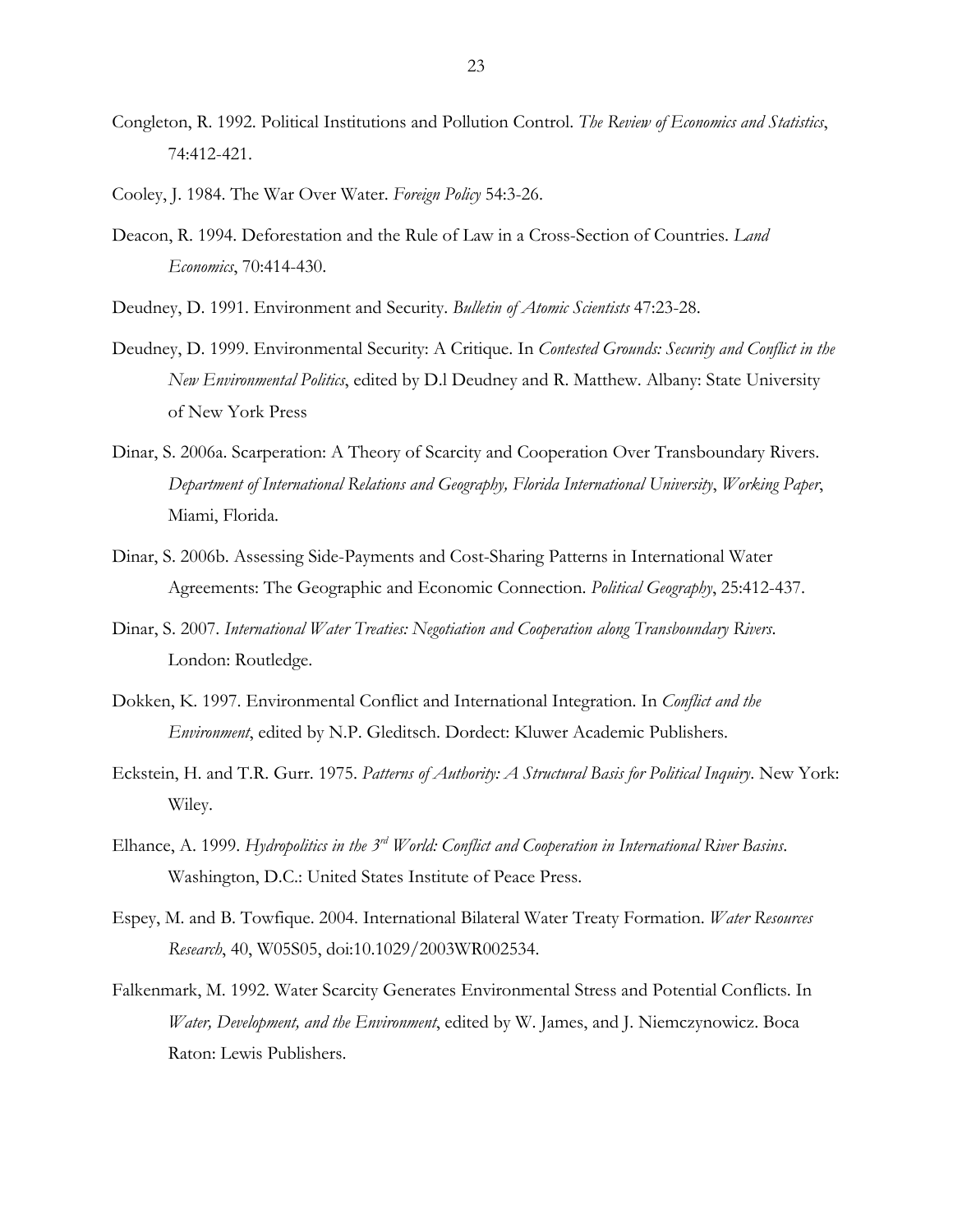- Giordano, M., M. Giordano, and A. Wolf. 2005. International Resource Conflict and Mitigation. *Journal of Peace Research*, 42:47-65.
- Gleditsch, N.P. 1997. Environmental Conflict and the Democratic Peace. In *Conflict and the Environment*, edited by N.P. Gleditsch Dordecht: Kluwer Academic Publishers.
- Gleditsch N.P., K. Furlong, H. Hegre, B. Lacina, and T. Owen. 2006. Conflicts over Shared Rivers: Resource Scarcity or Fuzzy Boundaries? *Political Geography*, 25:361-382.
- Goldstein, J. 1992. A Conflict-Cooperation Scale for WEIS Events Data. *Journal of Conflict Resolution*, 36:369-385.
- Hauge, W., and T. Ellingsen. (1998) Beyond Environmental Scarcity: Causal Pathways to Conflict. *Journal of Peace Research*, 35:299-317.
- Hensel, P., S. Mitchell, and T. Sowers. 2006. Conflict Management of Riparian Disputes. *Political Geography*, 25:383-411.
- Hoekstra, A. Y., and P.Q. Hung. 2005. Globalization of Water Resources: International Virtual Water Flows in Relation to Crop Trade. *Global Environmental Change*, 15:45-56.
- Homer-Dixon, T. 1991. On the Threshold: Environmental Changes as Causes of Acute Conflict. *International Security*, 16:76-116.
- Homer-Dixon, T. 1994. Environmental Scarcities and Violent Conflict. *International Security*, 19:5-40.
- Homer-Dixon, T. 1999. *Environment, Scarcity, and Violence*. Princeton: Princeton University Press.
- International Monetary Fund. 1999. Introduction. In *Directions of Trade Statistics Yearbook*, pg.ix-xii. Washington DC: IMF.
- Jaggers, K. and T.R. Gurr. 1995. Tracking Democracy's Third Wave with the Polity III Data. *Journal of Peace Research*, 32:469-482.
- Kant, I. (1795; 1970) *Perpetual Peace: A Philosophical Sketch*. Reprinted in Kant's Political Writings, edited by H. Reiss. Cambridge: Cambridge University Press.
- Kaufmann, D, A. Kraay and P. Zoido-Lobaton. 1999. Aggregating Governance Indicators. *Policy Research Working Paper 2195*, The World Bank: Washington, D.C., October 1999. Can be downloaded from http://www.worldbank.org/wbi/governance/pubs/aggindicators.html.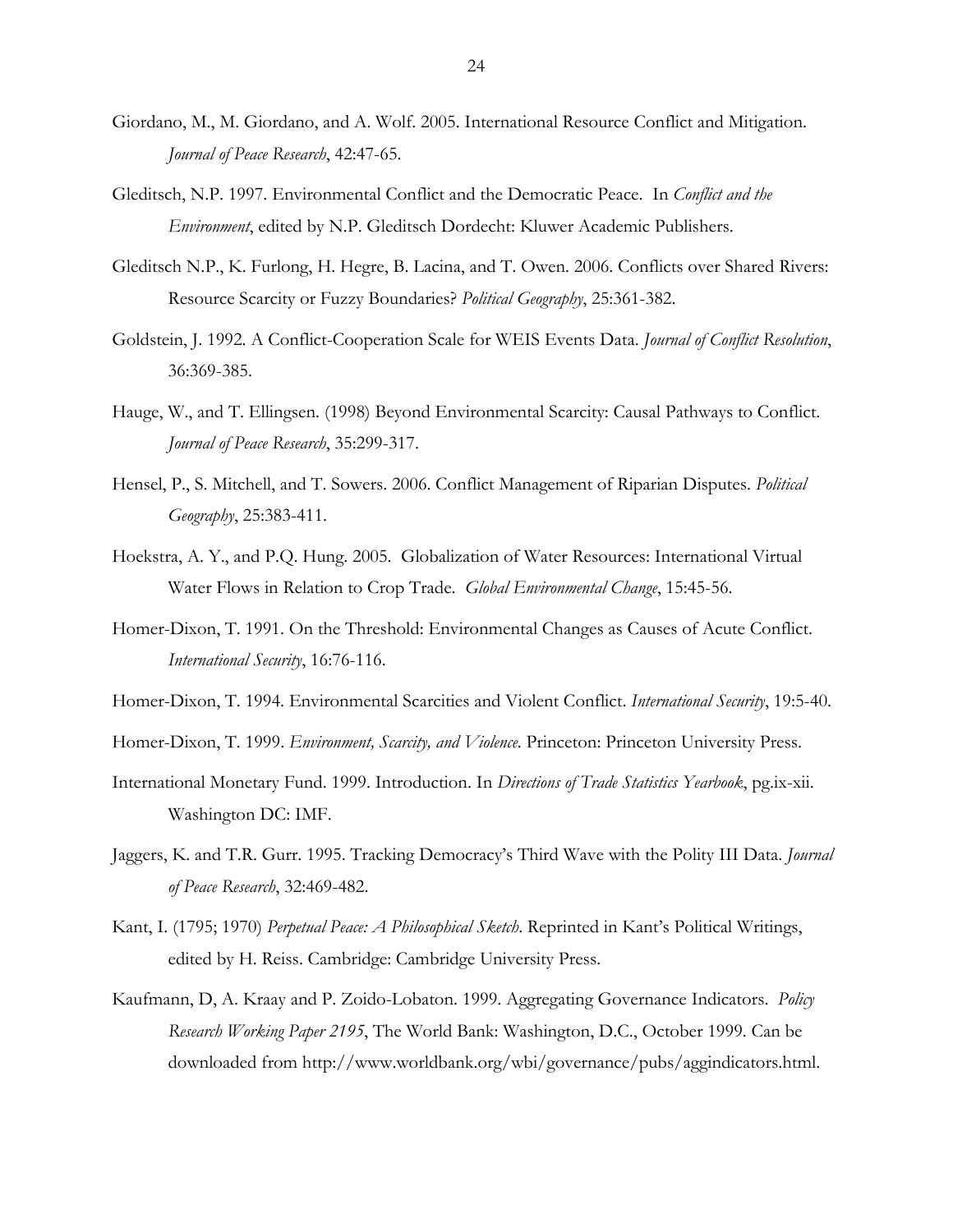- Keohane, R. 1989. *International Institutions and State Power: Essays in International Relations Theory* Boulder: Westview Press.
- Kilgour, M. D. and A. Dinar. 2001. Flexible Water Sharing Within an International River Basin. *Environmental and Resource Economics*, 18:43-60.
- LeMarquand, D. 1977. *International Rivers, the Politics of Cooperation*. Vancouver: Westwater Research Center and the University of British Columbia.
- Maddala, G. S. 1983. *Limited Dependent and Qualitative Variables in Econometrics*, Cambridge: Cambridge University Press.
- Midlarsky, M. 1998. Democracy and the Environment: An Empirical Assessment ," *Journal of Peace Research*, 35:341-361.
- Nagy, A. 1983. The Treatment of International Trade in Global Markets. *International Institute for Applied Systems Analysis Working Paper,* WP-83-25, Laxenburg, Austria.
- Neumayer, E. 2002. Does Trade Openness Promote Multilateral Environmental Cooperation? *World Economy*, 25:815-832.
- Olson, M. 1965. *The Logic of Collective Action: Public Goods and the Theory of Groups*. Cambridge: Harvard University Press, 1965.
- Ostrom, E. 1992. The Rudiments of a Theory of the Origins, Survival, and Performance of Common Property Institutions. In *Making the Commons Work: Theory, Practice and Policy*, edited by D. Bromley, D. Feeny, M. McKean, P. Peters, J. Gilles, R. Oakerson, C. Runge, and J. Thomson. San Francisco: ICS Press.
- Oye, K. 1986. Explaining Cooperation Under Anarchy: Hypotheses and Strategies. In *Cooperation Under Anarchy*, edited by K. Oye. Princeton: Princeton University Press.
- Polachek, S. 1980. Conflict and Trade. *Journal of Conflict Resolution*, 24:55-78.
- Polachek, S. 1997. Why Democracies Cooperate More and Fight Less: The Relationship Between International Trade and Cooperation. *Review of International Economics*, 5:295-309.
- Polachek, S., C. Seiglie, and J. Xiang. 2005. Globalization and International Conflict: Can FDI Increase Peace? Working Paper. *Department of Economics*, *Rutgers University,* Newark, New Jersey.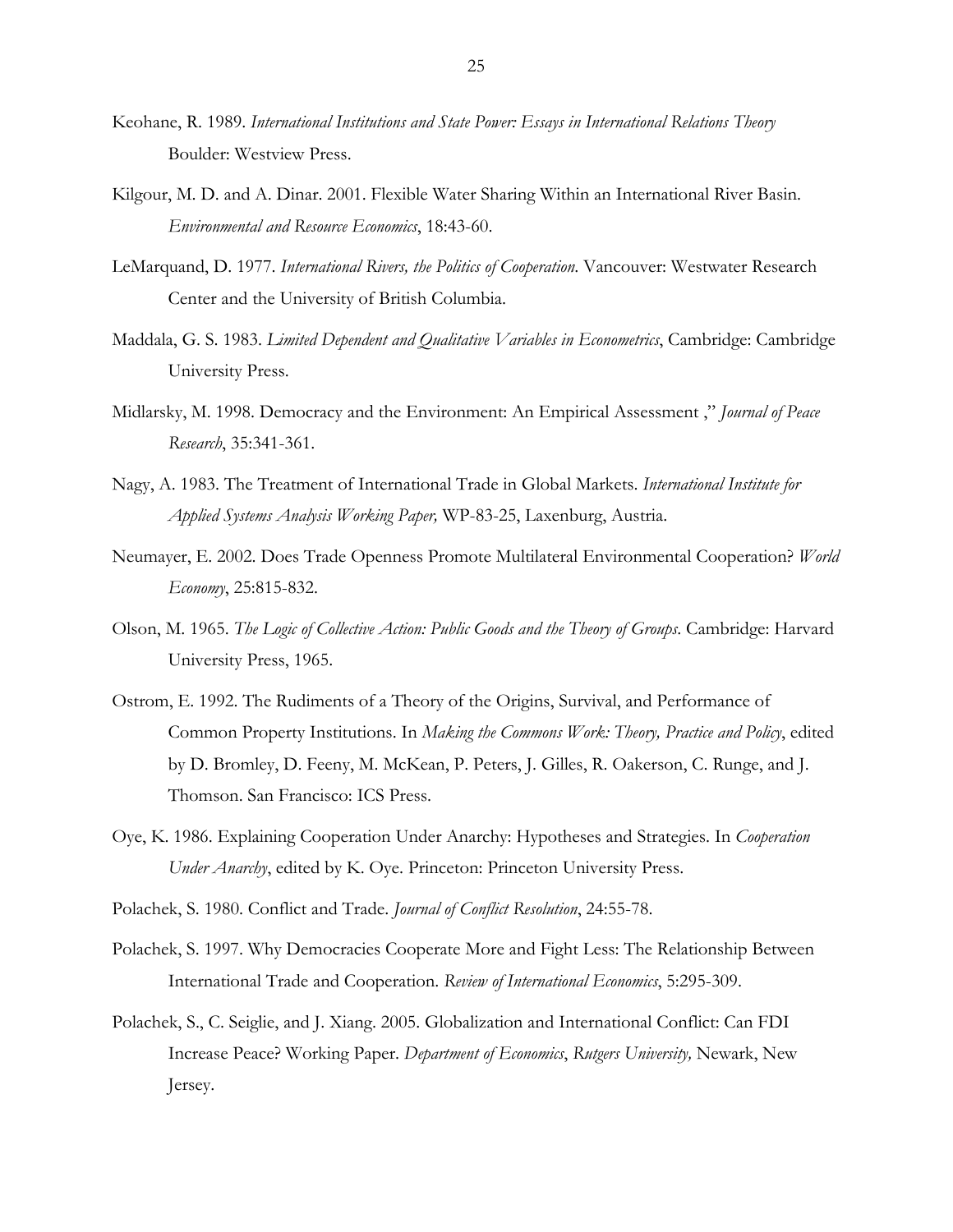- Pollins, B. 1989. Conflict, Cooperation, and Commerce: The Effect of International Political Interactions on Bilateral Trade Flows. *American Journal of Political Science*, 33:737-761.
- Population Action International. 1995. *Sustaining Water: An Update*. Population and Environment Program. Washington D.C.
- Population Action International. 1993. *Sustaining Water: Population and the Future of Renewable Water Supplies*. Population and Environment Program. Washington D.C.
- Population Action International. 2004. *Sustaining Water: Population and the Future of Renewable Water Supplies*. Population and Environment Program. Washington D.C.
- Reuveny, R., and H. Kang. 1996. International Trade, Political Conflict/Cooperation, and Granger Causality. *American Journal of Political Science*, 40:943-970.
- Russett, B. 1993. *Grasping the Democratic Peace: Principles for a Post-Cold War World.* Princeton: Princeton University Press.
- Russett, B., and J. Sullivan. 1971. Collective Goods and International Organization. *International Organization*, 25:845-865.
- Russett, B., and J. Oneal. 2001. *Triangulating Peace: Democracy, Interdependence, and International Organizations*. New York: W.W. Norton & Company.
- Savage, R., and K. Deutsch, K. 1960. A Statistical Model of the Gross Analysis of Transaction Flows," *Econometrica*, 28:551-572.
- Sigman, H. 2004. Does Trade Promote Environmental Coordination? Pollution in International Rivers. *Contributions to Economic Analysis and Policy*, 3:Article 2.
- Song, J. and D. Whittington. 2004. Why Have Some Countries on International Rivers Been Successful Negotiating Treaties? A Global Perspective. *Water Resources Research*, 40, W05S06, doi:10.1029/2003WR002536.
- Starr, J. 1991. Water Wars. *Foreign Policy*, 82:17-36.
- Stein, A. 1990. *Why Nations Cooperate: Circumstances and Choice in International Relations*. Ithaca: Cornell University Press.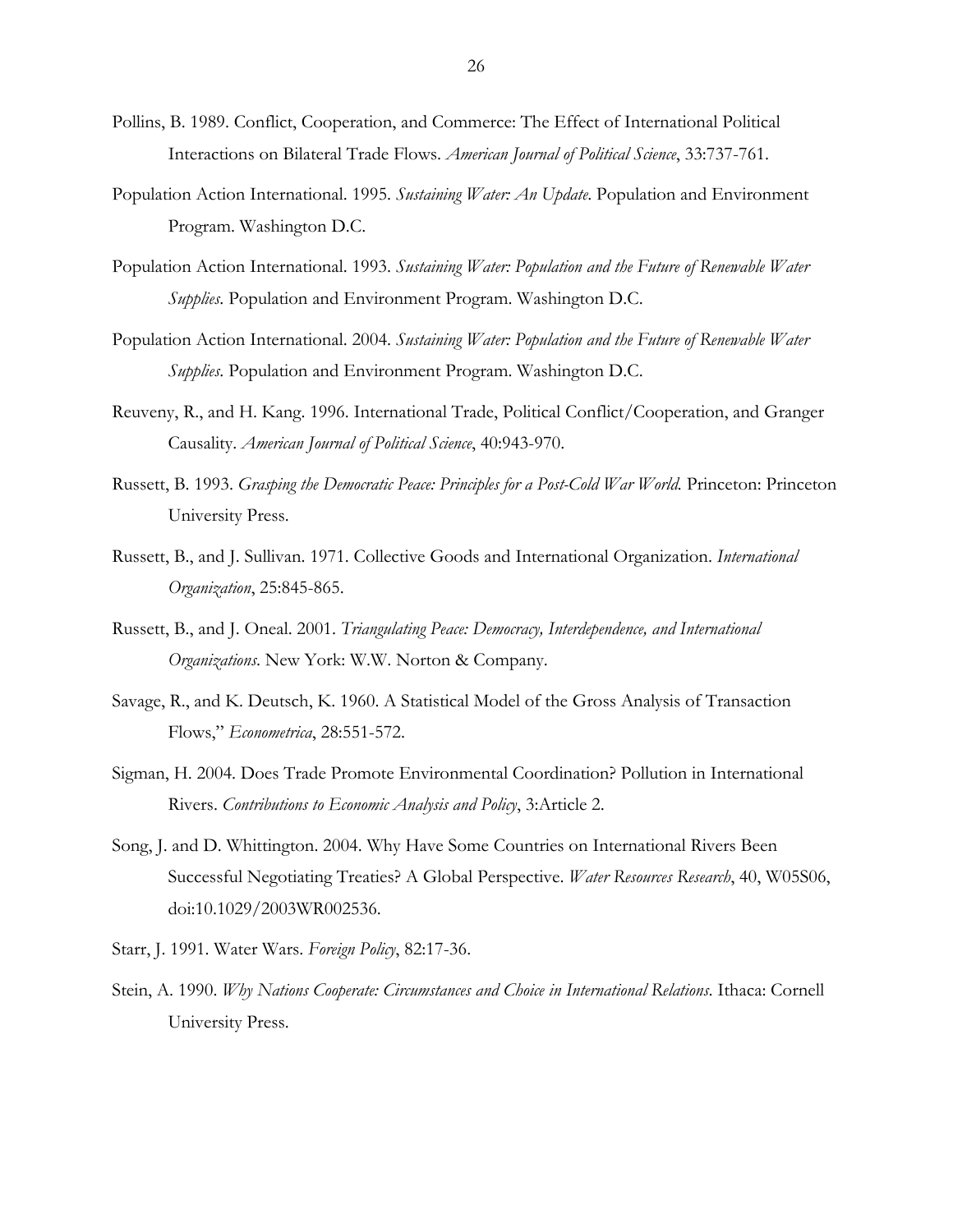- Stein, A. 2003. Trade and Conflict: Uncertainty, Strategic Signaling, and Interstate Disputes. In *New Perspectives on Economic Exchange and Armed Conflict*, edited by E. Mansfield and B. Pollins. Ann Arbor: University of Michigan Press.
- Timpone, R. 2003. Concerns with Endogeneity in Statistical Analysis: Modeling the Interdependence Between Economic Ties and Conflict. In New Perspectives on Economic Exchange and Armed Conflict, edited by E. Mansfield and B. Pollins. Ann Arbor: University of Michigan Press.
- Toset, H.P., N.P. Gleditsch, and H. Hegre. 2000. Shared Rivers and Interstate Conflict. *Political Geography*, 19:971-996.
- Transparency International. 2004. *Global Corruption Report, 2004*. Sterling, VA: Pluto Press. Data can be retrieved from [http://www.transparency.org/.](http://www.transparency.org/)
- United Nations Population Division. 2000. *World Population Prospects*. New York: The United Nations.
- Waltz, K. 1979. *Theory of International Politics*. New York: McGraw-Hill.
- Wolf, A. 1998. Conflict and Cooperation along International Waterways. *Water Policy*, 1:251-265.
- Wolf, A., J. Natharius, J. Danielson, B. Ward, and J. Pender. 1999. International River Basins of the World. *Water Resources Development*, 15:387-427.
- Wolf, A., and J. Hamner. 2000. Trends in Transboundary Water Disputes and Dispute Resolution. *Water for Peace in the Middle East and Southern Africa*. Geneva: Green Cross International
- Wolf, A.., S. Yoffe, and. M. Giordano. 2003. [International waters: identifying basins at risk.](http://www.transboundarywaters.orst.edu/publications/Wolf_et_al_Water_Policy_BAR.pdf) *Water Policy*, 5:29-60.
- Yoffe, S., B. Ward, and A. Wolf. 2000. "The Transboundary Freshwater Dispute Database Project: Tools and Data for Evaluating International Water Conflict.". Can be found on www.transboundarywaters.orst.edu/publications/.
- Yoffe S., A. Wolf, and M. Giordano. 2003. [Conflict and cooperation over international freshwater](http://www.transboundarywaters.orst.edu/publications/Yoffe_Wolf_Giordano.pdf)  [resources: indicators of basins at risk.](http://www.transboundarywaters.orst.edu/publications/Yoffe_Wolf_Giordano.pdf) *Journal of the American Water Resources Association*, 39: 1109-1126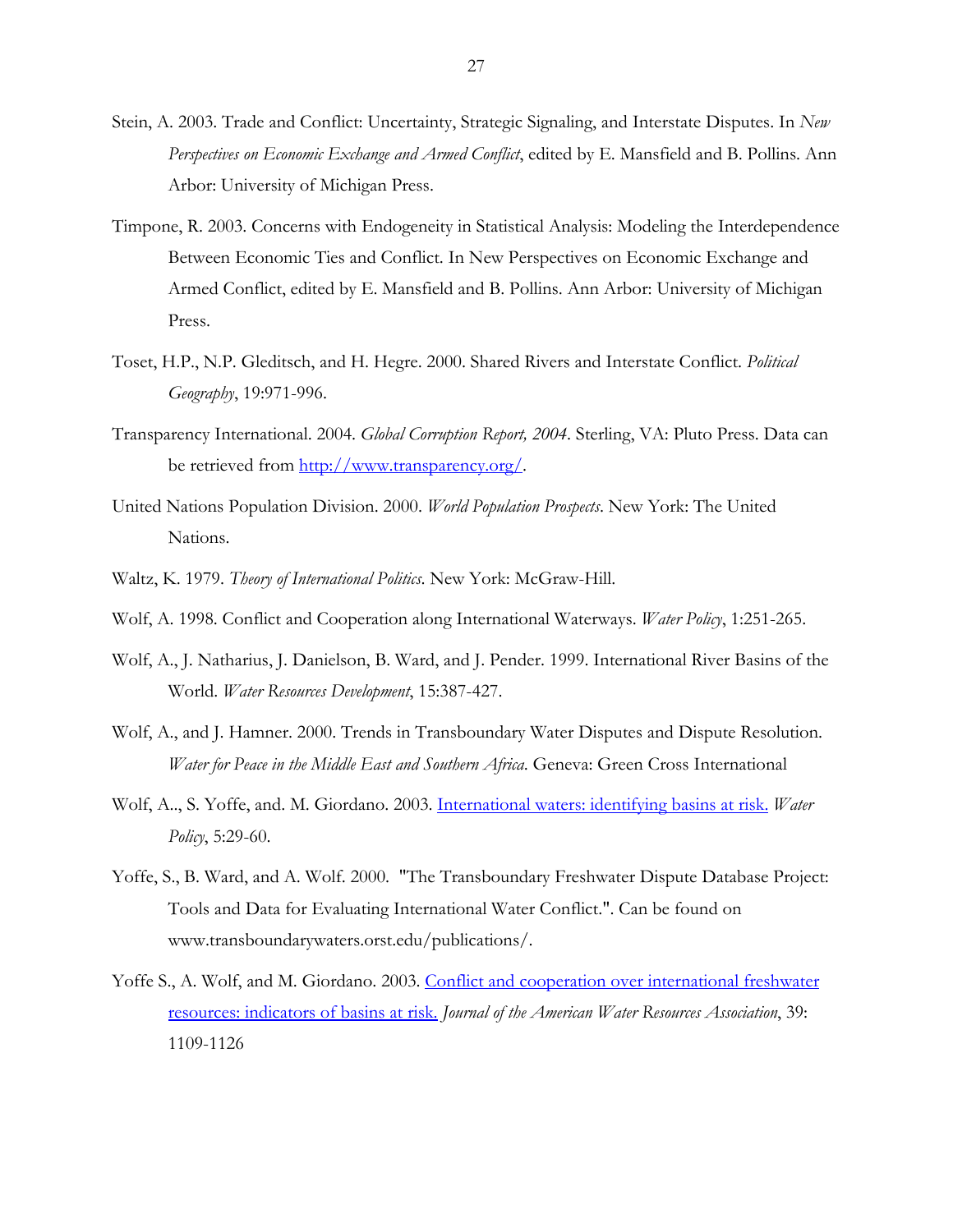- Young, O. 1982. Regime Dynamics: The Rise and Fall of International Regimes. *International Organization*, 36:277-297.
- Young, O. 1989. The Politics of International Regime Formation: Managing Natural Resources and the Environment. *International Organization*, 43:349-375.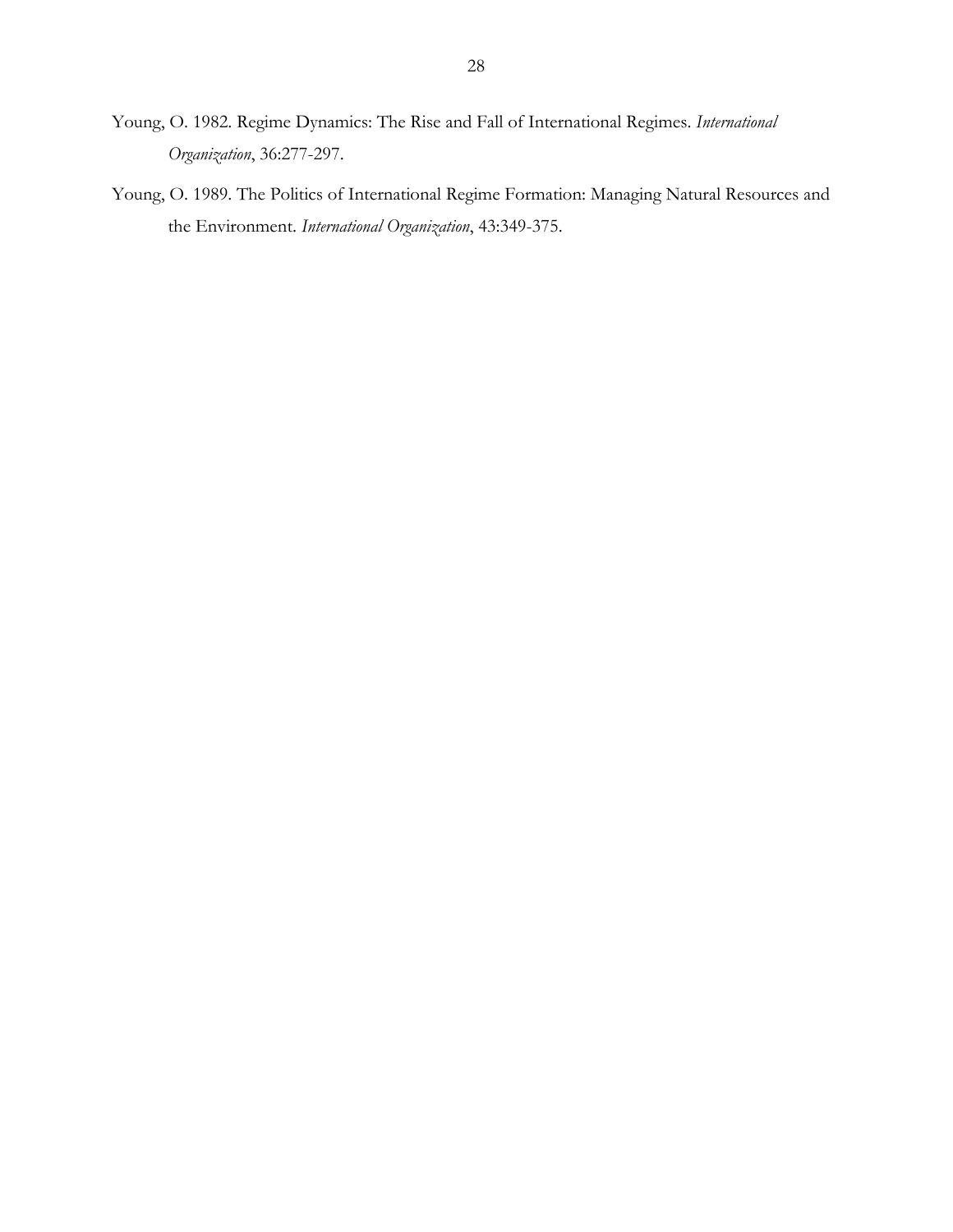

Figure 1: Water availability ( $m^3$  per capita) in Angola and Austria between 1955-2050.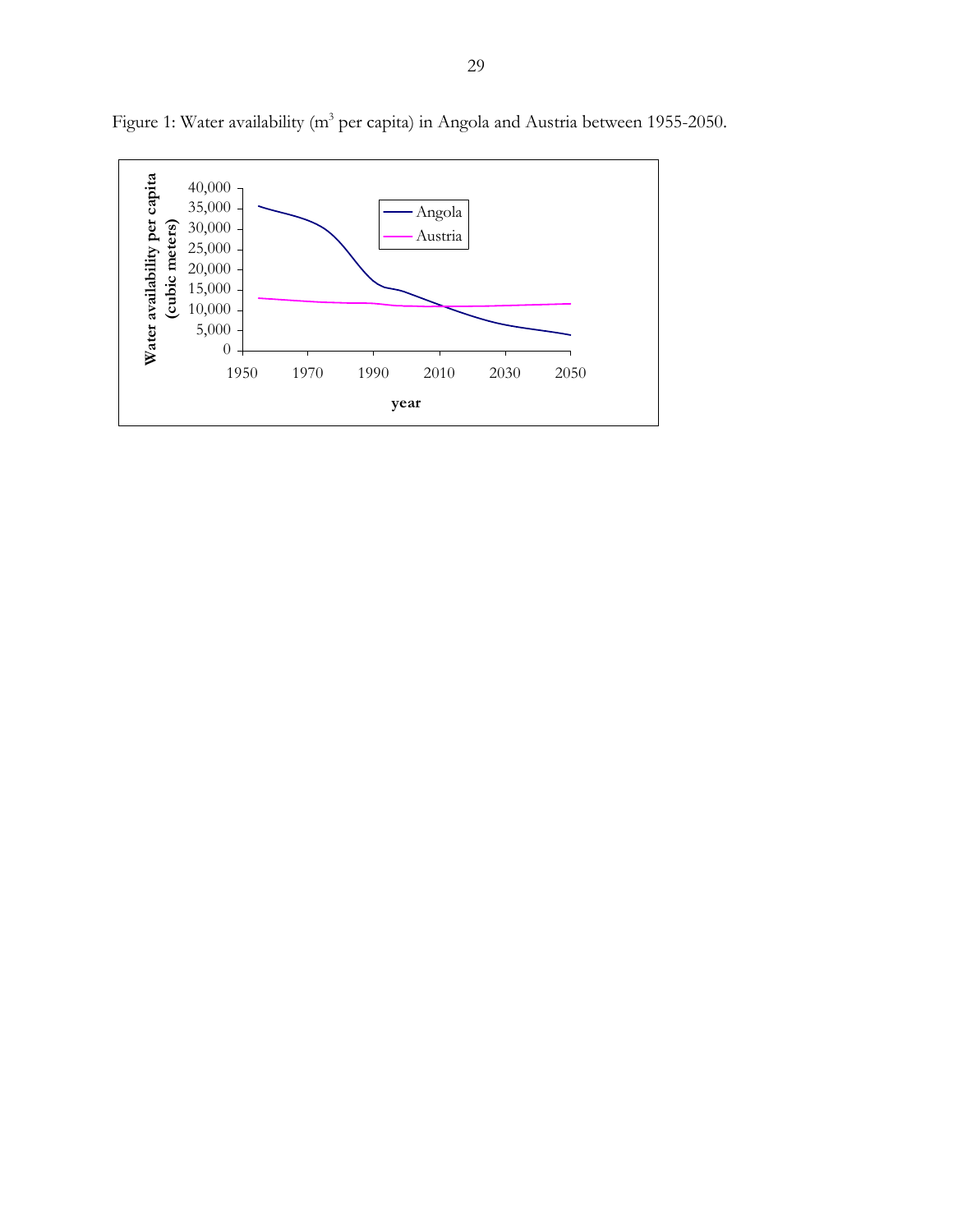# Table 1: Principal Component Variables

| <b>PC</b> Variable                                  | Water scarcity intercept | Water scarcity slope | Water scarcity intercept | Water scarcity slope | Water scarcity intercept          | Water scarcity slope | (full set)<br>treaty issues | treaty issues (subset<br>$\overrightarrow{\mathrm{only}}$<br>with treaties | treaty issues (subset<br>$\overrightarrow{\text{only}}$<br>with treaties |
|-----------------------------------------------------|--------------------------|----------------------|--------------------------|----------------------|-----------------------------------|----------------------|-----------------------------|----------------------------------------------------------------------------|--------------------------------------------------------------------------|
| Dataset                                             | Full dataset             |                      | Treaties only            |                      | Water allocation treaties<br>only |                      | Full<br>dataset             | Treaties<br>only                                                           | Water<br>allocation<br>treaties<br>only                                  |
| <b>Eigenvector</b>                                  |                          |                      |                          |                      |                                   |                      |                             |                                                                            |                                                                          |
| CNTRY1_INT                                          | 0.7071                   |                      | 0.7071                   |                      | 0.7071                            |                      |                             |                                                                            |                                                                          |
| CNTRY2_INT                                          | 0.7071                   |                      | 0.7071                   |                      | 0.7071                            |                      |                             |                                                                            |                                                                          |
| CNTRY1 SLP                                          |                          | 0.7071               |                          | 0.7071               |                                   | 0.7071               |                             |                                                                            |                                                                          |
| <b>CNTRY2_SLP</b>                                   |                          | 0.7071               |                          | 0.7071               |                                   | 0.7071               |                             |                                                                            |                                                                          |
| SHARE_WTR                                           |                          |                      |                          |                      |                                   |                      | 0.6239                      | 0.5883                                                                     | $-0.6220$                                                                |
| <b>SHARE HDR</b>                                    |                          |                      |                          |                      |                                   |                      | 0.4884                      | 0.4261                                                                     | 0.1235                                                                   |
| SHARE_PLT                                           |                          |                      |                          |                      |                                   |                      | $-0.6024$                   | $-0.6572$                                                                  | 0.5249                                                                   |
| <b>SHARE FLD</b>                                    |                          |                      |                          |                      |                                   |                      | $-0.0408$                   | $-0.2145$                                                                  | 0.5314                                                                   |
| <b>SHARE GEN</b>                                    |                          |                      |                          |                      |                                   |                      | $-0.0876$                   | $-0.0476$                                                                  | $-0.2001$                                                                |
| Percent of<br>explained<br>Standardized<br>Variance | 0.891                    | 0.891                | 0.848                    | 0.848                | 0.852                             | 0.853                | 0.893                       | 0.875                                                                      | 0.858                                                                    |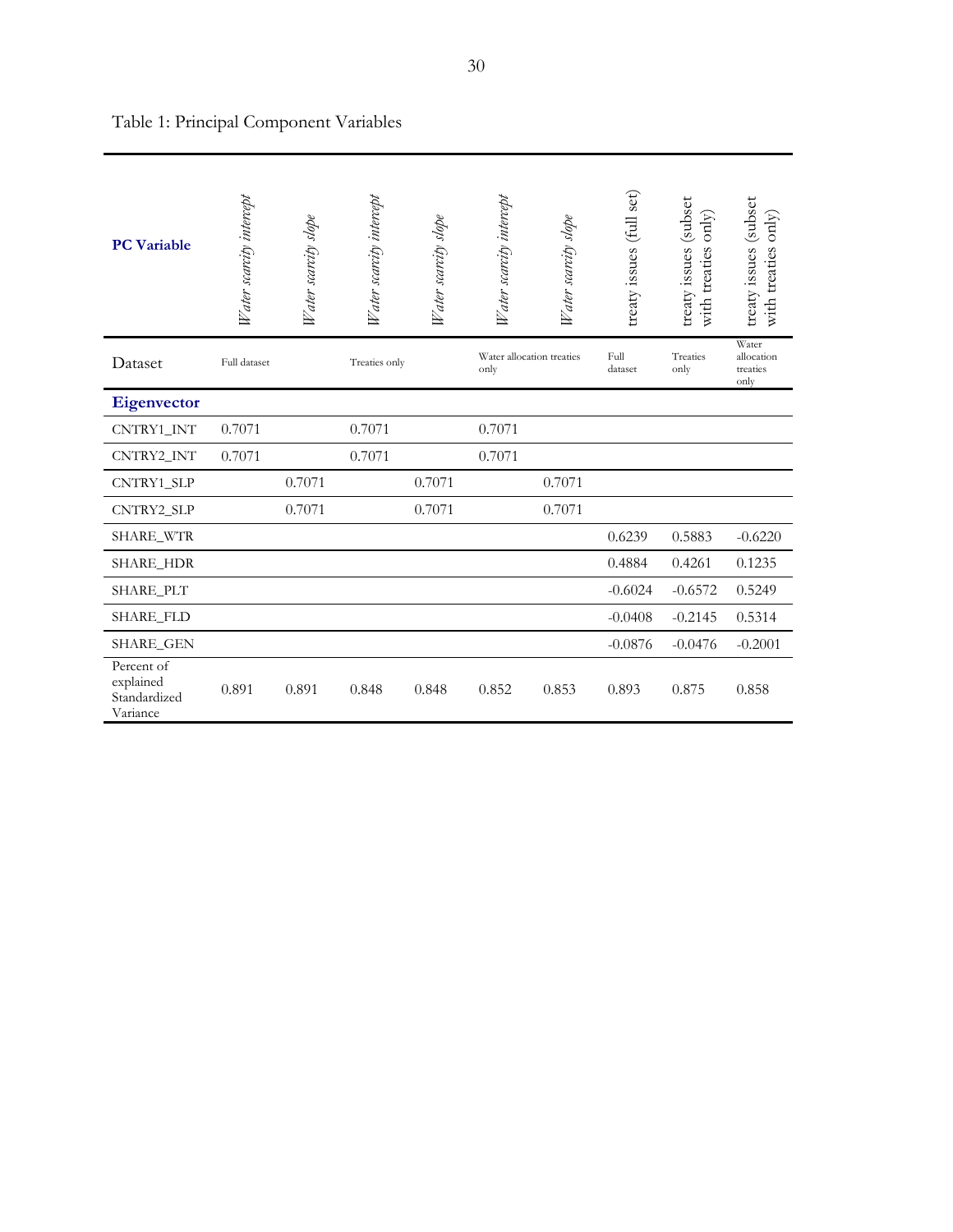| Geography                | Frequency | Percent         | <b>Dummy Variable</b> |
|--------------------------|-----------|-----------------|-----------------------|
|                          | 100       | 44.2            | Through Border        |
| $\overline{2}$           | 16        | 7.1             | <b>Border Creator</b> |
| $\mathfrak{Z}$           | 32        | 14.2            |                       |
| $\overline{4}$           | 33        | 15.0            |                       |
| $\overline{\phantom{0}}$ | 9         | 4.0             |                       |
| 6                        | 2         | 0.9             |                       |
|                          | 14        | 6.1             |                       |
| 8                        | 11        | 4.9             | Other                 |
| $\overline{Q}$           | 3         | 1.3             |                       |
| 10                       |           | 0.4             |                       |
| 11                       | 1         | 0.4             |                       |
| 12                       |           | 0.4             |                       |
| 13                       | 3         | 1.3             |                       |
| Total                    | 226       | $\approx 100.0$ |                       |

Table 2: Distribution of the river geographies in the data set (treaty and non treaty rivers)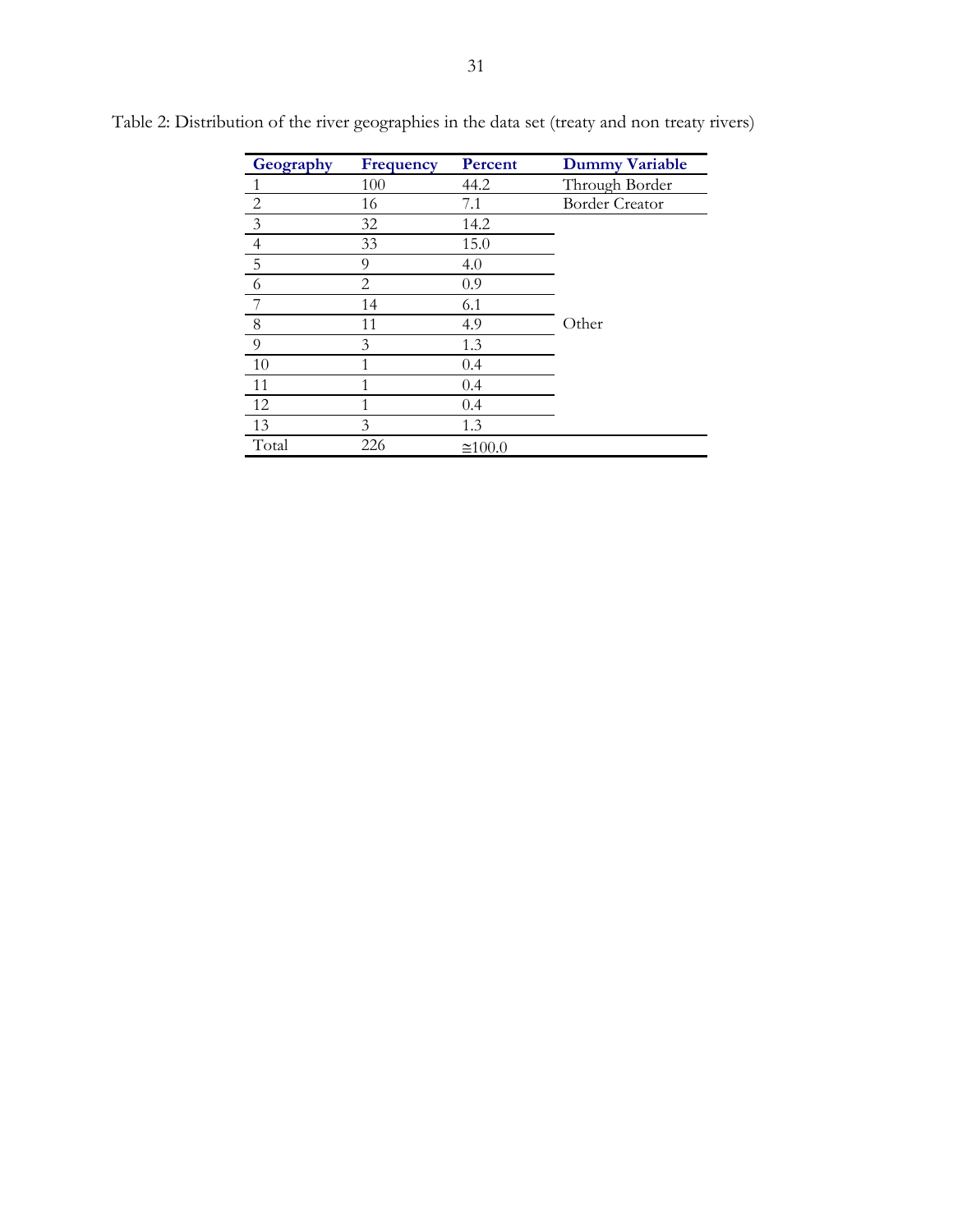| <b>Treaties per River Frequency</b> |     |
|-------------------------------------|-----|
|                                     | 66  |
| $\overline{c}$                      | 90  |
| $\overline{3}$                      | 42  |
| $\overline{\mathcal{L}}$            | 12  |
| 5                                   | 35  |
| 7                                   |     |
| 9                                   | 9   |
| 10                                  | 10  |
| Total                               | 271 |

Table 3: Distribution of the treaties per river in the data set

Note: 86 rivers do not have treaties and were not included in this table.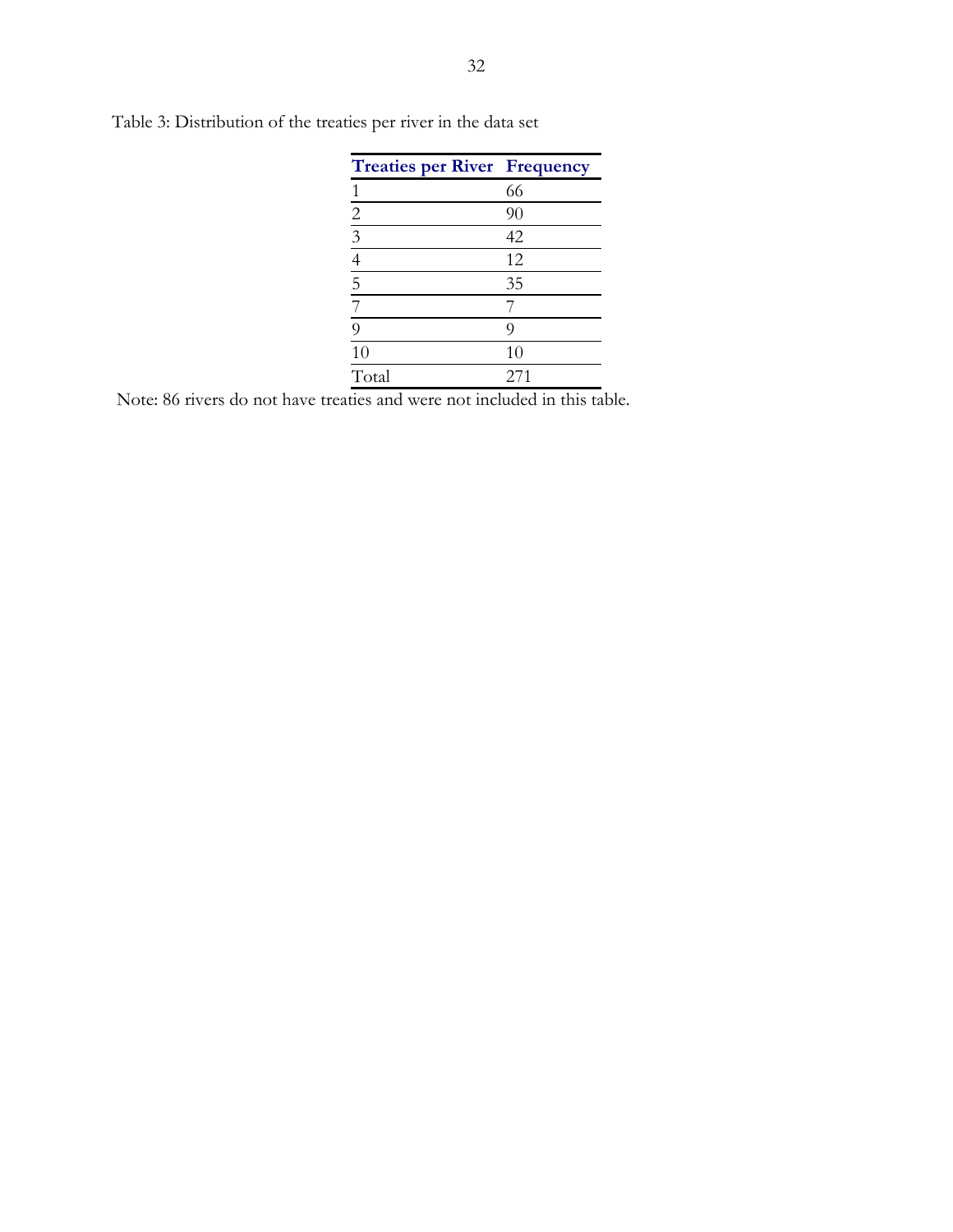| <b>Treaty Year</b><br>(25 year intervals) | Number | Percent         | Cumulative      |
|-------------------------------------------|--------|-----------------|-----------------|
| 1850                                      | 8      | 2.9             | 2.9             |
| 1875                                      | 2      | 0.7             | 3.67            |
| 1900                                      | 20     | 7.4             | 11.1            |
| 1925                                      | 36     | 13.3            | 24.3            |
| 1950                                      | 103    | 38.0            | 62.4            |
| 1975                                      | 99     | 36.5            | 98.9            |
| $(-2002)$<br><b>2000</b> (                | 3      | 1.1             | $\approx 100.0$ |
| Total                                     | 271    | $\approx 100.0$ |                 |

Table 4: Distribution of Water Treaty signature years (1850-2002)

Note: Number of treaties refers to the years after that indicated in the first column.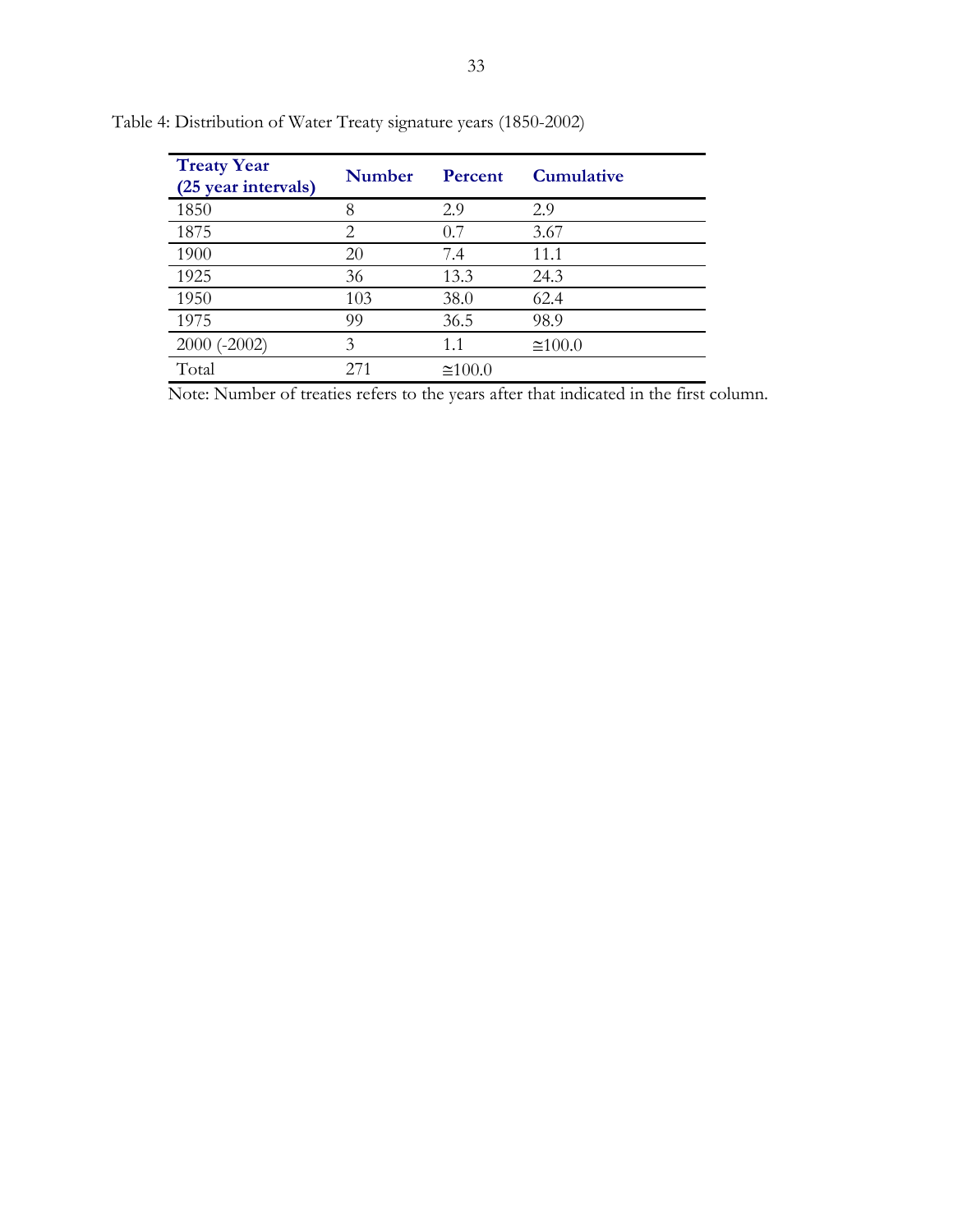| Year               | 1 Issue | 2 Issues | 3 Issues | 4 Issues |
|--------------------|---------|----------|----------|----------|
| 1850               | 8       |          |          |          |
| 1875               | 2       |          |          |          |
| 1900               | 18      |          |          |          |
| 1925               | 23      |          |          |          |
| 1950               | 62      | 27       |          |          |
| 1975               | 66      | 10       | 18       |          |
| 2000               | 3       |          |          |          |
| TOTAL <sup>a</sup> | 182     | 45       |          | 12       |

Table 5: Distribution of treaties with number of issues over time

 $\frac{12}{100}$  TOTAL<sup>a</sup> 182 45 26 12<br><sup>a</sup> The table includes a total of 265 treaties. However, 6 additional treaties are based on general issues only and are not included in this table.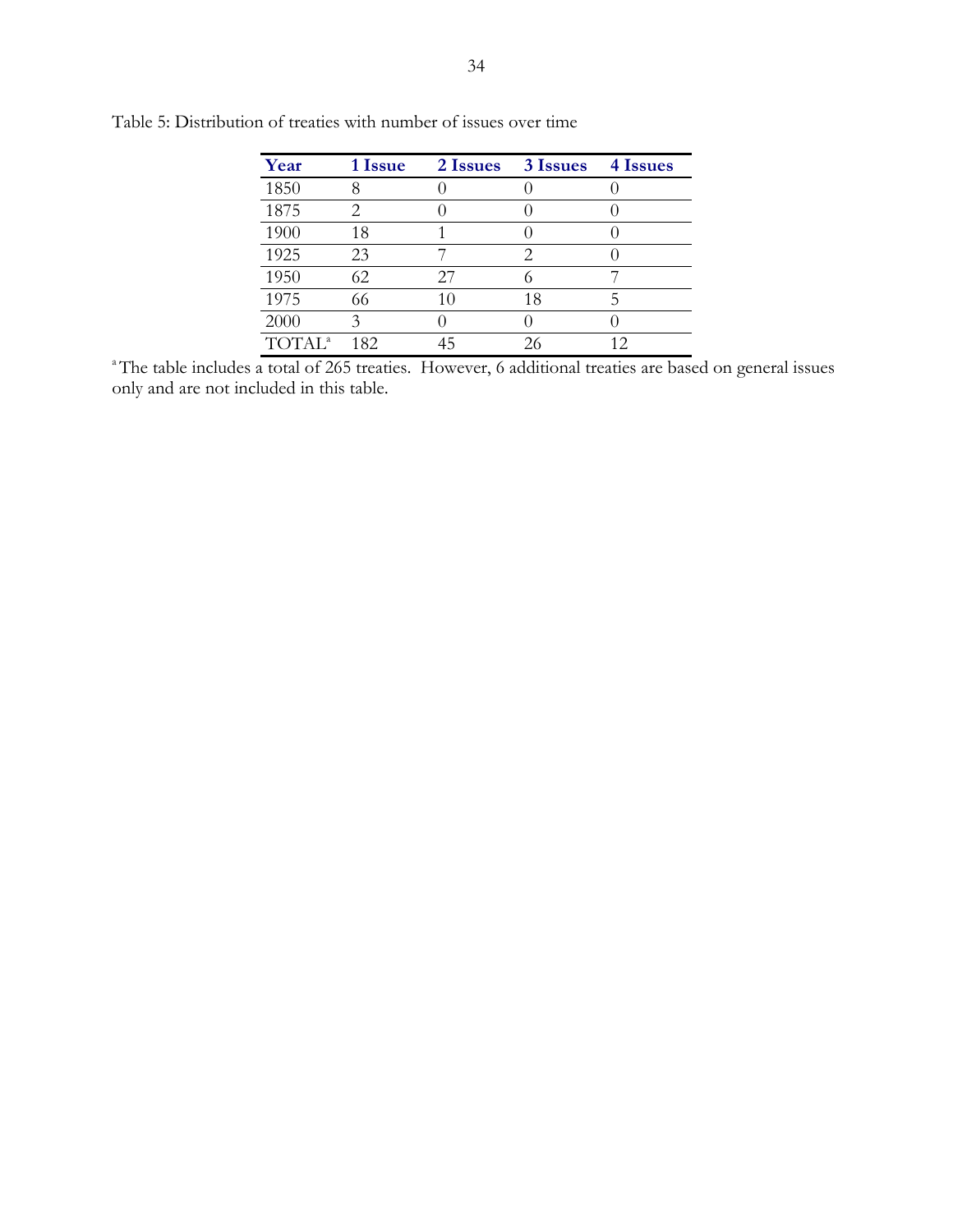| Year  | Water<br><b>Allocation</b> | Hydropower | <b>Pollution</b><br><b>Control</b> | Flood<br>Protection | General<br><b>Issues</b> |
|-------|----------------------------|------------|------------------------------------|---------------------|--------------------------|
| 1850  | 8                          |            |                                    |                     |                          |
| 1875  |                            |            |                                    |                     | ◠                        |
| 1900  | 16                         |            |                                    |                     |                          |
| 1925  | 19                         |            |                                    |                     | 5                        |
| 1950  | 44                         | 47         | 38                                 | 26                  |                          |
| 1975  | 39                         | 20         | 65                                 | 27                  |                          |
| 2000  |                            |            |                                    |                     | ⌒                        |
| Total | 127                        | 76         | 107                                | 60                  | 28                       |

Table 6: Distribution of Treaty/Issues over time.

Note: Number of treaties refers to the years after that indicated in the first column.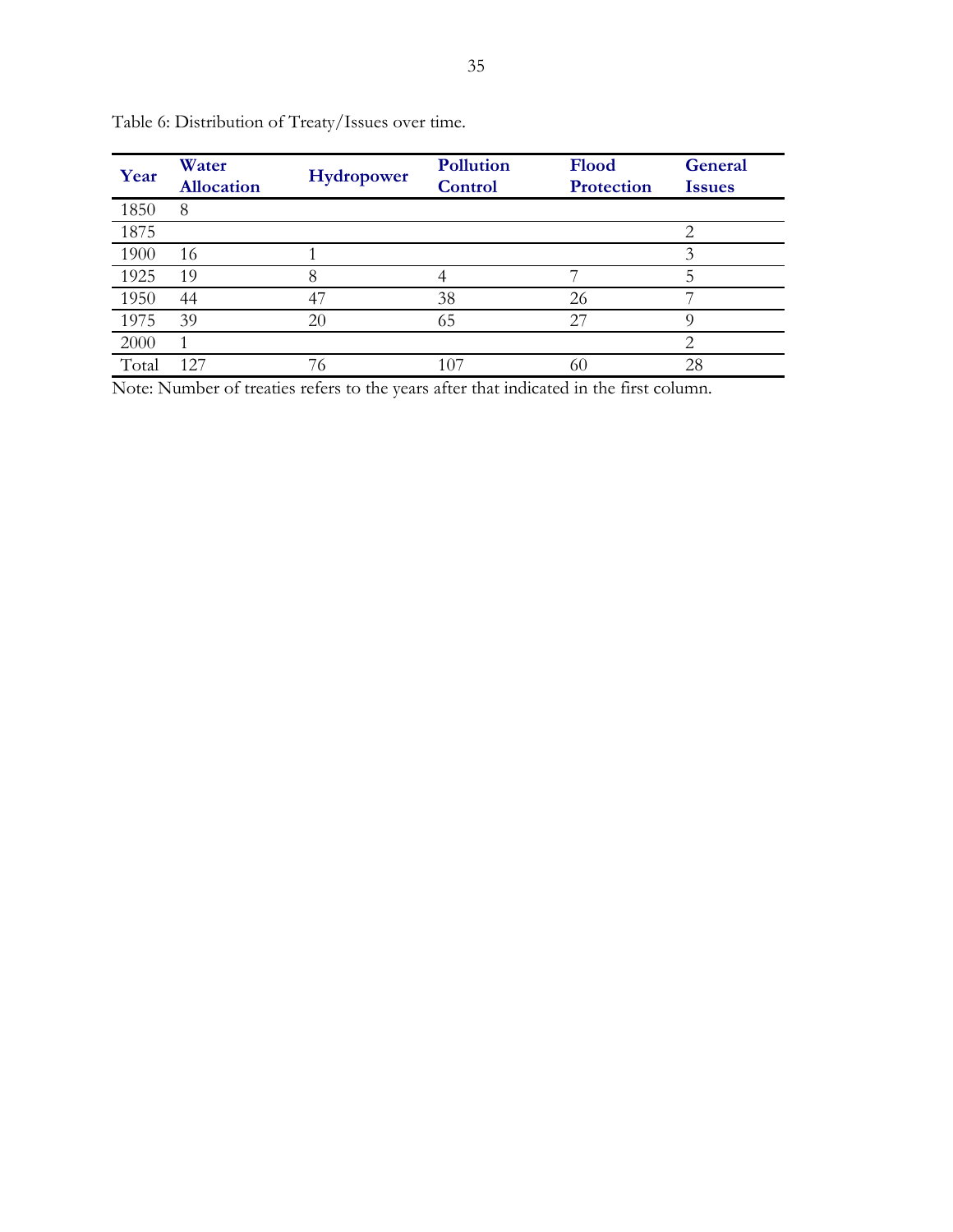| its of the cooperation estimates applied to the full data set (Poisson and Normal distributions) |                        |                        |                          |                          |              |               |
|--------------------------------------------------------------------------------------------------|------------------------|------------------------|--------------------------|--------------------------|--------------|---------------|
| Dataset Specifications                                                                           | All rivers             |                        |                          |                          |              |               |
| Dependent Variable                                                                               | Number of treaties     |                        |                          |                          |              |               |
| Estimation Procedure                                                                             | POISSON <sup>(1)</sup> | POISSON <sup>(2)</sup> | GIM(3)                   | GLM (4)                  | GIM(5)       | GLM(6)        |
| Water scarcity intercept                                                                         | $4.59e-3**$            | $5.16e-3***$           | $5.91e-3*$               | $5.03e-3*$               | $5.76e-3*$   | $5.28e-3**$   |
|                                                                                                  | (2.17)                 | (2.93)                 | (1.77)                   | (1.79)                   | (1.81)       | (1.81)        |
| Water scarcity intercept squared                                                                 | $-1.05e-5***$          | $-1.25e-5***$          | $-1.35e-5***$            | $-1.34e-5**$             | $-1.20e-5**$ | $-1.05e-5***$ |
|                                                                                                  | $(-2.62)$              | $(-3.51)$              | $(-2.34)$                | $(-2.32)$                | $(-2.21)$    | $(-2.35)$     |
| Through-border                                                                                   | $-0.286*$              | $-0.275**$             | $-0.274$                 | $-0.263$                 | $-0.429*$    | $-0.285$      |
|                                                                                                  | $(-1.72)$              | $(-2.07)$              | $(-1.07)$                | $\frac{(-1.01)}{-0.724}$ | $(-1.72)$    | $(-1.44)$     |
| Border-creator                                                                                   | $-0.446$               | $-0.250$               | $-0.728$                 |                          | $-0.763$     | $-0.405$      |
|                                                                                                  | $(-1.06)$              | $(-0.60)$              | $(-1.30)$                | $(-1.30)$                | $(-1.29)$    | $(-0.97)$     |
| River riparians governance                                                                       |                        |                        | $0.109***$               | $0.112***$               |              |               |
|                                                                                                  |                        |                        | (2.78)                   | (2.79)                   |              |               |
| Country 1 governance                                                                             | $0.230***$             | $0.204***$             |                          |                          | $0.469***$   | $0.320***$    |
|                                                                                                  | (4.04)                 | (4.98)                 |                          |                          | (3.25)       | (3.71)        |
| Country 2 governance                                                                             | $0.260***$             | $0.214***$             |                          |                          | $0.555***$   | $0.324***$    |
|                                                                                                  | (4.33)                 | (4.27)                 |                          |                          | (4.78)       | (4.26)        |
| Country 1× Country 2                                                                             | $-0.041***$            | $-0.042**$             |                          |                          | $-0.092***$  | $-0.070$ ***  |
|                                                                                                  | $(-4.63)$              | $(-5.13)$              |                          |                          | $(-4.34)$    | $(-4.84)$     |
| Trade importance (IMF)                                                                           | 10.79**                |                        |                          |                          | $21.76***$   |               |
|                                                                                                  | (2.64)                 |                        |                          |                          | (1.87)       |               |
| Trade importance squared (IMF)                                                                   | $-44.49***$            |                        |                          |                          | $-77.49**$   |               |
|                                                                                                  | $(-3.14)$              |                        |                          |                          | $(-2.27)$    |               |
| Trade importance (UN)                                                                            |                        |                        | $-6.707***$<br>$(-3.37)$ | $-0.625***$<br>$(-3.24)$ |              |               |
| Trade dependency (IMF)                                                                           |                        | $22.22***$             |                          |                          |              | 41.81***      |
|                                                                                                  |                        | (6.47)                 |                          |                          |              | (3.13)        |
| Trade dependency squared (IMF)                                                                   |                        | $-86.85***$            |                          |                          |              | $-159.14***$  |
|                                                                                                  |                        | $(-5.13)$              |                          |                          |              | $(-2.98)$     |
| Constant                                                                                         | $-1.03***$             | $-1.17***$             | 0.625                    | $-0.558$                 | $-1.11**$    | $-0.813$      |
|                                                                                                  | $(-2.88)$              | $(-4.01)$              | (1.49)                   | (1.29)                   | $(-1.73)$    | $(-1.36)$     |
| No. of Observations                                                                              | 170                    | 217                    | 173                      | 170                      | 170          | 217           |
| Log Pseudo Likelihood                                                                            | $-259.91$              | $-301.22$              | $-328.45$                | $-324.22$                | $-335.01$    | $-377.42$     |
| Maddala R <sup>2</sup>                                                                           |                        |                        | 0.27                     | 0.28                     | 0.32         | 0.33          |
| Wald chi <sup>2</sup>                                                                            | 70.03                  | 116.81                 |                          |                          |              |               |
| Pseudo R <sup>2</sup>                                                                            | 0.13                   | 0.17                   |                          |                          |              |               |
| are t_traines *** /=0.01\, *** /=0.05\, * /=0.10\                                                |                        |                        |                          |                          |              |               |

Table 7: Results of the cooperation estimates applied to the full data set (Poisson and Normal distributions) al distribi  $-611$ plied t  $\mathbf{r}$ Table 7: Result

In parentheses are t-values. \*\*\* (=0.01); \* (=0.05); \* (=0.10). In parentheses are t-values. \*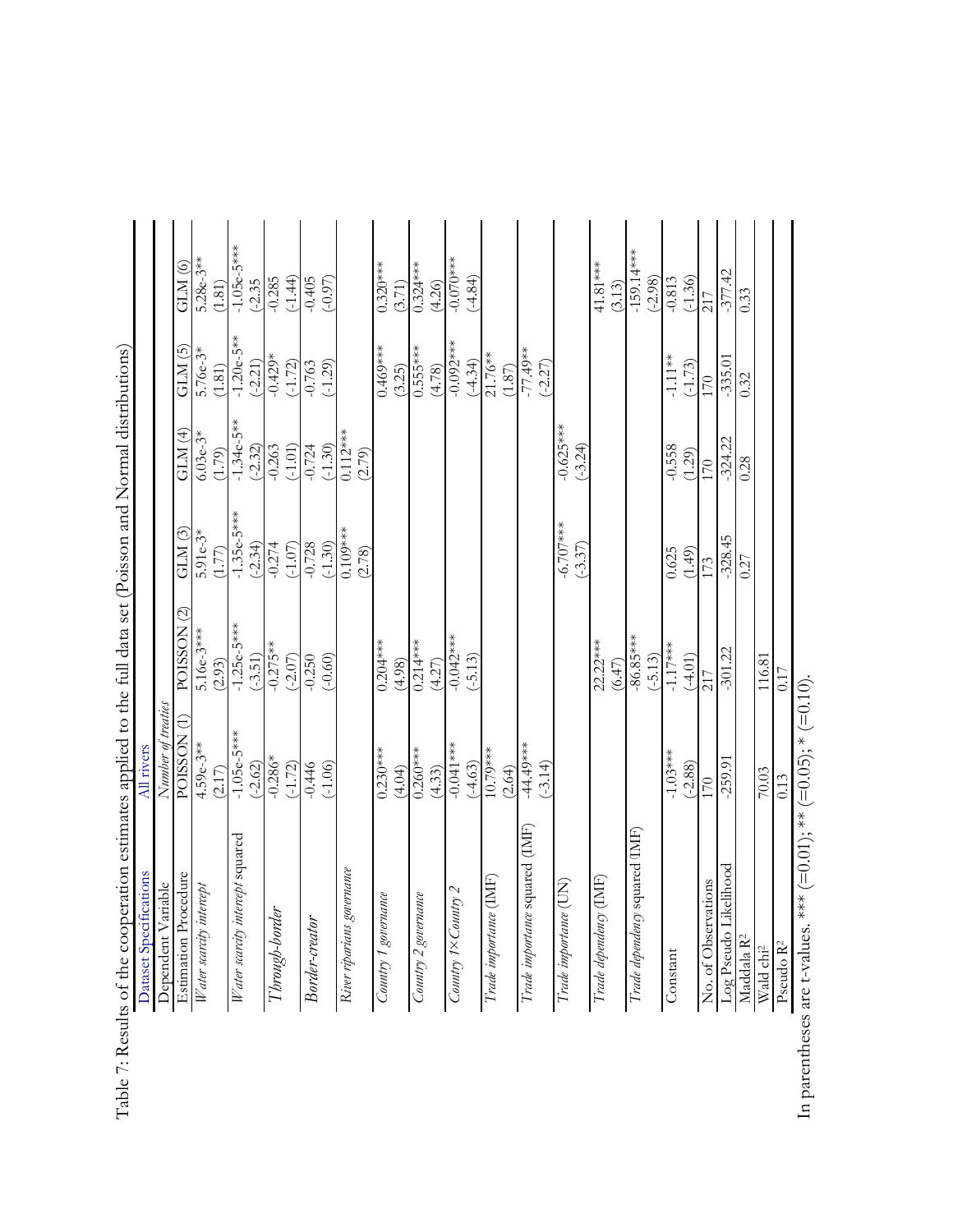| <b>Dataset Specifications</b>         |                    | <b>Rivers with Treaties Only</b> |
|---------------------------------------|--------------------|----------------------------------|
| Dependent Variable                    | Number of treaties |                                  |
| <b>Estimation Procedure</b>           | OLS(1)             | OLS(2)                           |
| Water scarcity intercept              | $9.08e-3***$       | $5.65e-3*$                       |
|                                       | (2.45)             | (1.78)                           |
| Water scarcity intercept squared      | $-1.50e-5***$      | $-9.21e-6*$                      |
|                                       | $(-2.52)$          | $(-1.75)$                        |
| Through-border                        | $-0.239$           | $-0.315*$                        |
|                                       | $(-0.96)$          | $(-1.61)$                        |
| Border-creator                        | 0.542              | 0.448                            |
|                                       | (0.70)             | (0.58)                           |
| River riparians governance            | 0.048              |                                  |
|                                       | (1.25)             |                                  |
| Country 1 governance                  |                    | $0.339***$                       |
|                                       |                    | (3.21)                           |
| Country 2 governance                  |                    | $0.365***$                       |
|                                       |                    | (3.73)                           |
| Country 1× Country 2                  |                    | $-0.068***$                      |
|                                       |                    | $(-4.12)$                        |
| Tradedependency (UN)                  |                    | 38.74***                         |
|                                       |                    | (2.98)                           |
| Trade dependency squared (UN)         |                    | $-134.19***$                     |
|                                       |                    | $(-2.82)$                        |
| Trade dependency (IMF)                | $47.61***$         |                                  |
|                                       | (3.27)             |                                  |
| <i>Trade dependency</i> squared (IMF) | $-192.57***$       |                                  |
|                                       | $(-3.31)$          |                                  |
| Constant                              | $-0.017$           | $-0.723$                         |
|                                       | $(-0.03)$          | $(-1.11)$                        |
| No. of Observations                   | 137                | 138                              |
| F-test                                | 4.34***            | 4.91***                          |
| Adjusted R <sup>2</sup>               | 0.28               | 0.31                             |

Table 8: Results of the cooperation estimates applied to the only-treaty data set

In parentheses are t-values; \*\*\*  $(=0.01)$ ; \*\*  $(=0.05)$ ; \*  $(=0.10)$ .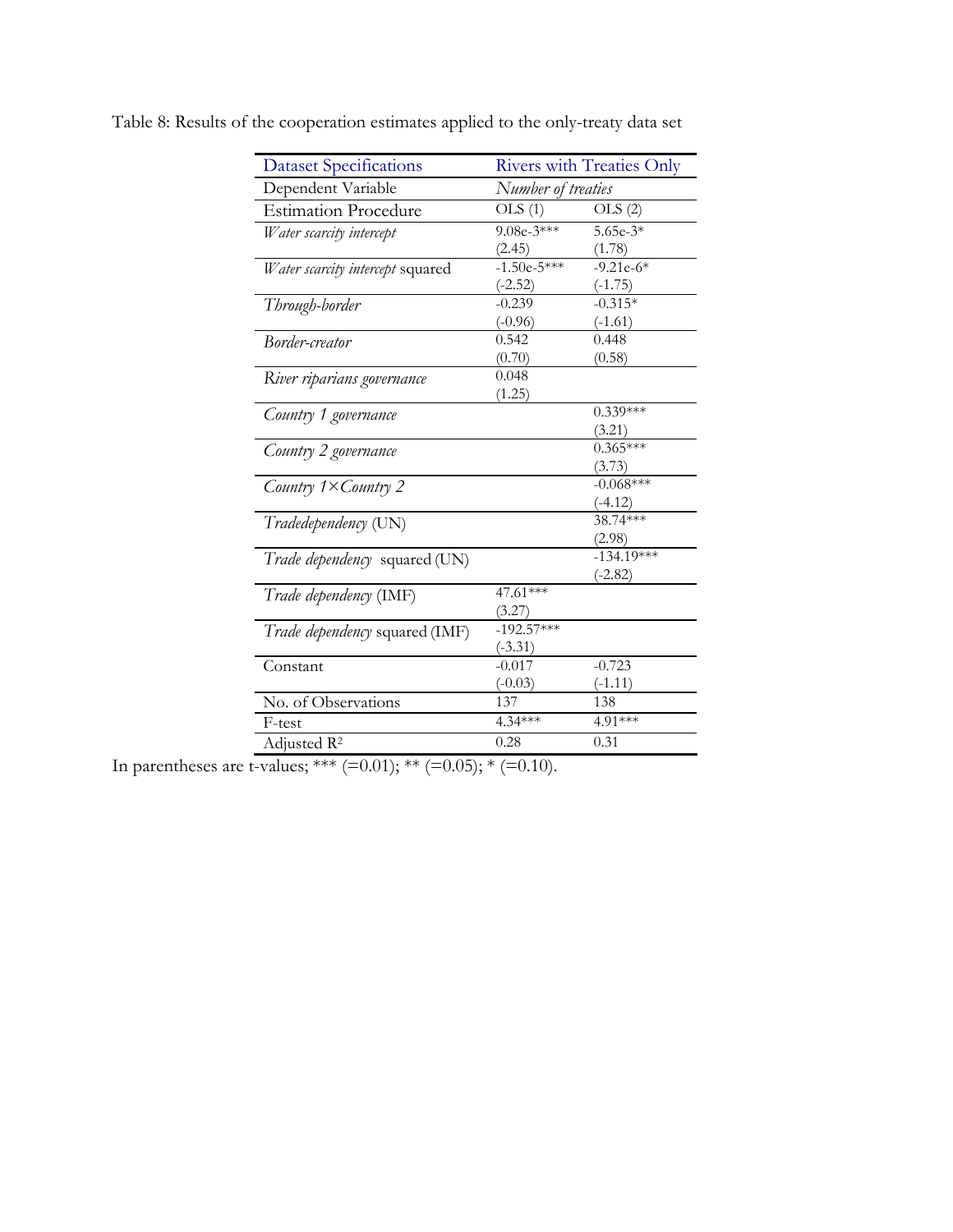| <b>Dataset Specifications</b>    | Only                      | Rivers with (water allocation issues) Treaties |                                     |
|----------------------------------|---------------------------|------------------------------------------------|-------------------------------------|
| Dependent Variable               | Number of<br>treaties     | Number of<br>treaties                          | Share of water<br>allocation issues |
| <b>Estimation Procedure</b>      | GLM(1)                    | GLM(2)                                         | OLS(3)                              |
| Water scarcity intercept         | $10.0e-3**$<br>(2.05)     | $9.16e-3**$<br>(1.87)                          | $5.04e-3*$<br>(1.59)                |
| Water scarcity intercept squared | $-1.81e-5**$<br>$(-2.17)$ | $-1.66e-5**$<br>$(-2.02)$                      | $-1.10e-5**$<br>$(-2.01)$           |
| Through-border                   | $-0.061$<br>$(-0.19)$     | $-0.111$<br>$(-0.36)$                          | $-0.393*$<br>(1.54)                 |
| Border-creator                   | 0.212<br>(0.29)           | 0.231<br>(0.31)                                | $-0.801$<br>$(-1.32)$               |
| River riparians governance       | $0.227***$<br>(3.68)      | $0.217***$<br>(3.55)                           |                                     |
| Country 1 governance             |                           |                                                | $0.535***$<br>(3.66)                |
| Country 2 governance             |                           |                                                | $0.633***$<br>(4.06)                |
| Country 1× Country 2             |                           |                                                | $-0.97***$<br>$(-3.74)$             |
| Trade importance (UN)            |                           |                                                | $-3.84**$<br>$(-1.83)$              |
| Trade dependency (UN)            |                           | $30.36**$<br>(1.96)                            |                                     |
| Trade dependency squared (UN)    |                           | $-148.06**$<br>$(-2.38)$                       |                                     |
| Trade dependency (IMF)           | 36.68**<br>(2.19)         |                                                |                                     |
| Trade dependency squared (IMF)   | $-184.02***$<br>$(-2.58)$ |                                                |                                     |
| Constant                         | $-0.961$<br>$(-1.03)$     | $-0.571$<br>$(-0.70)$                          | $-1.32*$<br>$(-1.83)$               |
| No. of Observations              | 88                        | 89                                             | 88                                  |
| Log Pseudo Likelihood            | $-149.39$                 | $-152.04$                                      |                                     |
| Maddala R <sup>2</sup>           | 0.40                      | 0.39                                           |                                     |
| F-test                           |                           |                                                | $5.30***$                           |
| Adjusted R <sup>2</sup>          |                           |                                                | 0.22                                |

Table 9: Results of the cooperation estimates applied to the only water-issues treaties

In parentheses are t-values. \*\*\* (=0.01); \*\* (=0.05); \* (=0.10).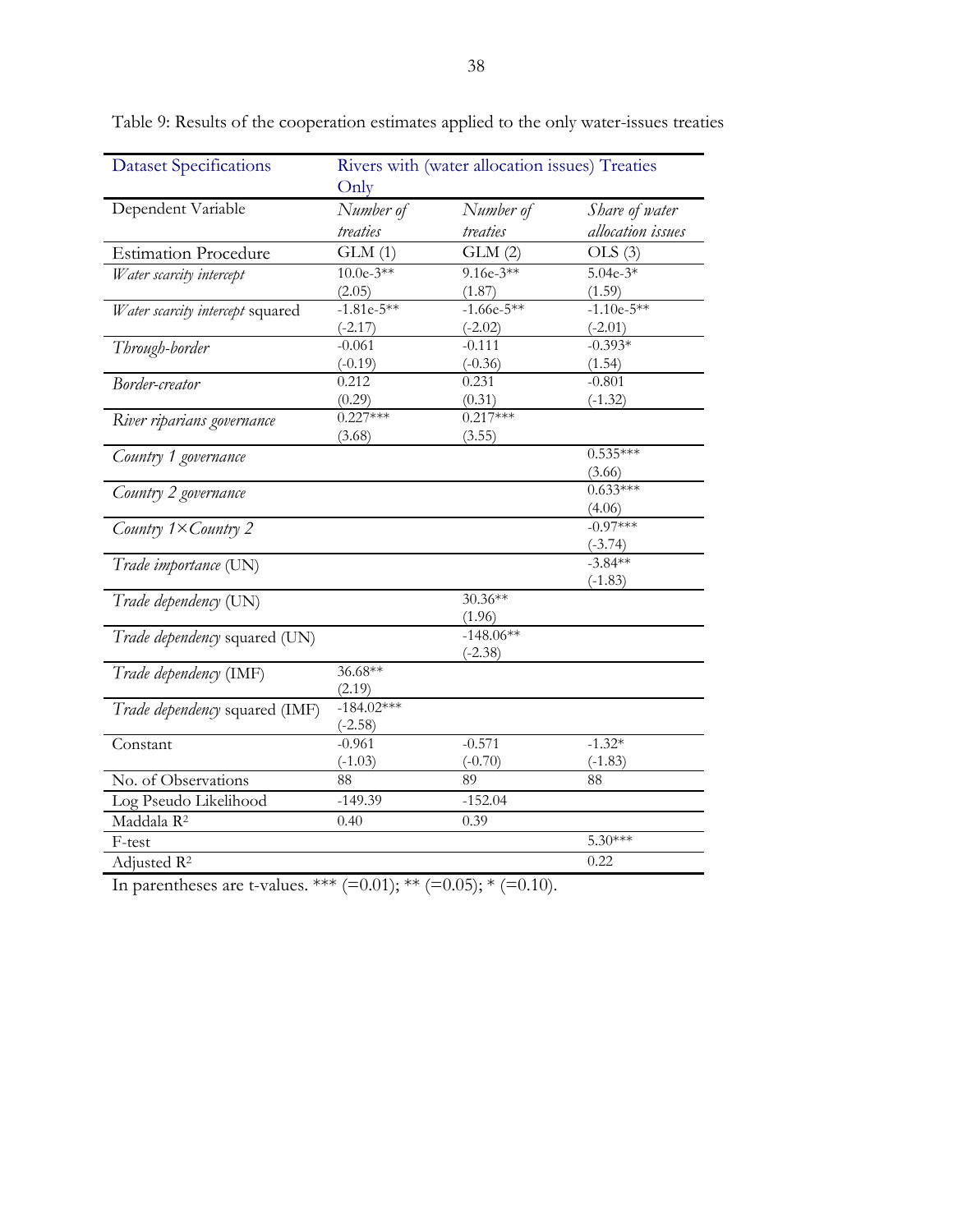| Variable                                  | Mean     | Std. Dev. | Min        | <b>Max</b> | Obs. |
|-------------------------------------------|----------|-----------|------------|------------|------|
| Country 1 governance                      | 3.97     | 2.77      | 1.00       | 9.77       | 226  |
| Country 2 governance                      | 3.94     | 2.44      | 1.00       | 9.77       | 226  |
| River riparians governance                | 19.46    | 22.77     | 0.00       | 86.27      | 226  |
| Through-border                            | 0.44     | 0.50      | 0.00       | 1.00       | 226  |
| Border-creator                            | 0.07     | 0.26      | 0.00       | 1.00       | 226  |
| Treaty/no-treaty                          | 0.62     | 0.48      | $\Omega$   | 1          | 226  |
| Number of treaties                        | 1.27     | 1.61      | 0.00       | 10.00      | 226  |
| Water scarcity intercept                  | 255.51   | 170.19    | 3.79       | 587.97     | 226  |
| Water scarcity slope                      | $-31.90$ | 22.38     | $-75.82$   | 1.27       | 226  |
| treaty issues (full set)                  | 0.68     | 0.32      | $-0.60$    | 0.62       | 226  |
| treaty issues (subset with treaties only) | 0.03     | 0.33      | $-0.69$    | 0.64       | 140  |
| treaty issues (subset with water          |          |           |            |            |      |
| allocation treaties only)                 | $-0.177$ | 0.299     | $-0.625$   | 0.355      | 90   |
| Share of water allocation issues          | 0.21     | 0.31      | 0.20       | 1.00       | 90   |
| Trade <i>importance</i> (IMF)             | 0.021    | 0.048     | $2.85e-06$ | 0.173      | 169  |
| Trade dependency (IMF)                    | 0.038    | 0.085     | 8.20e-06   | 0.299      | 171  |
| Trade <i>importance</i> (UN)              | 0.128    | 0.036     | 3.77e-06   | 0.284      | 215  |
| <i>Trade dependency</i> (UN)              | 0.081    | 0.333     | 3.75e-05   | 0.201      | 208  |

# **Appendix: Descriptive statistics**

Note: In *italics* are variables that were included in the econometric analysis.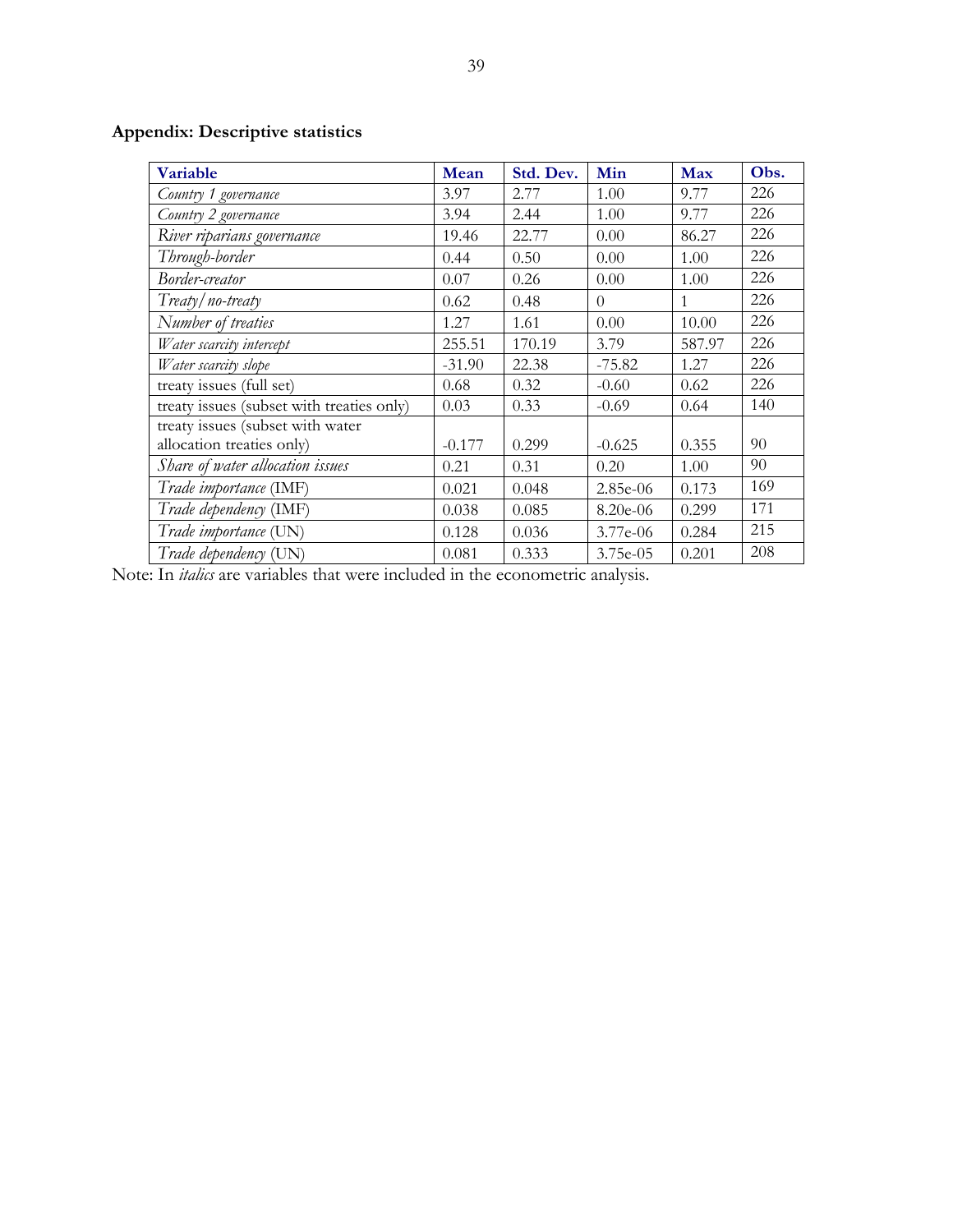### **Notes**

 $\overline{a}$ 

v In their study, Wolf, Yoffe and Giordano (2003) and Yoffe, Wolf, and Giordano (2003) consider scarcity but they only use this type of measurement as a) both an indicator, among other variables, to assess which river basins are at risk of conflict among the respective riparian states in the coming 5-10 years by showing 'that the likelihood and intensity of dispute rises as the rate of change within the basin exceeds the institutional capacity to absorb that change', and b) to regress against their overall conflict/cooperation basins at risk event intensity scale (which ranges from events that prescribe to a 'formal declaration of war' to the 'voluntary unification of both countries into one nation'). In general they find that water stress is not a significant indicator of water conflict or cooperation; Hensel, Mitchell, and Sowers (2006) consider international agreements and scarcity, among several other variables to explain militarized disputes and conflict resolution, yet their model regards scarcity and institutions as distinct independent variables; Gleditsch, Furlong, Hegre, Lacina, and Owen (2006) consider the relationship between overall conflict intensity, geography and water scarcity.. A related earlier study by Toset, Gleditsch, and Hegre (2000) considers water scarcity, contiguous countries and joint rivers and their relationship to overall conflict behavior. Both the 2006 and 2000 works do not consider cooperation or international water agreements.

vi It is important to note that the authors' study was aimed at demonstrating the relevance of two opposing theories with regards to resources and conflict. The first theory is the common resource scarcity conflict contention. The latter theory is the resource curse theory contending that conflict is most likely where resources are abundant. Depending on the circumstances, the authors argue, both claims could be correct.

vii The theory also incorporates scarcity in hydropower, flood-control, and pollution issues. For example, if no, or very little, pollution exists in the river there is no incentive to negotiate a pollution abatement agreement. At the same time, very high pollution requires the riparians to exert sizeable costs and efforts to abate the pollution, which may be a deterrent to pollution abatement.

viii Before the early 1990s the Jordan River, for example, was not governed by any formal treaties.<br><sup>ix</sup> Goldstein (1992) developed a scale that maps conflict and cooperation among states onto a scale that ranges between

war, as the most conflictive status, to extending military assistance, as the most cooperative status. Trade agreements are ranked at the second highest cooperative status on that scale.<br>x A riparian state, facing water scarcity, may also trade with a partner outside the basin. This is addressed in our

empirical analysis by one of the trade variables.

xi One example of a treaty negotiated between two non-democratic riparians is the 1959 Nile Rive Agreement signed between Egypt and Sudan. The 1994 Jordan River Agreement is an example of a treaty signed between a democracy and a non-democracy.

xii Several agreements signed between downstream India and upstream Bhutan demonstrate such a benign relationship. The 1973 Colorado River Agreement between upstream United States and downstream Mexico is one example of the latter scenario. If one was to consider GDP per capita (rather than GDP which has been used as a measure encompassing military might) as a means to compare riparians,the 1961 Columbia River Agreement signed between Canada and the United States could be one example of a treaty signed between symmetric countries.

<sup>&</sup>lt;sup>i</sup> The term used in international law to refer to a country or nation-state. We use state and country interchangeably.

ii While the popular 'water-wars' thesis has largely been discredited (Wolf 1998) certain authors have argued that violent conflict over water, if not war, is still possible (Homer-Dixon 1999 is one of the most recent examples). Scholarship is in agreement that 'conflicts of interest' over water are quite common.

iii Food and Agriculture Organization of the United Nations, Legislative Texts and Treaty Provisions Concerning the Utilization of International Rivers for Other Purposes than Navigation (1978, 1984); League of Nations Treaty Series (London: Harrison and Sons, 1920-1946); United Nations Treaty Series, (New York: United Nations, 1947-present); United States Department of State, Treaties in Force: A list of Treaties and Other International Agreements of the US, [http://www.state.gov/s/l/treaties/;](http://www.state.gov/s/l/treaties/) Transboundary Freshwater Dispute Database, International Freshwater Treaties Database, Oregon State University, <http://www.transboundarywaters.orst.edu/projects/internationalDB.html>; Food and Agriculture Organization Treaty Index (FAOLEX), [http://faolex.fao.org/faolex/;](http://faolex.fao.org/faolex/) Dinar, *International Water Treatie*s; United Nations Treaty Collection Website, <http://untreaty.un.org/>; International Materials, International Water Law<br>Research Institute, University of Dundee, http://www.dundee.ac.uk/iwlri/Research Documents International.p

iv Wolf, Natharius, Danielson, Ward and Pender (1999, 424) documented 261 international river basins, 176 of which are shared by just two states. They use the river basin as the observation unit rather than the river itself, as used by Dinar S. (2007)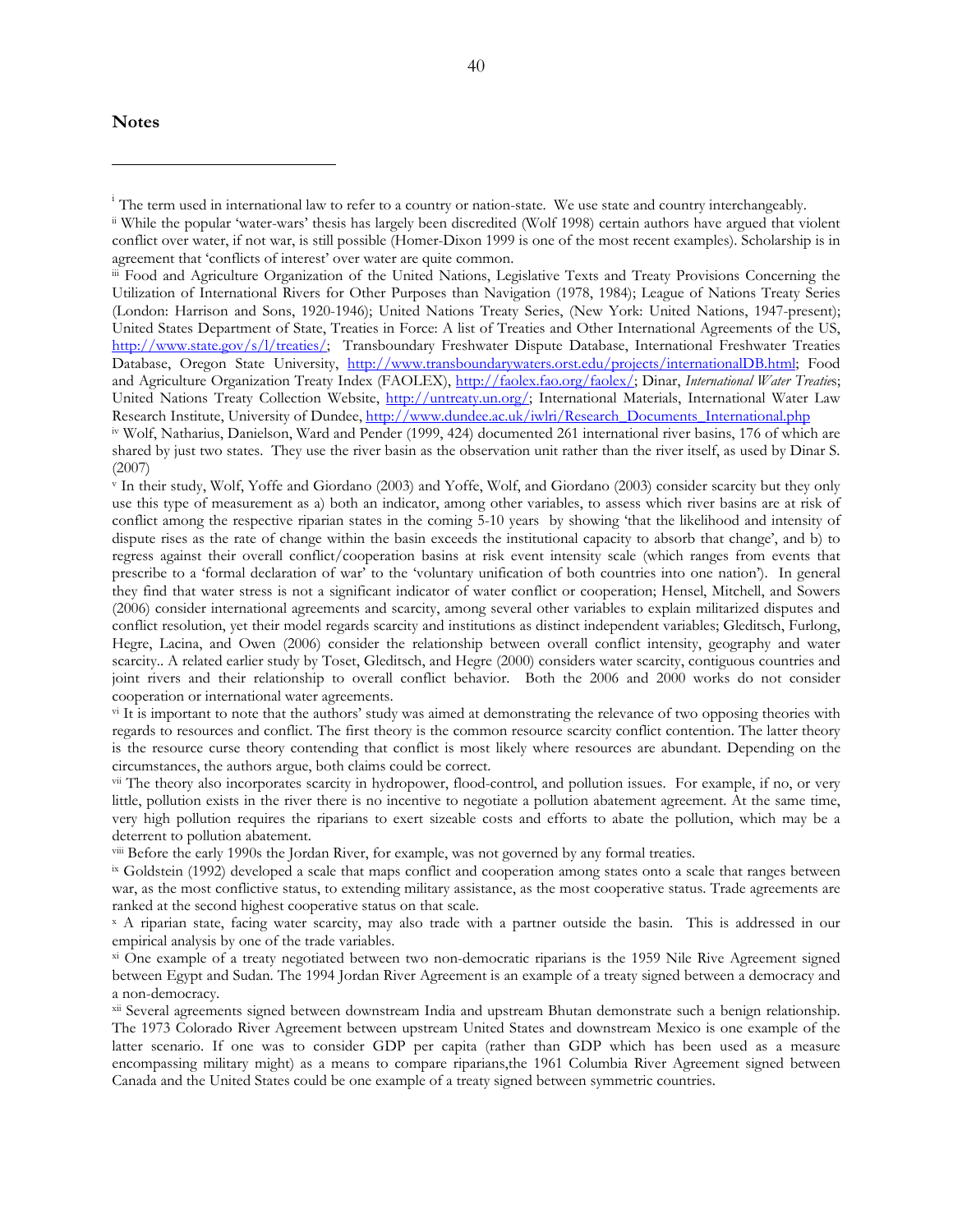xiii For example, the California water aqueduct transfers water from northern rivers such as the Sacramento, San Joaquin and others to southern California; Israel's National Water Carrier transfers water from Lake Kinneret, located in the north of the country, to the dry Negev; Egypt transfers Nile waters to the Western Desert; China transfers Yangtze River basin waters to the Hai River basin.

<span id="page-44-0"></span>xiv Some of the earlier treaties in our database may no longer be in force for a variety of reasons. However, because our approach considers scarcity as a long-term phenomenon and since we argue that agreements are a response to such scarcity we are interested in all treaty observations throughout time.

xv For example, for a given river the *Share of water allocation issues* = number of treaties with water allocation issues / (number of treaties with water allocation issues  $+$  number of treaties with hydro issues  $+$  number of treaties with pollution issues  $+$  number of treaties with flood issues  $+$  number of treaties with general issues)

<sup>xvi</sup> Scarcity can be expressed in economic terms as well. Some suggest using value of water or price of water expecting that higher values express scarcier water situation. However, such information is not available at the basin level.<br><sup>xvii</sup> As our data spans over an extensive time period, we encounter changes in state regimes, the break-u

the formation of new states. Therefore, for several states, we may find gaps in data availability over time. We filled this gap by extrapolating forwards and backwards, based on specific year data availability.

 $x^{\text{viii}}$  On a technical note, relationships based on [2] will be estimated using Logit procedures, while relationships based on [3] and [4] will be estimated using Probit, Poisson, or OLS procedures. For the reader needing more details please refer to Maddala (1983).

xix For equations with *Treaty/no-treaty*, values of the independent variable are 0/1 and a Logit procedure was used; for *Number of treaties* applied to the full data set, values are in the range of 0-10 and a Poisson and GLM procedures are used; for *Number of treaties* applied to the subset of treaties only, values are in the range of 1-10 and an OLS procedure is used; for *Share of water allocation issues* applied to the subset of treaties only, values are in the range of r<sub>2</sub>-R<sub>2</sub> and an OLS procedure is used; for *Share of water allocation issues* applied to the subset of treaties with water allocation issues only, values

<sup>xx</sup> In the process of merging the basin dataset with the trade datasets, we lost several observations due to lack of GDP data for several countries. Principal component analyses were performed for each subset. While the appropriate principal component values were assigned in the regression analysis based on the data subset, we present in the table only the values for the full dataset distinguished by types of treaties.

xxi Through Border=1: upstream-downstream; Border Creator=2: State A-State B; Mixed=3: Upstream-Downstream; Through Border but Creates Border=4: Upstream-Downstream; Partial Border Creator=5; Upstream-Downstream; Partial Border Creator but Returns=6: Upstream Downstream; Through Border x2=7: Upstream-Downstream; Partial Border Creator x2=8: Upstream-Downstream; Border Creator but Enters States=9: State A-State B/downstream; Partial Border Creator x2 But Enters State Second=10: Upstream-Downstream; Partial Border-Creator but Returns and Then Enters Other State=11: Upstream-Downstream; Partial Border Creator x2 but Enters State First=12: Upstream-Downstream; Mixed Zig-Zag=13: Upstream-Downstream.

xxii This result supports the findings in Yoffe, Ward and Wolf (2000), which is based on an assessment of country positions and claims noted and tracked in the press. More importantly, these results contradict statements made by various experts that a war over water is imminent.

<span id="page-44-1"></span> $\overline{a}$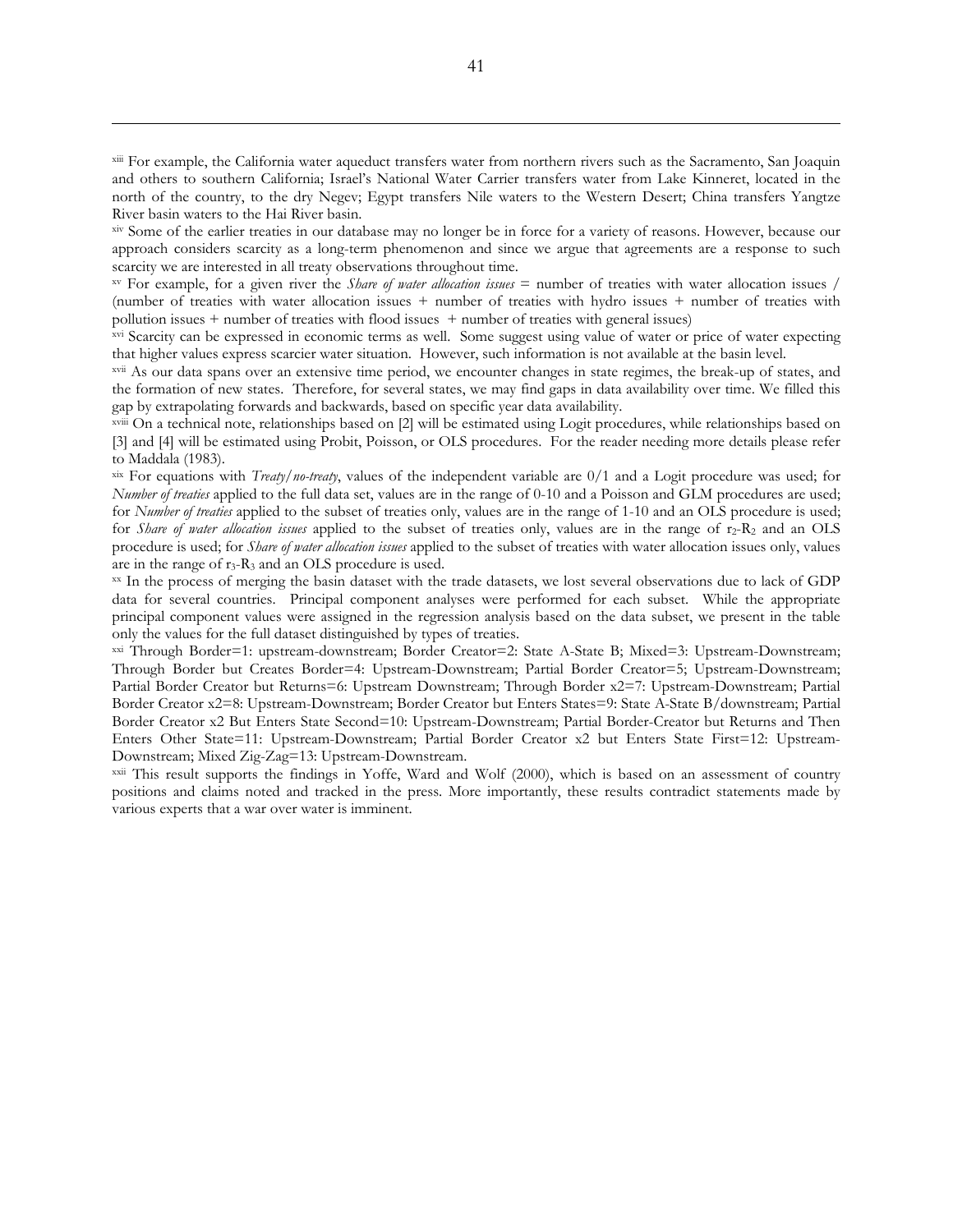$\frac{1}{2}$  ,  $\frac{1}{2}$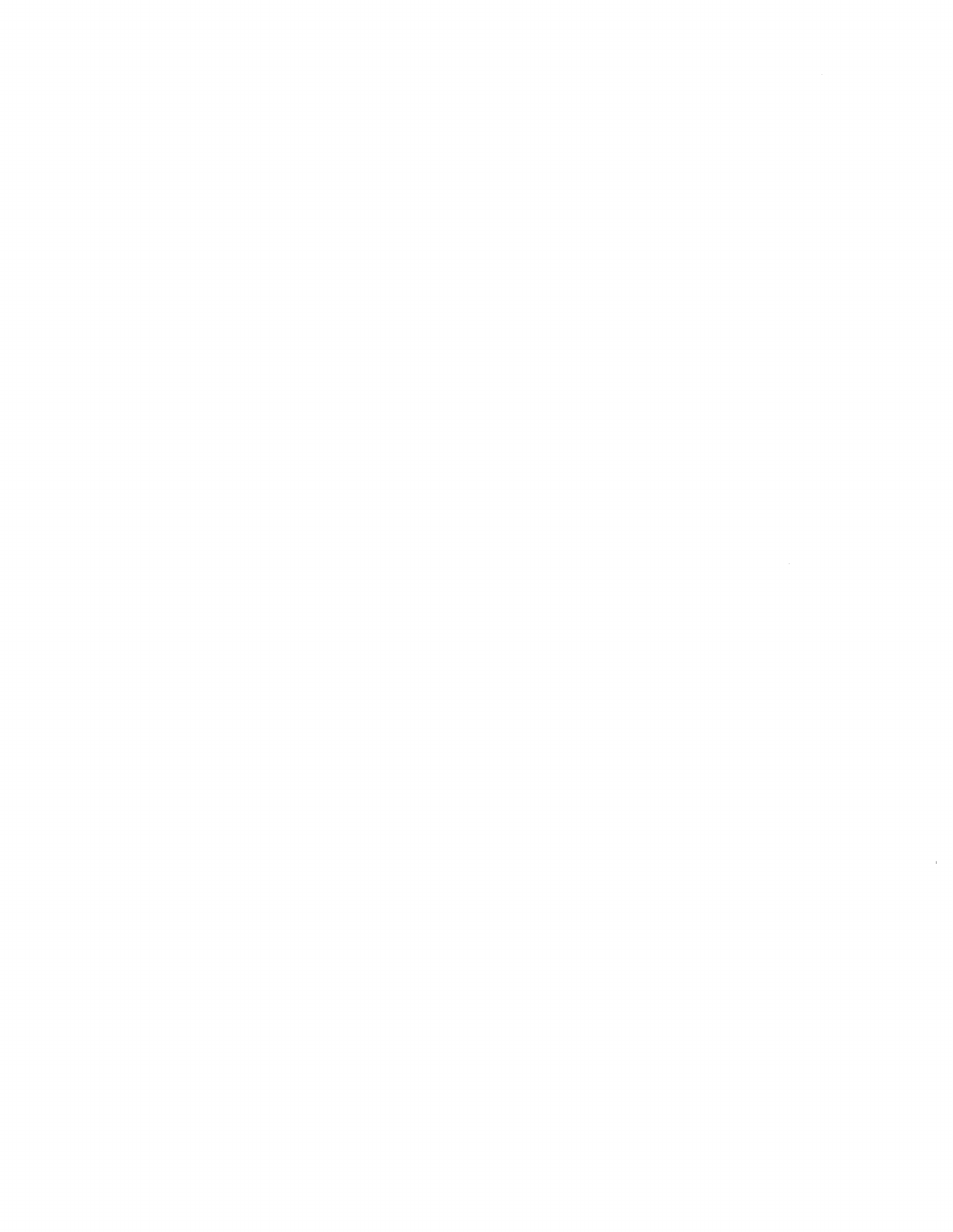## **Policy Research Working Paper Series**

| <b>Title</b>                                                                                                                                                                           | <b>Author</b>                                                                      | <b>Date</b>      | <b>Contact for paper</b> |
|----------------------------------------------------------------------------------------------------------------------------------------------------------------------------------------|------------------------------------------------------------------------------------|------------------|--------------------------|
| WPS4263 HIV/AIDS and Social Capital in a<br><b>Cross-Section of Countries</b>                                                                                                          | Antonio C. David                                                                   | <b>June 2007</b> | A. David<br>82842        |
| WPS4264 Financing of the Private Sector in<br>Mexico, 2000-05: Evolution,<br><b>Composition, and Determinants</b>                                                                      | <b>Constantinos Stephanou</b><br><b>Emanuel Salinas Muñoz</b>                      | <b>June 2007</b> | S. Coca<br>37474         |
| WPS4265 The Structure of Import Tariffs in the<br>Russian Federation: 2001-05                                                                                                          | <b>Oleksandr Shepotylo</b>                                                         | <b>June 2007</b> | P. Flewitt<br>32724      |
| WPS4266 The Economic Community of West<br><b>African States: Fiscal Revenue</b><br>Implications of the Prospective<br><b>Economic Partnership Agreement</b><br>with the European Union | Simplice G. Zouhon-Bi<br><b>Lynge Nielsen</b>                                      | <b>June 2007</b> | S. Zouhon-Bi<br>82929    |
| WPS4267 Financial Intermediation in the<br>Pre-Consolicated Banking Sector in<br><b>Nigeria</b>                                                                                        | <b>Heiko Hesse</b>                                                                 | <b>June 2007</b> | G. Johnson<br>34436      |
| WPS4268 Power to the People: Evidence from<br>a Randomized Field Experiment of a<br><b>Community-Based Monitoring Project</b><br>in Uganda                                             | Martina Björkman<br><b>Jakob Svensson</b>                                          | <b>June 2007</b> | I. Hafiz<br>37851        |
| WPS4269 Shadow Sovereign Ratings for<br><b>Unrated Developing Countries</b>                                                                                                            | <b>Dilip Ratha</b><br><b>Prabal De</b><br>Sanket Mohapatra                         | <b>June 2007</b> | N. Aliyeva<br>80524      |
| WPS4270 Jump-Starting Self-Employment?<br><b>Evidence among Welfare Participants</b><br>in Argentina                                                                                   | <b>Rita Almeida</b><br><b>Emanuela Galasso</b>                                     | <b>June 2007</b> | A. Bonfield<br>31248     |
| WPS4271 Construction, Corruption, and<br><b>Developing Countries</b>                                                                                                                   | <b>Charles Kenny</b>                                                               | <b>June 2007</b> | C. Kenny<br>33540        |
| WPS4272 Migration, Remittances, Poverty,<br>and Human Capital: Conceptual and<br><b>Empirical Challenges</b>                                                                           | <b>David McKenzie</b><br>Marcin J. Sasin                                           | <b>July 2007</b> | M. Sasin<br>36877        |
| WPS4273 Rules of Origin and the Web of East<br><b>Asian Free Trade Agreements</b>                                                                                                      | <b>Miriam Manchin</b><br>Annette O. Pelkmans-Balaoing                              | <b>July 2007</b> | L. Yeargin<br>81553      |
| <b>WPS4274 Are Labor Regulations Driving</b><br><b>Computer Usage in India's Retail</b><br>Stores?                                                                                     | <b>Mohammad Amin</b>                                                               | <b>July 2007</b> | S. Narsiah<br>88768      |
| <b>WPS4275 Can Foreign Lobbying Enhance</b><br>Development? The Case of Tourism<br>in the Caribbean                                                                                    | <b>Kishore Gawande</b><br><b>William Maloney</b><br><b>Gabriel V. Montes Rojas</b> | <b>July 2007</b> | V. Cornago<br>84039      |
| WPS4276 Human Capital, Trade Liberalization,<br>and Income Risk                                                                                                                        | <b>Tom Krebs</b><br><b>Pravin Krishna</b><br><b>William Maloney</b>                | <b>July 2007</b> | V. Cornago<br>84039      |
| WPS4277 Climate Change Adaptation in Africa:<br>A Microeconomic Analysis of<br><b>Livestock Choice</b>                                                                                 | <b>Sungno Niggol Seo</b><br><b>Robert Mendelsohn</b>                               | <b>July 2007</b> | P. Kokila<br>33716       |
| WPS4278 Endogenous Irrigation: The Impact of<br><b>Climate Change on Farmers in</b><br>Africa                                                                                          | Pradeep Kurukulasuriya<br><b>Robert Mendelsohn</b>                                 | <b>July 2007</b> | P. Kokila<br>33716       |
| WPS4279 The Impact of Climate Change on<br><b>Livestock Management in Africa:</b><br>A Structural Ricardian Analysis                                                                   | <b>Sungno Niggol Seo</b><br><b>Robert Mendelsohn</b>                               | <b>July 2007</b> | P. Kokila<br>33716       |